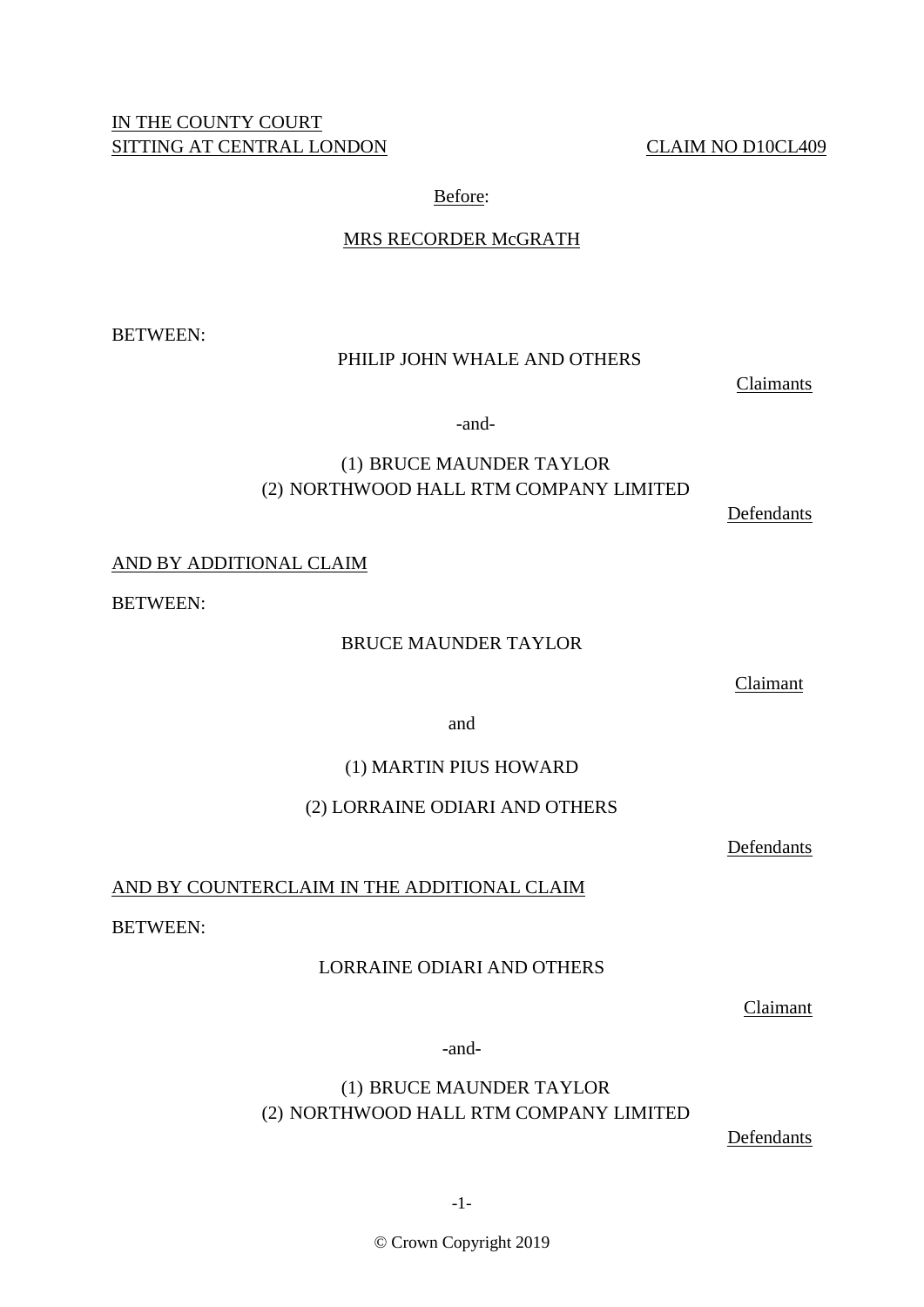Mr Edwin Johnson QC instructed by Payne Hicks Beach Solicitors appeared for the claimants in the first action and for the respondents in the second action.

Mr Edward Denehan and Mr Thomas Cockburn both of counsel, instructed by Gisby Harrison Solicitors appeared for the first defendant in the first action and for the claimant in the second action.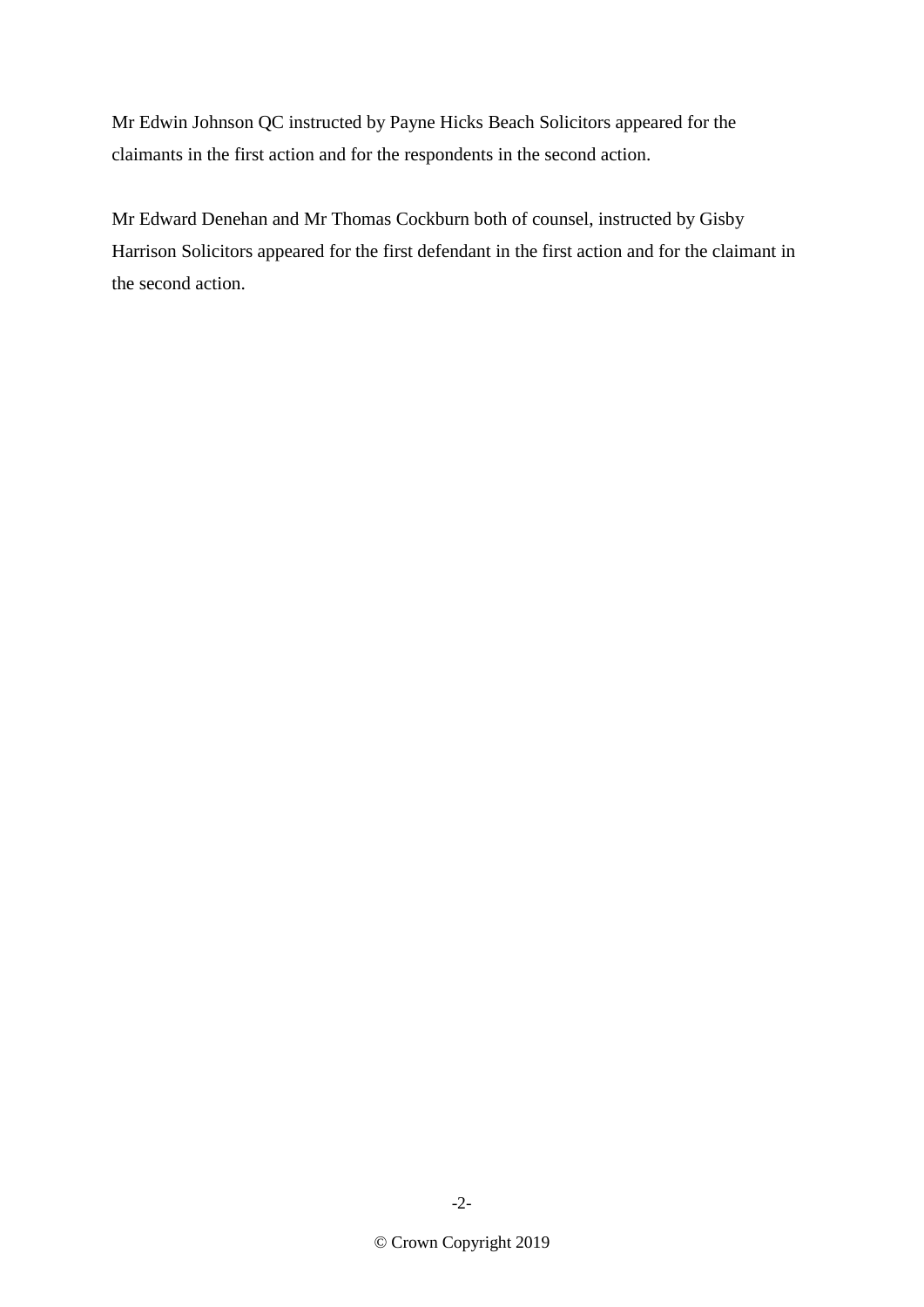## **JUDGMENT**

## *Introduction*

- 1. This is a consolidated action concerning claims and counter-claims between several groups of leasehold owners of Flats at a property known as Northwood Hall and Mr Maunder Taylor, who was appointed to manage the property by the First-tier Tribunal (Property Chamber) in June 2016. The background to this litigation and the disputes between the parties starkly illustrate the very severe difficulties that can occur in the management of leasehold property. Over the course of the last five years, the execution of works to replace the communal hot water and heating system at the Building has overrun, has escalated in cost and has caused serious disharmony between leaseholder neighbours. These actions are only one aspect of the litigation that has ensued between leaseholders, their landlord, a Right to Manage Company and the Tribunal Manager.
- 2. The original parties involved in this case included thirty-seven lessees; the Northwood Hall RTM Company Ltd (RTM Company) and Mr Bruce Maunder Taylor who is a Manager appointed by the First-tier Tribunal (Property Chamber) pursuant to section 24 of the Landlord and Tenant Act 1987. The claims against the RTM Company were compromised in January 2019 and the cases continued only between the lessees and the Manager. However, I have no doubt that the implications of this case and its results will, for some time to come, impact not only on the remaining parties but also on all of those who hold interests at Northwood Hall.
- 3. It is unfortunate that the disputes in this case fell to be resolved by litigation. The hearing of this matter took place over eight days and even so it is very unlikely that this judgment will resolve all the ongoing differences between different groups of lessees and between a group of lessees and the Manager.
- 4. At the hearing evidence was given by 13 leaseholders and their lay advisor Mr David Wismayer (who is also the equitable tenant of a flat at Northwood Hall); by the Manager, and his accountant Mr Stephen Bird. Expert evidence was given in two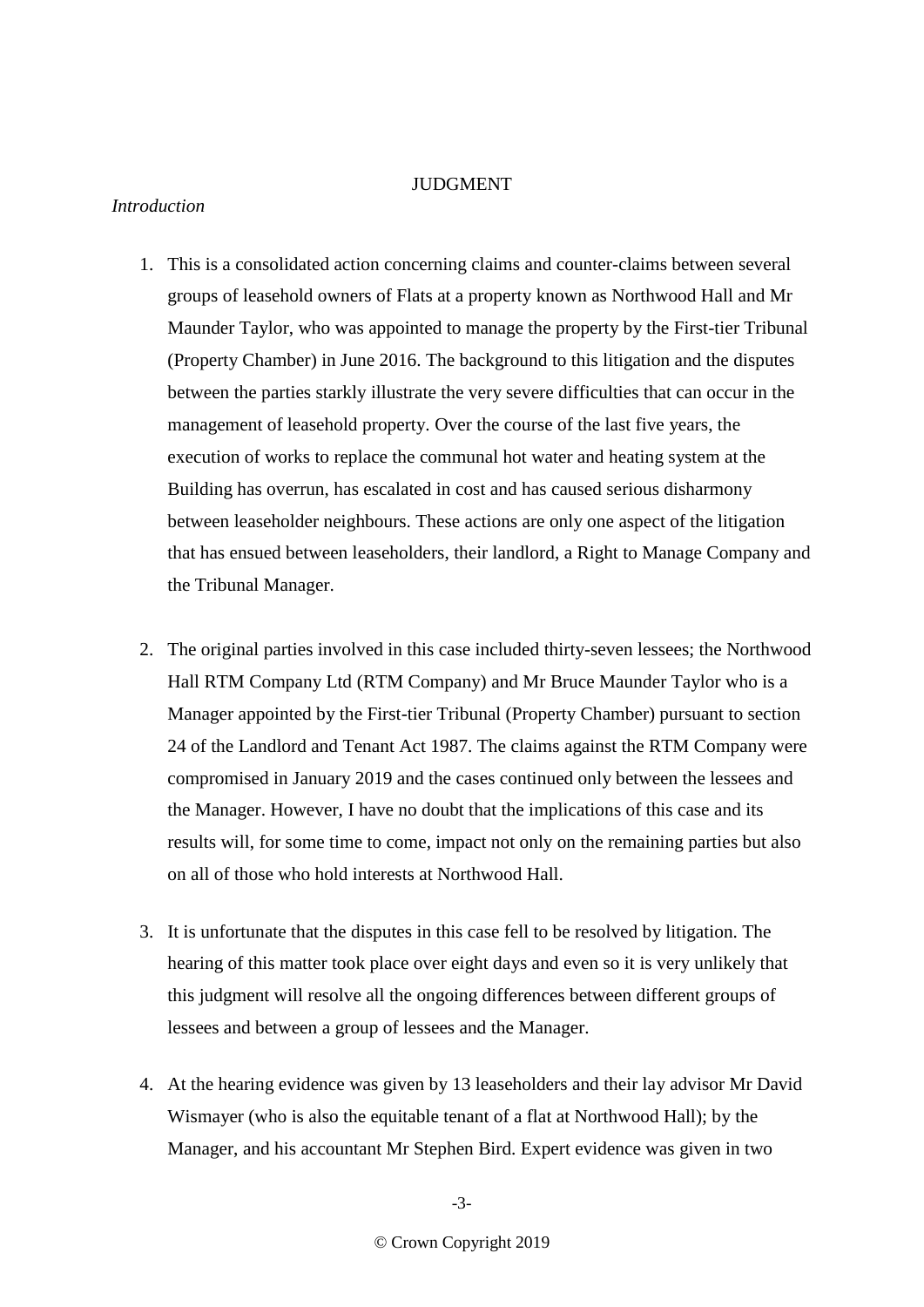disciplines: firstly M&E by Dr Michael Humphries on behalf of the leasholders and by Mr Stephen Marshall on behalf of the Manager and secondly on costs by Mr Matthew Whitehead on behalf of the leaseholders and by Mr Eugene Lenehan on behalf of the Manager. Finally, a single joint expert report was provided by Mr Timothy Henson on valuation. The leaseholders were represented by Mr Edwin Johnson QC and the Manager by Mr Edward Denehan and Mr Tom Cockburn of counsel. I am very grateful to counsel who prepared comprehensive written skeleton arguments and closing submissions which have made the writing of this judgment a much more straightforward exercise than otherwise would have been the case.

- 5. The dispute in this action centres upon the systems in the building for the provision of hot water and central heating. In December 2013 the RTM Company entered into a JCT contract with a company called Parker Bromley Limited for the installation of a new central heating system within the building. The projected cost of the contract was £2.68 million, and the work was scheduled to be completed by November 2014.
- 6. In the event the Project ran over budget and over time and further associated works are still outstanding. The current cost of the work is around £5.25 million and the projected final cost is likely to be in the region of £1,000,000 more. On behalf of the leaseholders it is said that the new central heating system now being installed is materially different to that which was envisaged in 2013. They submit that the Manager and the RTM Company have no right to install the new central heating system or to recover the installation costs from the leaseholders.
- 7. As there are two main claims consolidated, it is convenient to refer to the leaseholders in the respective cases as the first action tenants and the second action tenants. The first action tenants make additional claims that the Manager has breached the Tribunal order under which he was appointed and has failed to comply with the lease obligations in that he has failed to provide central heating to the Flats held by the tenants in the first action since October 2016. They also say that the Manager has threatened to cut off the hot water supply to their Flats and would have done so if they had not sought an injunction in the High Court to prevent him from making the disconnection.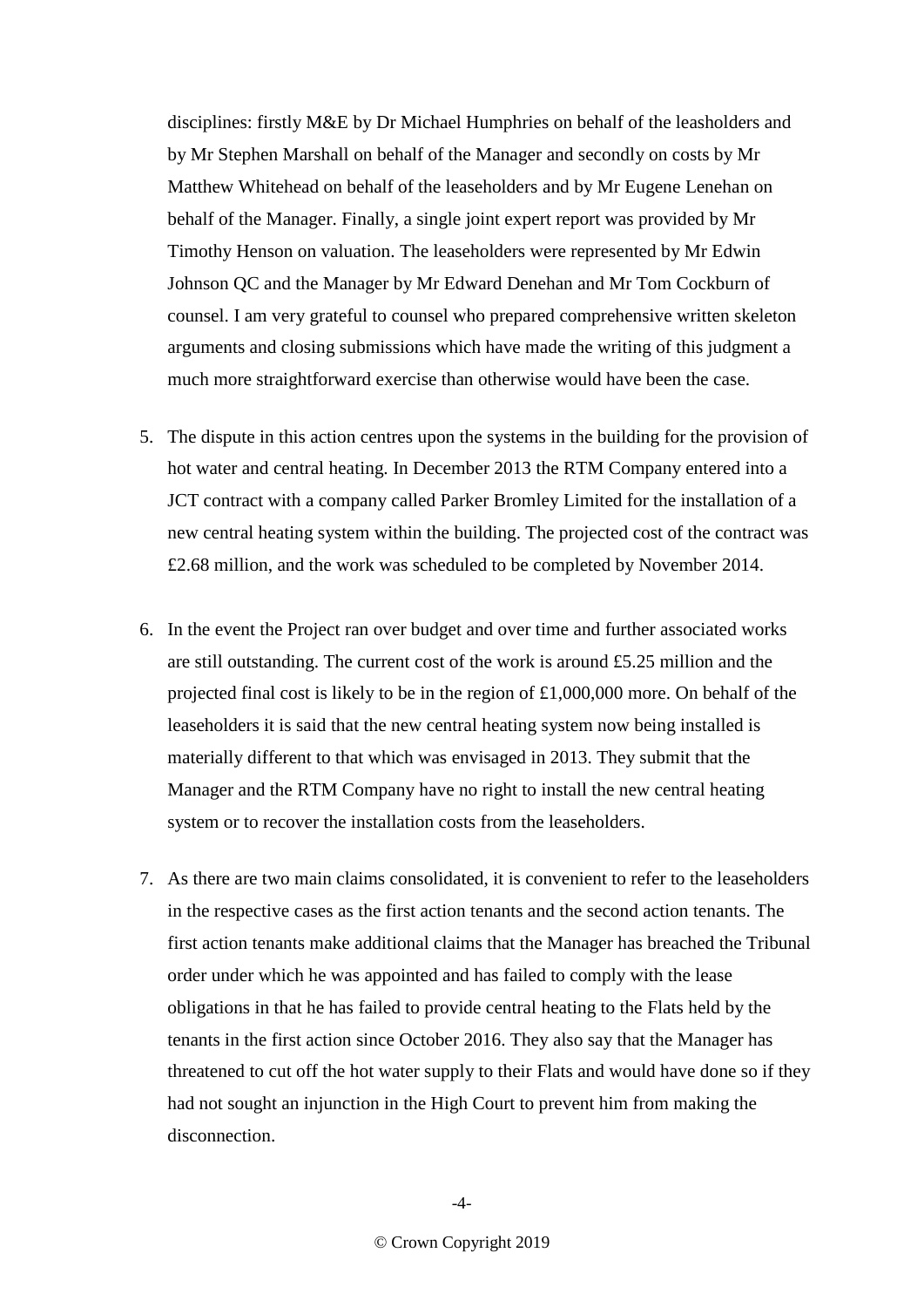- 8. The first action tenants seek the recovery of service charges, damages for breach of the Manager's obligation to provide central heating, an injunction requiring the Manager to re-provide central heating and a permanent injunction to prevent the Manager cutting off the hot water supply.
- 9. As to the second action tenants, a claim is brought against them by the Manager seeking the recovery of arrears of service charges. The second action tenants deny that any such arrears are due and counterclaim for sums they say have been paid in error.
- 10. It is helpful to understand the litigation history leading to the consolidated action. The first action was commenced by a group of tenants on  $10<sup>th</sup>$  February 2017. This group of tenants had initially sought an interim injunction to stop the Manager cutting off the supply of hot water to their Flats. Following the making of the application for the interim injunction the first action was commenced, in which the first action tenants sought various heads of relief.
- 11. The second action started as an application by the Manager to the First-tier Tribunal (Property Chamber) (the Tribunal) under section 27A of the Landlord and Tenant Act 1985, seeking a determination of liability to pay services charges, as against a separate group of leaseholders. The Tribunal subsequently ordered the transfer of the second action to the county court. On 1<sup>st</sup> December 2017, District Judge Johns QC ordered the consolidation of the two actions into this consolidated action, and gave directions.
- 12. One of the issues in the case is compliance with the consultation requirements imposed on landlords by section 20 of the 1985 Act. In this respect the Manager has made a protective application for dispensation of those requirements pursuant to section 20ZA of the 1985 Act. That is a matter exclusively within the jurisdiction of the Tribunal. In this case, when sitting, I exercised the jurisdiction both of a county court judge and a Tribunal judge in order to give a composite court judgment and Tribunal determination.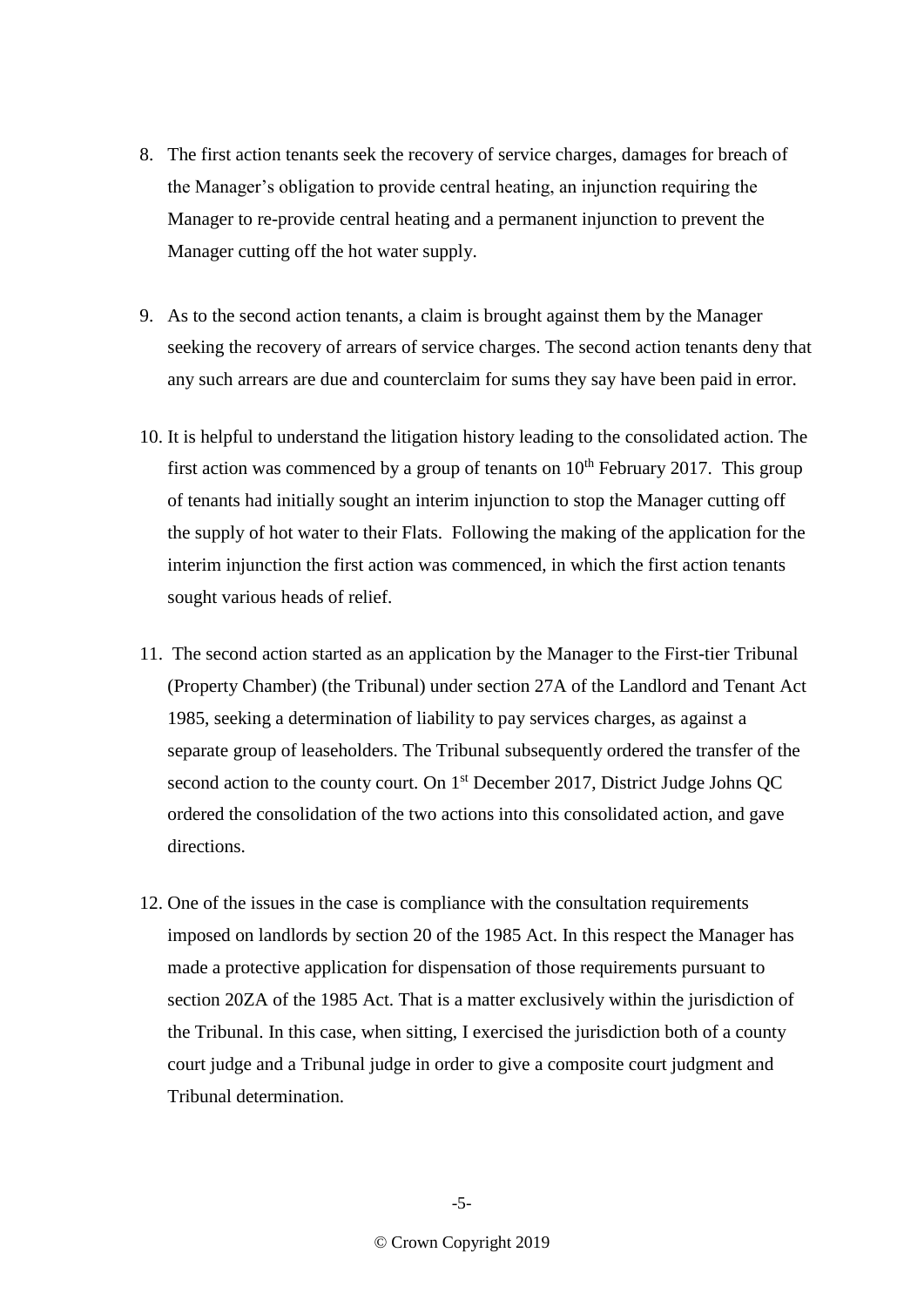13. There is not a great deal of dispute about the factual background to this case but it is necessary to understand the history of the Project to replace the heating and hot water system. There follows a narrative description of events. I return to consider specific aspects in detail later in this judgment when considering the pertinent issues.

## *The Property*

- 14. Northwood Hall (the Building) comprises a purpose-built residential block of 194 Flats, constructed around 1935 in the Art Deco style. It is constructed in a cruciform shape, with four wings and a central core. The Flats are arranged over 8 floors, including a lower ground floor. The Building stands in its own grounds, with parking areas. During the course of the hearing I visited the Building with the parties' representatives who were able to show me the elements of the heating and hot water systems.
- 15. Recently and until 2016, the freehold interest in the Building was vested in Northumberland and Durham Property Trust Limited. The Building is subject to a Headlease which was granted on  $19<sup>th</sup>$  January 1977, for a term of 125 years. The Headlease was acquired by a company called Triplark Limited (Triplark) on 22nd May 1978. Broadly speaking, the Flats in the Building are held on long underleases save for 29 of the Flats which are held in hand by Triplark as tenant under the Headlease. A further Flat is held by Triplark on an underlease. On  $20<sup>th</sup>$  July 2016 Triplark acquired the freehold interest in the Building by its wholly owned subsidiary, Crownhelm Limited. Crownhelm was registered as proprietor of the freehold interest on 30th September 2016. In March 2018 Crownhelm transferred the freehold interest to Triplark.

# *The Position Prior to January 2011*

16. Until January 2011, the management of the Building was in the hands of Triplark through their managing agents OCK who had obtained a report on the options for the replacement of the existing heating and hot water system in 2009 from Hilson Moran, a firm of consulting heating engineers. In that report, two options for the replacement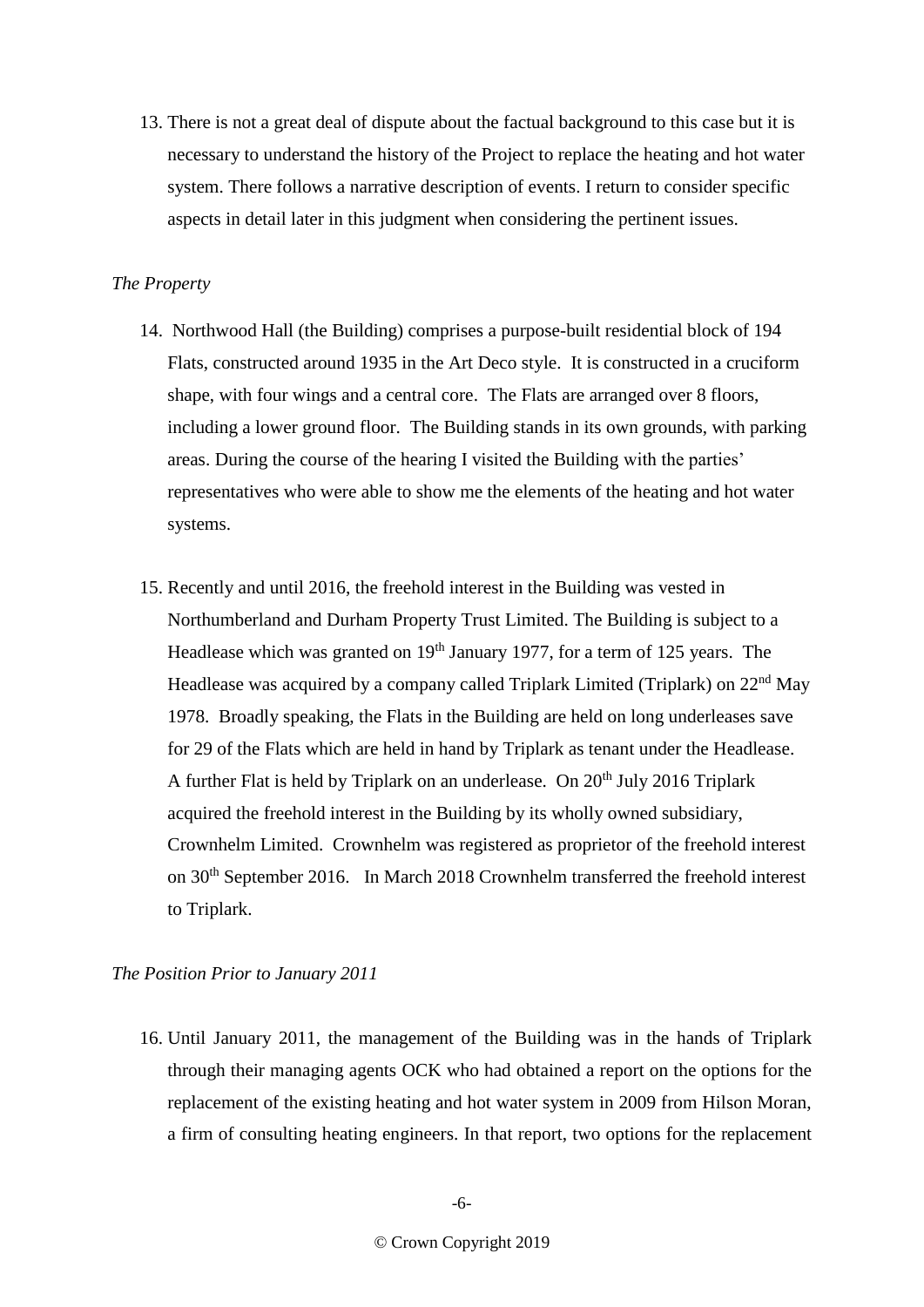of the original system for heating and hot water were proposed. In summary, option 1 involved the installation of individual 'combi' boilers in each Flat whereas option 2 involved a system of central boilers with individual heat exchangers, known as Heating Interface Units ("HIUs") in each Flat. At the end of the report Hilson Moran included a note that "Both options will require variation to the leases. Legal costs will be incurred."

- 17. It is worth pausing here to consider the original design of the heating system and hot water systems in 2009:
- (a) Gas-fuelled boilers, housed in a sub-basement located under the Building, heated water which was first delivered through pipes running in trenches beneath each of the four wings, or spokes of the Building. This was then distributed through the Building by vertical risers comprising pipes of flow (delivering heated water) and return (returning water cooled through travel, to be reheated by the boilers). The risers were contained within discrete box sections effectively forming part of the walls in every corridor of the Building (save for the top floor).
- (b) The Flats are arranged in corresponding stacks (of either 7 or 8 flats) so that each vertical riser passes each Flat in the stack in the same relative position. In the void between the respective floors of the Building, the heating flow and return pipes teed off to each Flat and connected into the pipes within each Flat that served the internal radiators. On the top floor, because the flow and return pipes teed off below the floor surface, no risers were visible in the corridors.
- (c) Each two-bedroom Flat (being the majority of Flats in the Building) usually had two small pillar-type radiators. The first located in the smaller of the two bedrooms and the second in the hallway. The living room and the larger bedroom have fireplaces, originally intended to burn coal for heat. A similar arrangement applied in the minority of the Flats with three bedrooms, save that there was a further small radiator (making three in all).
- 18. The position for hot and cold water was as follows:
	- (a) Although there was a common heat source from the boilers in the basement, hot tap water was delivered to the Flats by a completely independent system of pipework from that which provided the heating to radiators. Hot and cold water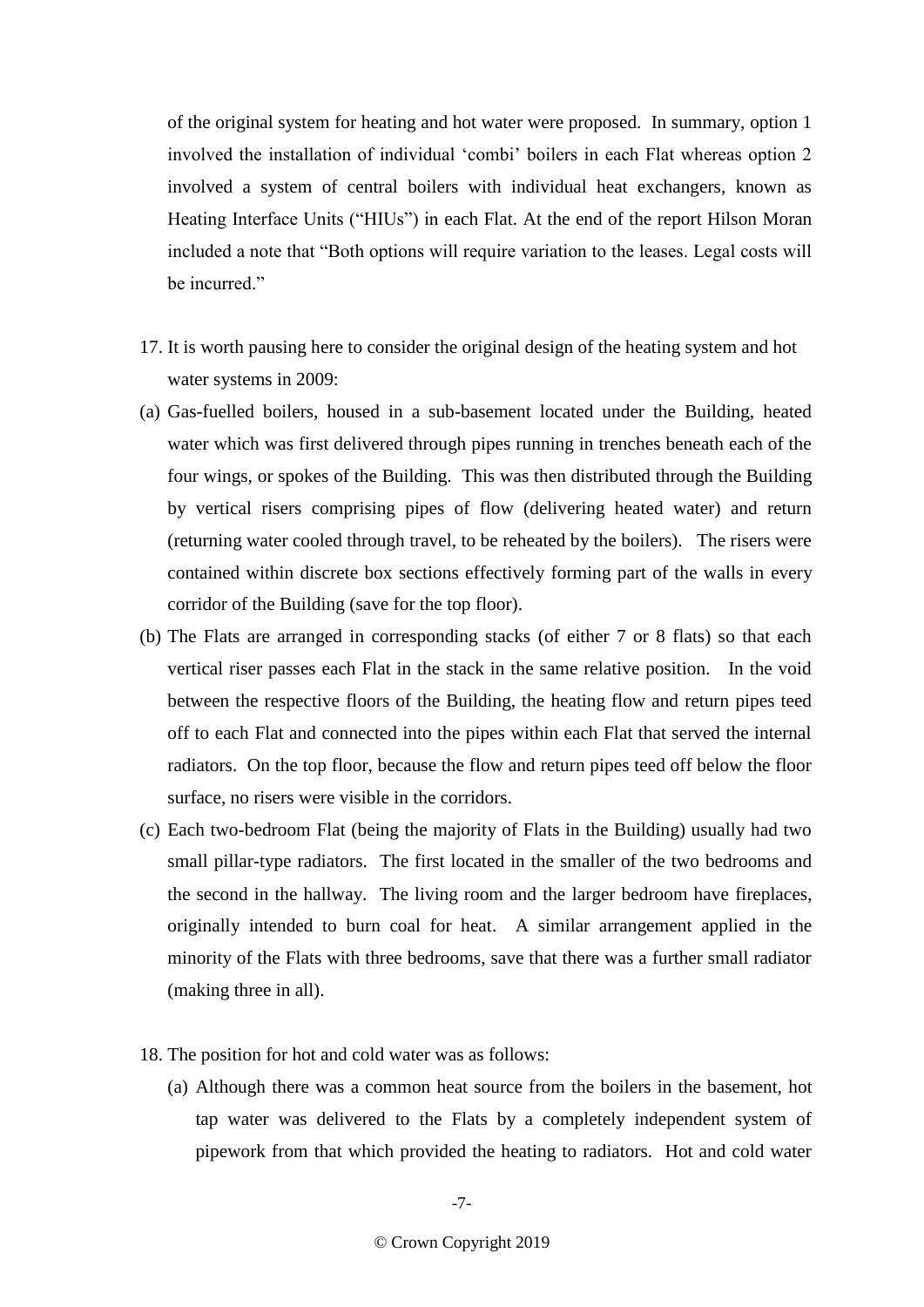was pumped to a large chamber sited at roof level to storage tanks from which both hot and cold was supplied by a down-service (i.e., a system that flows downwards under gravity) using vertical risers located in or adjacent to the bathroom and kitchen of each Flat.

- (b) Accordingly, because the heating distribution system to radiators in each Flat was independent of the system by which hot water reaches the taps of the same Flat, it was possible to interrupt the provision of heating in the existing central heating system without affecting the delivery of hot and cold water and vice versa.
- 19. In 2009, one of the leaseholders in the first action, Mr Simon Haggis, moved into Northwood Hall. In his statement he says that despite the Hilson Moran report, he was not aware that a heating system replacement would be required and he said that the first notice he had of this was a line in his service charge bill of approximately £20,000 in 2010. Also in 2010, Mr Haggis and several other leaseholders learned about right to manage companies (RTM companies) and decided to try that route to take over control of the management of Northwood Hall with a view, in particular, to organising the replacement heating and hot water system. More than 120 lessees out of an eligible group of 164 voted in support of the proposal. After some inquiries a firm known as Canonbury Management were engaged to undertake all of the administrative work of setting up the RTM Company for free in exchange for a one year appointment as the new RTM Company's managing agent. The Company was incorporated in June 2010 and the right to manage was acquired on  $12<sup>th</sup>$  January 2011.

# *2011-2013*

- 20. Having secured the right to manage, the priority for the RTM Company was the heating scheme. They agreed that Canonbury, by its director and owner Mr Roger McElroy, should be the Project Manager.
- 21. It seems that Canonbury decided that the Project would be funded through the service charges payable under the leases. The service charge records, appear to show that money was demanded and raised from the tenants in relation to the Project in 2011, and was then demanded in increased amounts for the succeeding years.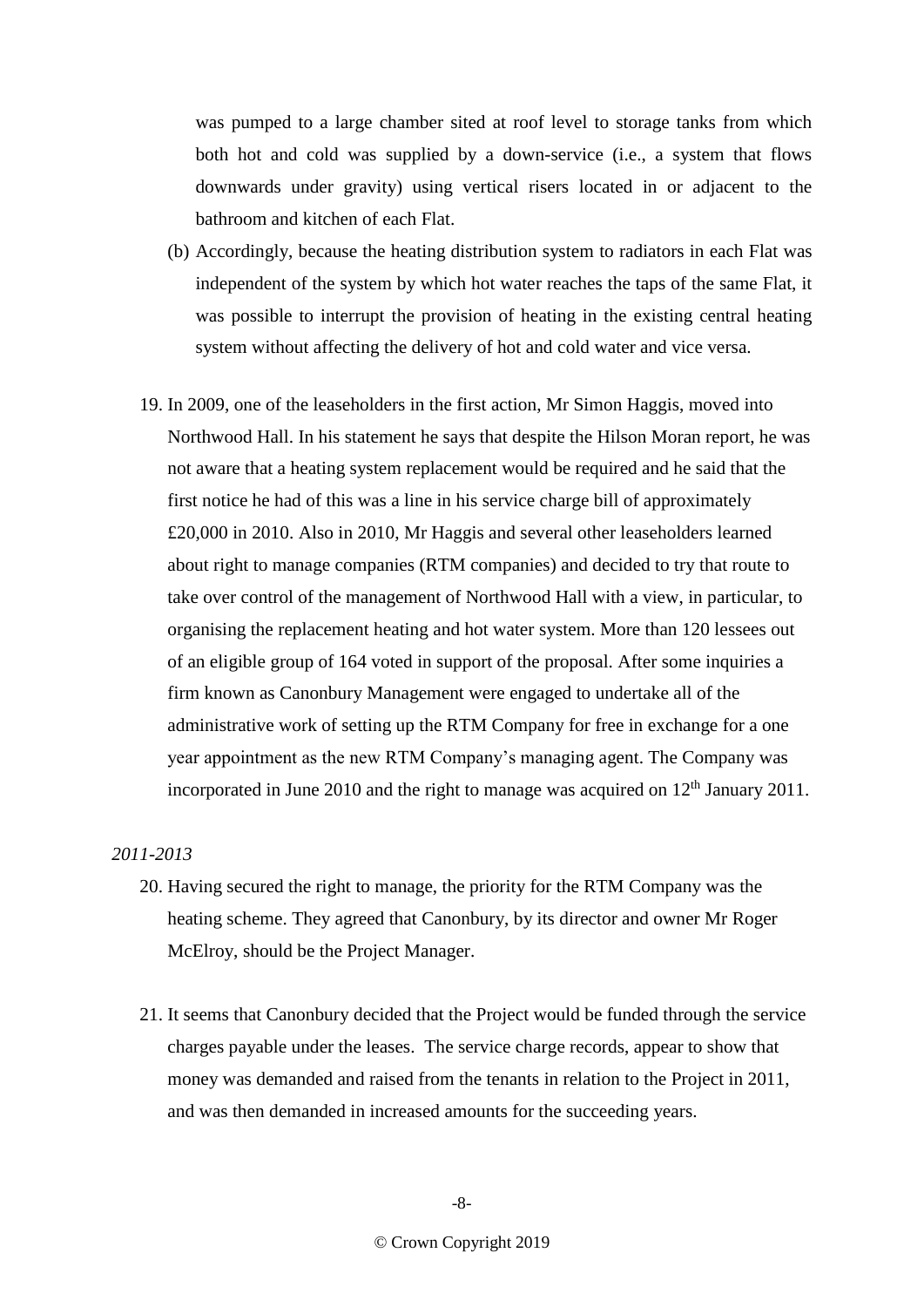- 22. In June 2011, CBG Consulting was engaged to produce a design for the heating scheme based on the second option in the Hilson Moran report. There appear to have been no formal terms of appointment. The evidence of CBG's appointment is a fee letter from CBG dated  $28<sup>th</sup>$  June 2011 providing for a fee of £70,300 plus VAT. Following their appointment, CBG designed some preliminary schemes and documents for a section 20 notification which was completed by  $25<sup>th</sup>$  March 2013. I will return to the section 20 consultation later in this judgment but it is said on behalf of the leaseholders that the extent to which Canonbury followed the consultation process at all was very limited.
- 23. A key feature of the CBG design of the Project was that the new pipework would be distributed on the roof of the Building, and would connect to each Flat via new vertical risers in similar position to the existing vertical risers used by the existing systems. I will refer to this as the "the Vertical Design".
- 24. A tender package was approved by Canonbury and tenders were issued in July 2013 with a tender return date of  $12<sup>th</sup>$  August 2013. On behalf of the leaseholders, expert evidence was given by Dr M Humphries who commented that:

"30. The CBG Tender Package was not a fully coordinated package of information. It was, in effect the performance specification, that gave selections for most of the main plant but left the production of detailed installation drawings to the Contractor….

31. CBG had retained the use of HIU as proposed by Hilson Moran but had changed the main LTHW pipework distribution and instead of routing the main flow and return across the roof with vertical connection to each flat, they instead proposed that the main horizontal distribution would be at high level in the corridors at ground and lower ground level. Vertical risers would then be routed on either side of the corridors with final connections into each flat. The boosted cold-water mains would run across the roof as the Hilson Moran scheme and drop within the Flats. Within each flat new LTHW and boosted cold water would be routed to a HIU located either in the kitchen or in the cupboard in the hallway."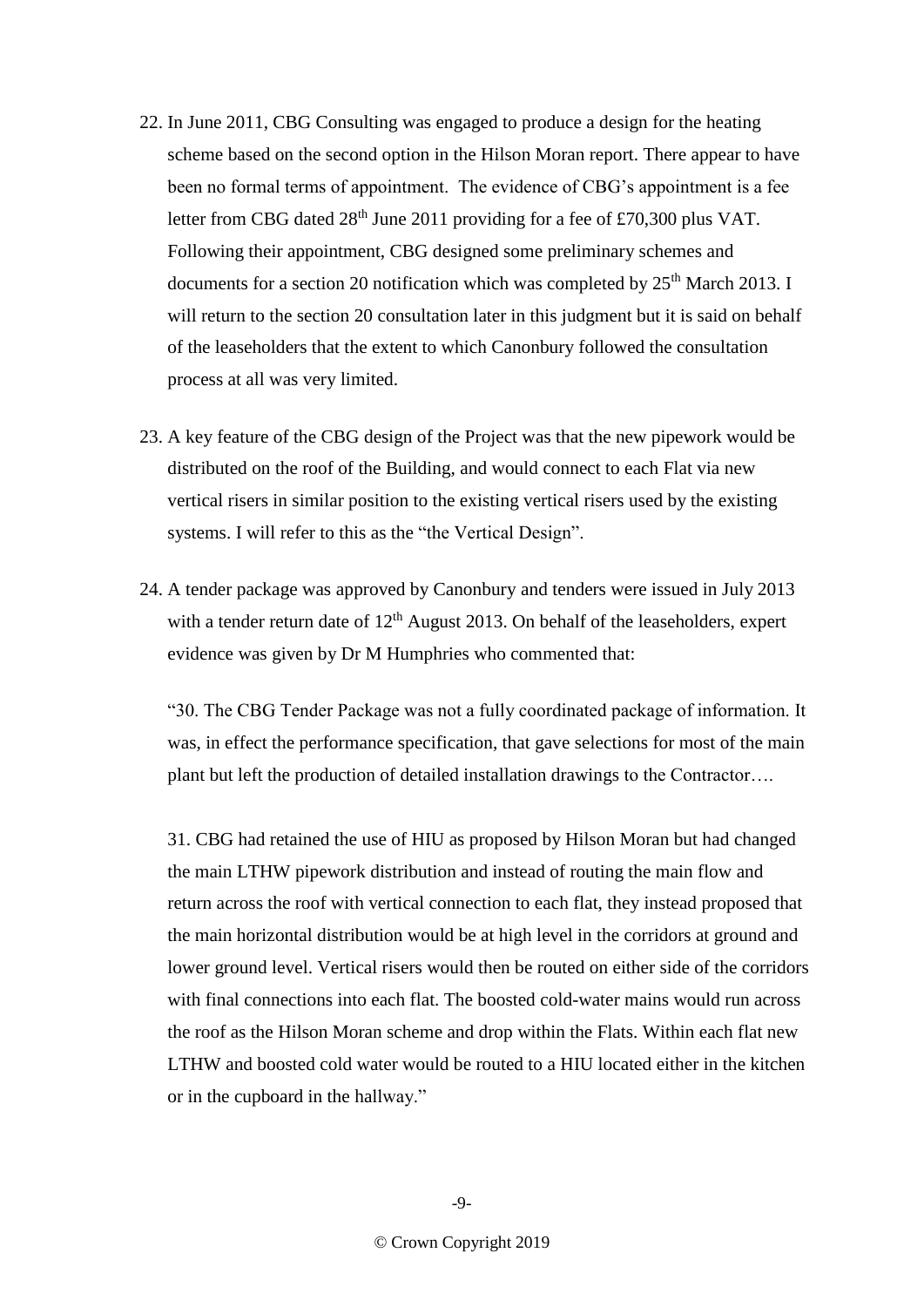25. Two out of four companies who were invited to tender did so: Borahurst Ltd who tendered for £3,708,315.60 and Parker Bromley Ltd who tendered for £2,335,301.41. Since they were significantly cheaper than their competitor Parker Bromley was selected. On 19th December 2013 the RTM Company entered into a contract for the construction of the Project. The Contract was in the form of a JCT Minor Works Contract. Both Dr Humphries and Mr Marshall the M&E experts agreed that given the complicated nature of the Project, the JCT Minor works contract was inappropriate.

#### *2014-2016*

- 26. The contractual commencement date was  $13<sup>th</sup>$  January 2014. The contractual completion date was  $14<sup>th</sup>$  November 2014. The contract price, inclusive of VAT, was £2,686,022. CBG was appointed by Canonbury to provide M&E consultancy services in respect of the Project, and to act as contract administrator. Evidence of the appointment is to be found in a fee letter from CBG dated 2<sup>nd</sup> October 2013, providing for a fee of £108,000, including VAT. One of the criticisms of the arrangement is that CBG appears to have been instructed to undertake a costs management role in relation to the Project, of the kind which, it is said on behalf of the leaseholders should have been dealt with by a costs consultant. In his expert evidence Mr Whitehead explains, that the costs management of the Project was inadequate and there appears to have been no regular reporting of costs of the Project to the RTM Company. Canonbury was itself appointed to act as project manager in respect of the Project, for a fee of £250,000. Again, there appear to have been no formal terms of appointment in this respect.
- 27. The evidence relating to this period in the Project and the sequence of events is very unclear. However, during the course of 2014 a fundamental change to the design of the system was adopted. It appears that Canonbury were closely involved in the decision making. In evidence, Mr Whitehead speculated that Parker Bromley are likely also to have influenced the consideration of how the project was to be taken forward.
- 28. In an email sent by Mr McElroy of Canonbury to Simon Haggis, on 6<sup>th</sup> June 2014 Mr McElroy asserted that the change in design had been necessitated by (i) the discovery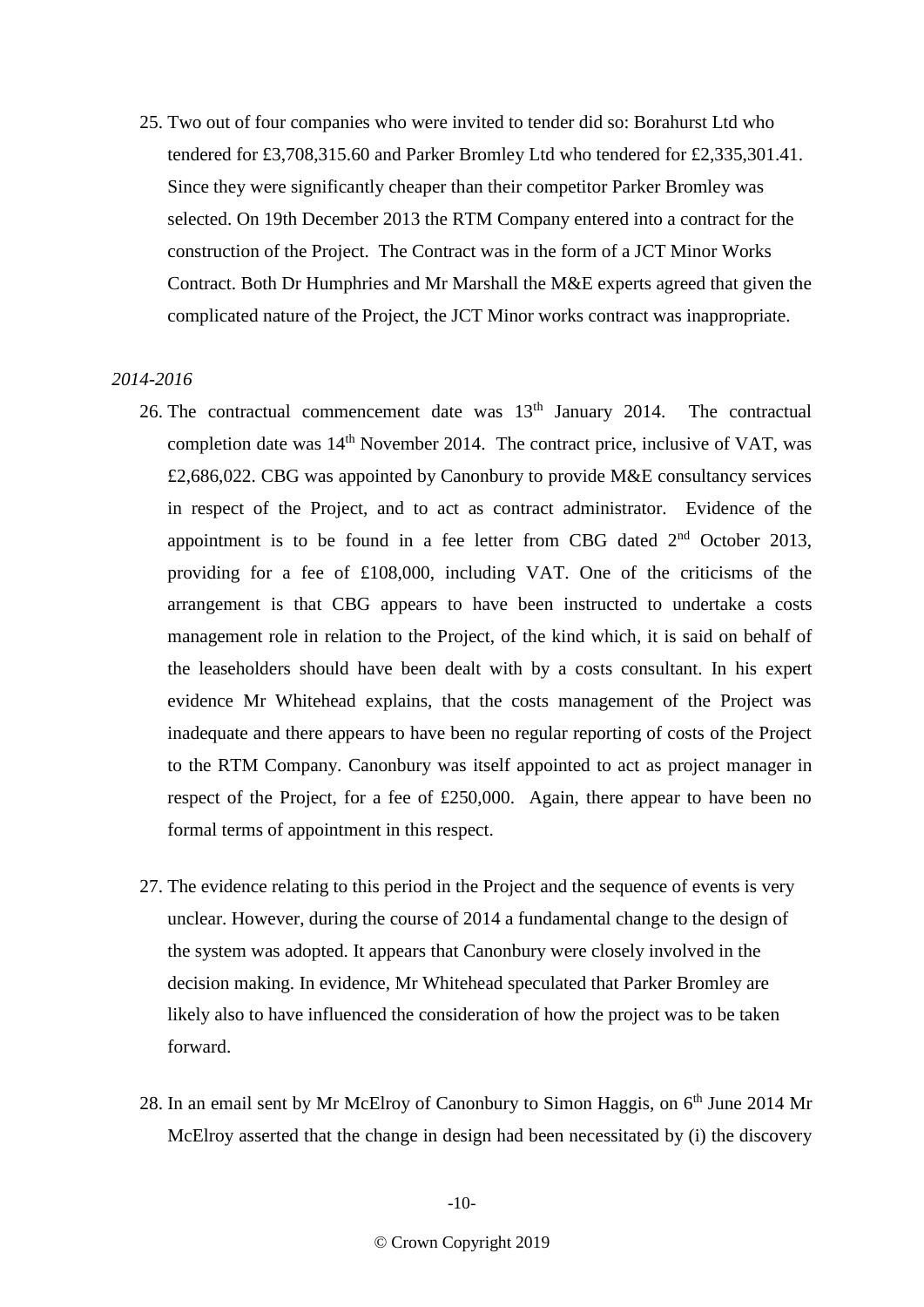of asbestos in the vertical risers in the Flats, which had precluded their use in the Vertical Design, and (ii) the fact that the vertical risers in the corridors could not be used because they were not large enough, and additional drilling would need to go through a structural ring beam, thereby also precluding their use in the Vertical Design. On behalf of the leaseholders it is said that both of these reasons for the change in design were completely untrue. It is accepted on behalf of the Manager that there is no evidence to support Canonbury's position.

- 29. No one had investigated the vertical risers for the presence of asbestos and no Refurbishment and Demolition survey, to determine whether there was asbestos present in any of the locations where work would be done, was carried out either prior to the works commencing, or thereafter. Dr. Humphries made the point that the failure to carry out the R&D Survey was totally unacceptable, and rendered it impossible for the tenderers to price the asbestos risk, plan their works, or prepare an effective programme. In fact, and as a result of investigations which were carried out by Mr Whale, one of the first action tenants, it is known that there is no asbestos in the vertical risers in the Flats.
- 30. So far as structural issues were concerned, Canonbury had retained a firm of structural engineers, Jenkins & Potter, in relation to the Project. The advice of Jenkins & Potter, in a report to CBG on  $23<sup>rd</sup>$  April 2014, was that the slab structure in the Building comprised hollow pot floors, through which it was perfectly possible to add new services. On behalf of the leaseholders, Dr. Humphries confirmed the correctness of this advice in his report.
- 31. On  $30<sup>th</sup>$  July 2014 a communication was sent out to tenants, by Kyle David of Canonbury through which the tenants were notified that the design of the Project was to be changed, from vertical to horizontal pipework. The reasons given for the change were the same as those previously given by Mr McElroy; namely the alleged presence of asbestos in the risers, and alleged structural difficulties in positioning the vertical riser pipes.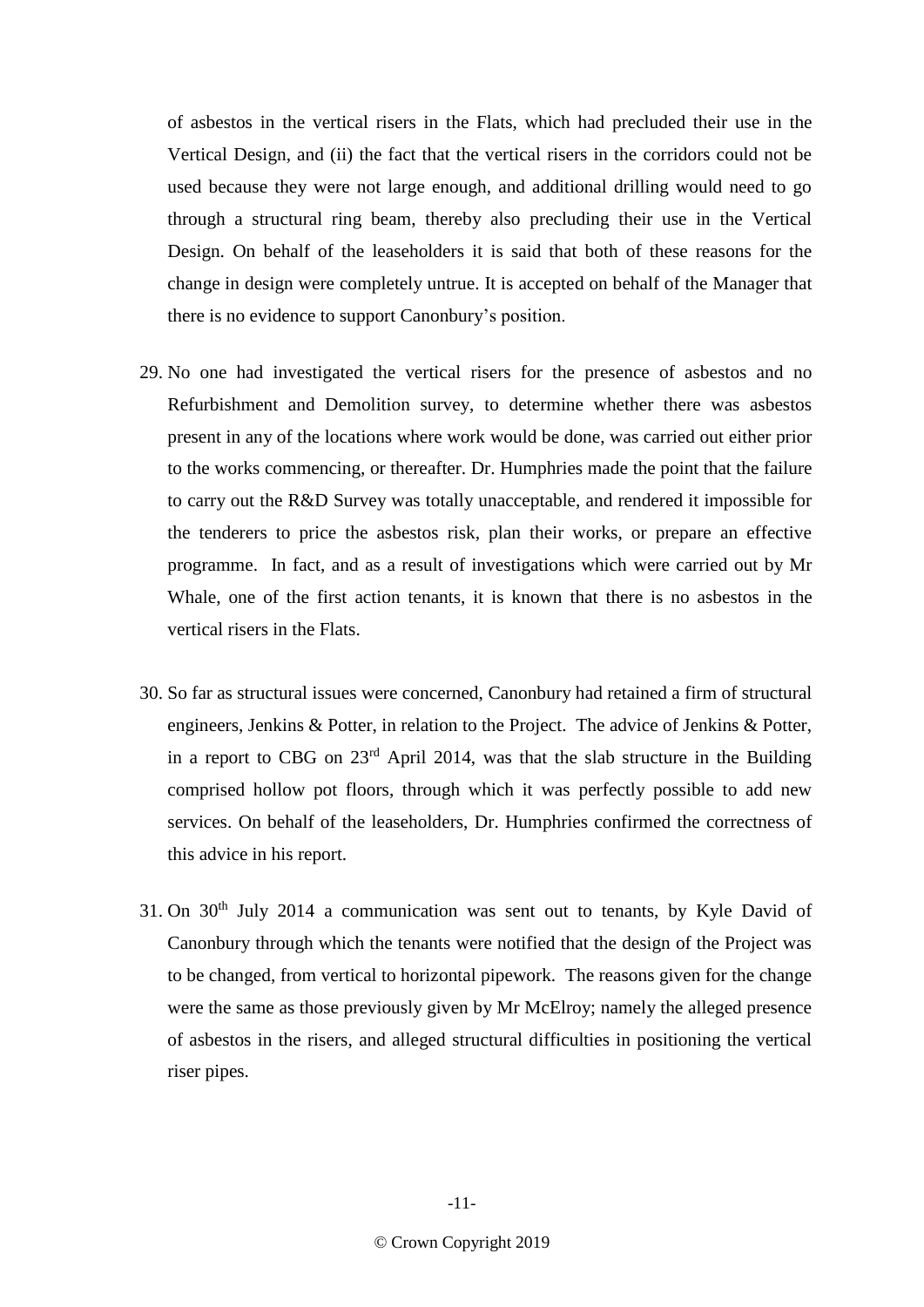- 32. I refer to the new design as the "Horizontal Design" which in outline can be described as follows:
	- (1) As with the Vertical Design. the old boilers were replaced with brand new boilers. Otherwise a different distribution system was to be installed both inside and outside of the Flats.
	- (2) The heating flow and return distribution through the Building was to be effected by being pumped through large diameter pipes via each floor's service area, running adjacent to the lift core and communal stairwell up to roof level. The heating flow and return and the cold-water supply pipes were to run to the furthest extremities of each of the four spokes of the Building, from where the supplies then were to descend through the Building via the secondary staircases, teeing off to the corridors at each floor level and then running back towards the central core.
	- (3) The Vertical Design intended hot and cold water to be delivered through the Building using vertical risers similar to those in the existing systems. That design was replaced by a system to distribute hot and cold water by extensive horizontal ceiling-mounted pipework in the corridors.
	- (4) The new system continued with the plan to rely upon the installation of an HIU in each flat. The HIU acts as an interface or bridge between the communal boiler system and the central heating and hot water output within each particular Flat.
	- (5) Radiators were intended for each room of every Flat, a typical two-bedroom Flat having at least five radiators, three in rooms where previously there were none, the two original radiators being removed and replaced by two much larger radiators.
	- (6) In order to produce hot water, the HIU device requires a supply of cold water which is heated across the interface by the communal heating supply. On behalf of the leaseholders it is said that this is not the supply of hot water to a Flat. It is the supply of cold-water to a Flat, which then requires to be heated by new apparatus within the Flat. The Installation required the replumbing of the hot and cold-water distribution within the Flats.
- 33. By the latter part of 2014 the then directors of the RTM Company were facing serious problems. The design of the Project had been changed and it appeared to be running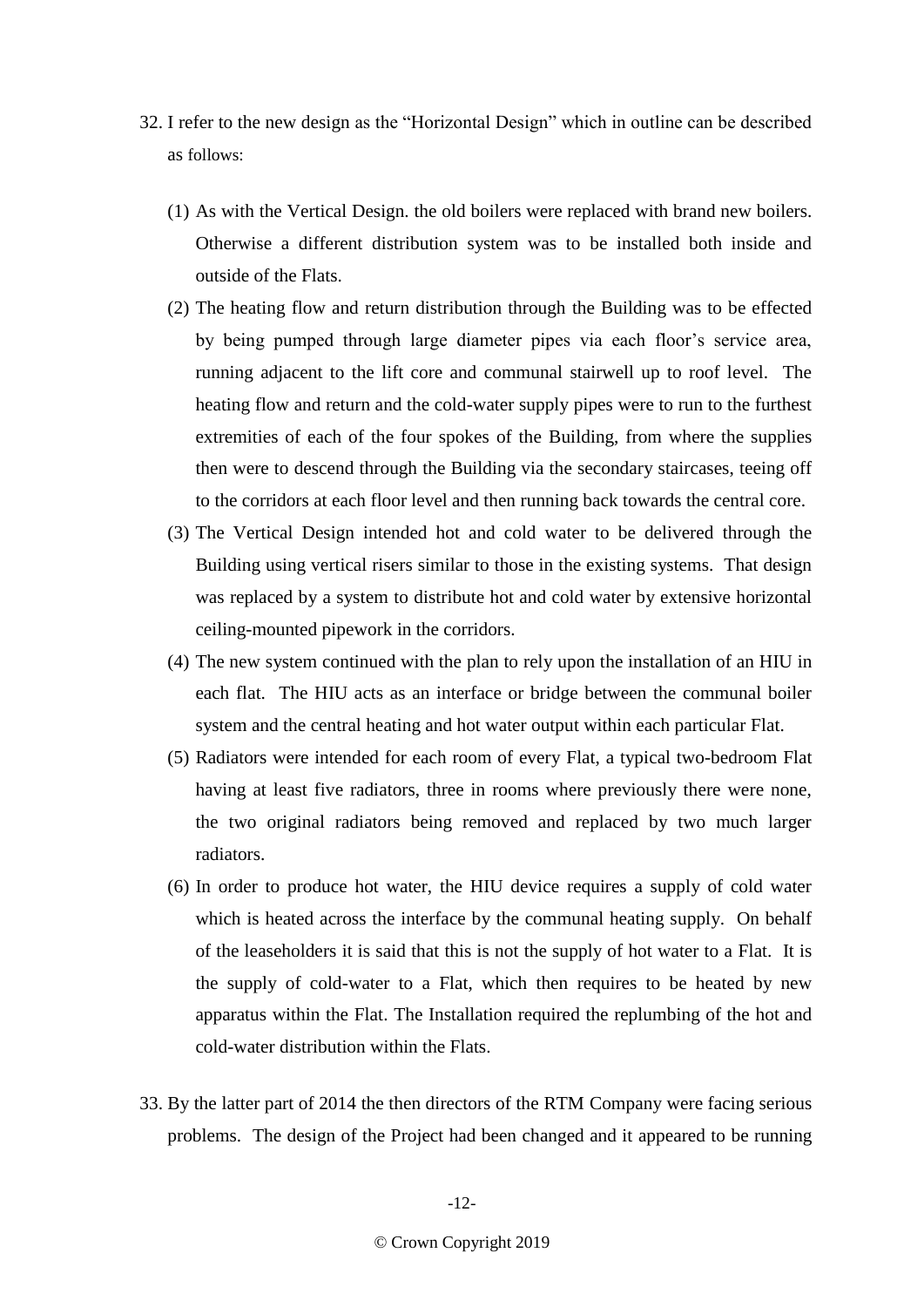over time, and over budget. Canonbury was failing to provide information to the RTM directors, or answer their questions.

- 34. By this stage internal work had been carried out to one of the Flats (Flat 5-21), to install the HIU and required new internal pipework. The intention was that tenants would be able to inspect Flat 5-21, as a pilot Flat, in order to see how the internal work would appear in the other Flats. It proved however extremely difficult to arrange with Canonbury for the RTM directors to inspect the pilot flat in order to see what had actually been done.
- 35. In December 2014 the RTM directors approached David Wismayer for his assistance in addressing the problems with the management of the Building, and principally with the Project. David Wismayer has experience of managing building projects and managing flats. He is, and has for some years been responsible, as a director of Morshead Mansions Limited, for the management of Morshead Mansions, a block of flats in West London.
- 36. On 13th March 2015 Mr Wismayer was appointed as a director of the RTM Company and at his instigation a general meeting of the RTM Company was called for  $29<sup>th</sup>$ April 2015. On 19th March 2015 the RTM directors, who now included Mr Wismayer, circulated a report to tenants on the situation in the Building, setting out Canonbury's management failures and the failures in respect of the Project. On 27<sup>th</sup> March 2015 Mr McElroy of Canonbury circulated an email to tenants, briefing against the directors of the RTM Company and calling for their removal. The RTM directors responded with a report to tenants and members of the RTM Company on 27<sup>th</sup> March 2015.
- 37. On 24th April 2015 the RTM directors produced a lengthy report to members of the RTM Company and tenants, which explained their recommendations for the way forward in relation to the Project. The recommendations included the reinstatement of the Vertical Design. The Report also made it clear that it was the directors view that the problems with the Building could only be solved if management of the Building was removed from Canonbury, and if the members of the RTM Company agreed on the way forward recommended in the Report. The recommendations of the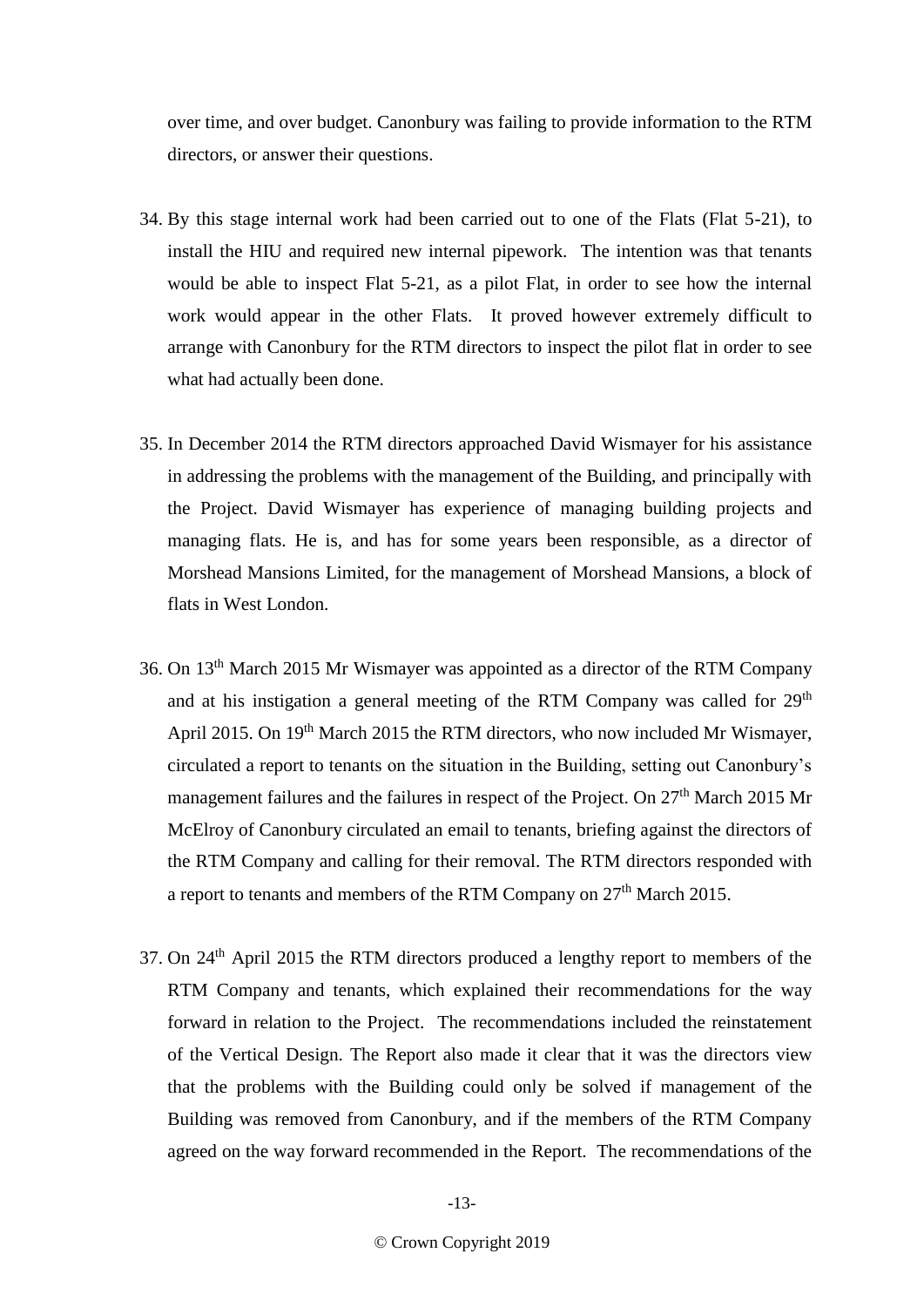directors as to the way forward were embodied in four resolutions, which were to be voted on at the meeting of 29<sup>th</sup> April 2015. In particular the report recommended the appointment of Mr Wismayer to be the Manager of the building.

- 38. Shortly before the first meeting of the RTM Company in April 2015, Triplark lodged applications for membership of the RTM Company. It was entitled to 30 memberships by virtue of its interest in the 30 Flats. This gave Triplark 30 votes in meetings of the members of the RTM Company.
- 39. On behalf of the leaseholders it is said that the agenda of Triplark was to keep Mr Wismayer out of the management of the Building and therefore to this end Triplark deployed its block vote at the meeting of  $29<sup>th</sup>$  April 2015 to procure the defeat of the resolutions proposed by the directors. It is said that Triplark was supported by a group of tenants who were pro-Canonbury and anti-Mr Wismayer. One of the tenants was Robert Saunders. Following the meeting of 29<sup>th</sup> April 2015, Simon Haggis resigned. This left two lessees, Anna Rose, Joanna Moody, and Mr Wismayer as the remaining directors.
- 40. In May and June 2015, Mr Wismayer was in negotiations to purchase a Flat at Northwood Hall. In June 2015 contracts were exchanged and in July the contract was completed and the vendor moved out. However, the requisite consent for the assignment was not obtained from Triplark as landlord and as a result (and despite litigation) Mr Wismayer's interest has not been registered and he holds the Flat as an equitable tenant. In evidence Mr Wismayer said that the Flat is empty.
- 41. On 5<sup>th</sup> June 2015, another lessee, Mr Saunders gave a notice to convene a general meeting of the RTM Company on  $24<sup>th</sup>$  July 2015. In an email sent on  $11<sup>th</sup>$  May 2015, Mr Saunders contacted members of the pro-Canonbury group confirming the agreement of Triplark, in principle, to fund the legal expenses of removing Mr Wismayer as director of the RTM Company.
- 42. On 24<sup>th</sup> July 2015 the second general meeting of the RTM Company took place. At that meeting resolutions were passed for the removal of Mr Wismayer as a director of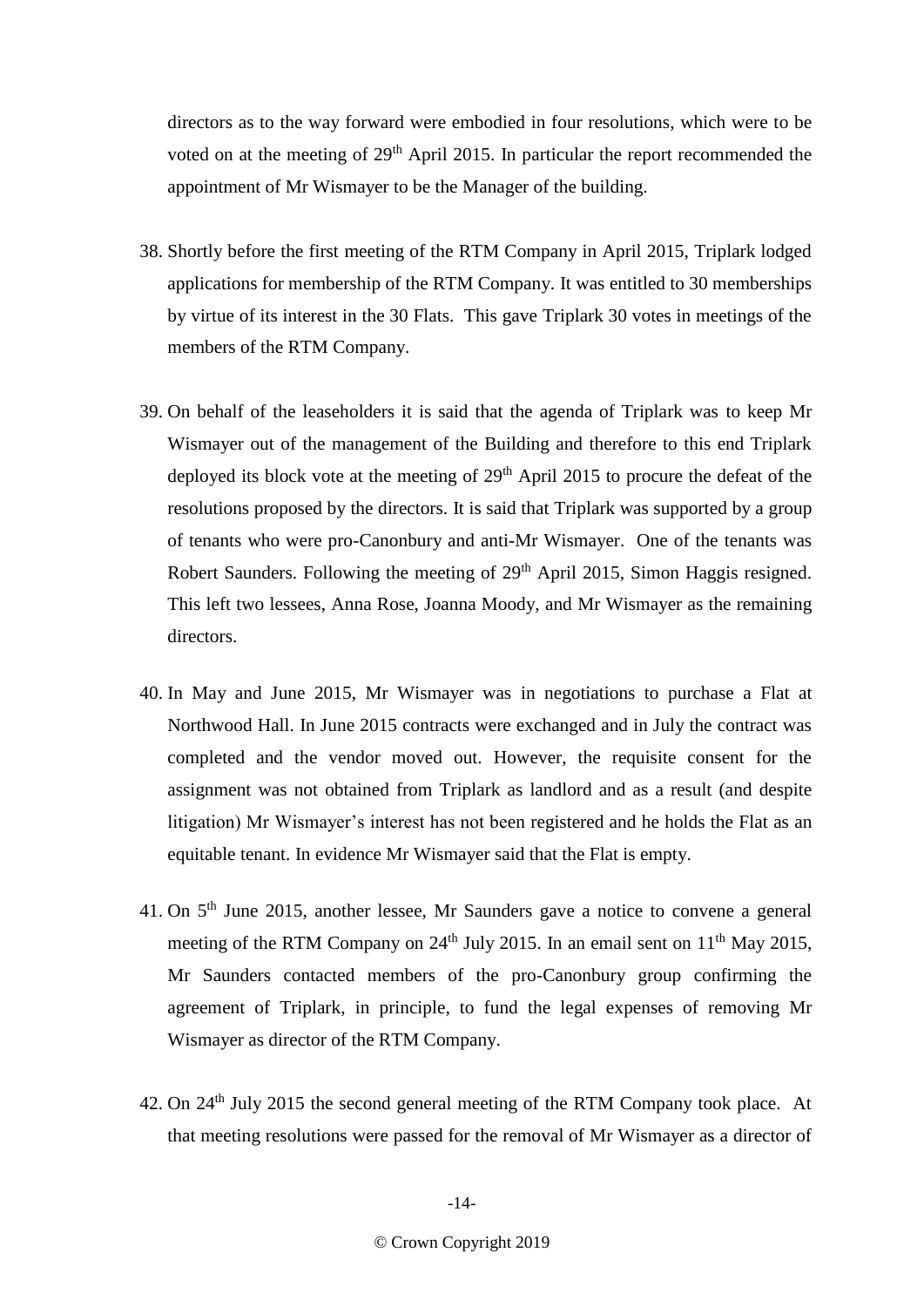the RTM Company, and for the appointment of new directors: Robert Saunders, Andrew Fyvie, Julia East and Simon Kaufman as new directors of the RTM Company.

- 43. On 30th July 2015 one of the new RTM directors, Simon Kaufman (a qualified architect), circulated an email to tenants identifying the *"four critical documents"* relating to the Project which were required in order to enable the new directors of the RTM Company to assess whether they could move forward with the Project, and with Canonbury. The four critical documents, or sets of documents were as follows.
- (1) The alleged original asbestos survey and report documenting why the original pipework specification could not be installed;
- (2) Documents which were alleged to identify the alleged structural difficulties in cutting through the floors of the Building;
- (3) Documents which were alleged to evidence the thermal modelling of the new corridor pipework (it was said that the new horizontal pipework was causing the corridors to become uncomfortably hot);
- (4) Alleged letters of engagement between the RTM Company, on the one side, and Canonbury, CBG and Parker Bromley (respectively) on the other side.
- 44. On 20<sup>th</sup> August 2015 Simon Kaufman, produced a report to the Board of the RTM Company on the state of the Project, following a site inspection. This report included the professional conclusion of Mr Kaufman that there was no evidence to support the change from vertical to horizontal pipework, and that *"to date the installation of new heating pipes vertically through the building has not been adequately considered"*. The report also included the information that Eamon Kidd of Parker Bromley had informed Mr Kaufman that Parker Bromley did not proceed with vertical installation because they *"did not want to get a structural engineer involved."* The response to the Kaufman Report of the RTM directors, Mr Saunders, Mr Fyvie and Ms. East ("the Saunders directors"), was to take no action. Mr Kaufman resigned as an RTM director on  $26<sup>th</sup>$  August 2015.
- 45. At a meeting of the Residents Association, held on 5<sup>th</sup> October 2015, two of the then RTM directors attended the meeting to brief residents on the state of the Project. Ms.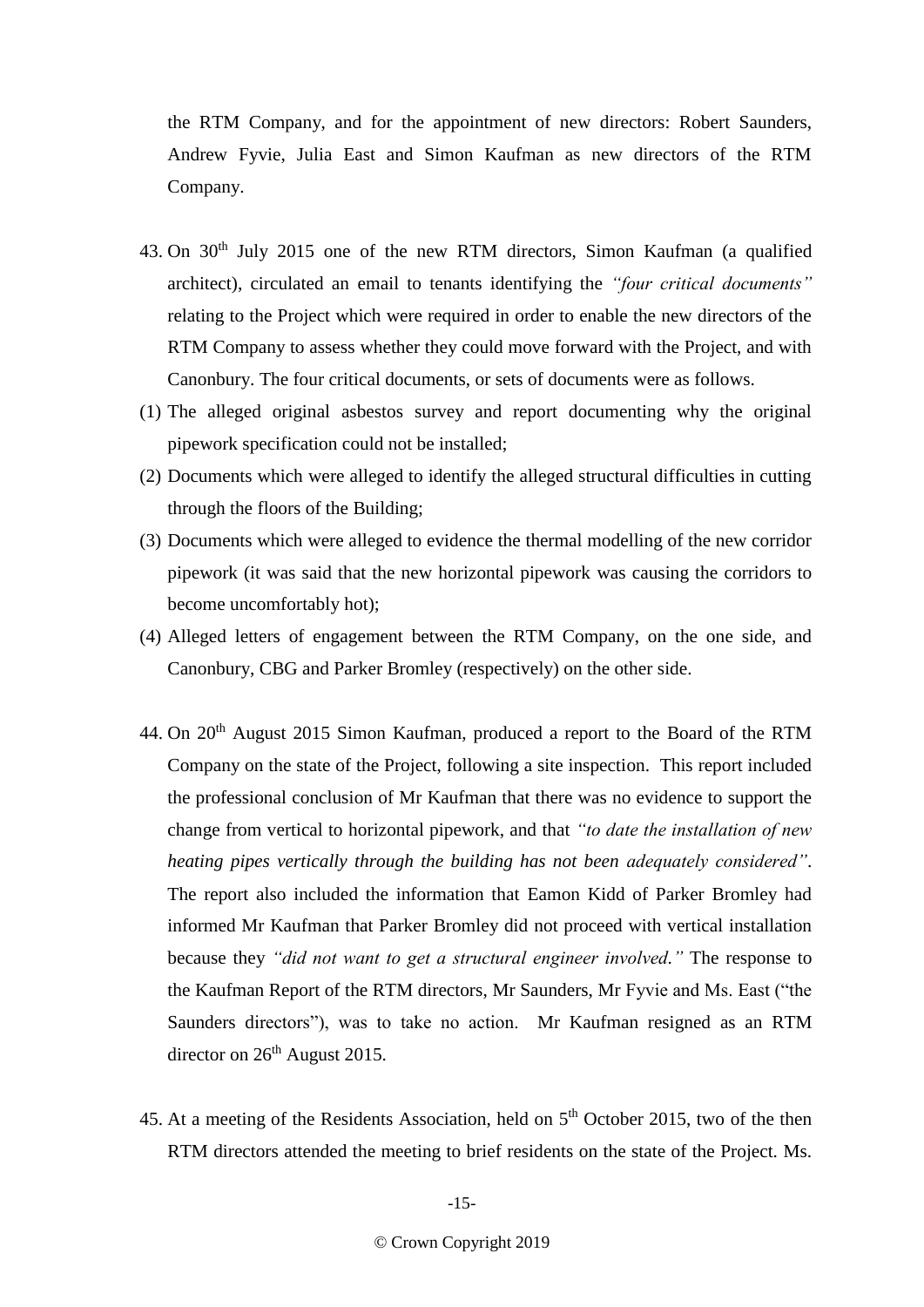East and Mr Fyvie said they had seen all of the relevant documents in relation to the Project, including the four documents identified by Mr Kaufman. Ms. East and Mr Fyvie informed the meeting that the relevant documents did exist, but said that they could not be shown to tenants. No such documents have ever been produced. Mr Saunders confirmed in his evidence to the Tribunal, at the hearing of the application for the appointment of the Manager, that no relevant asbestos survey existed.

46. For the rest of 2015 and into 2016, the Project continued in the Horizontal Design. On 20th January 2016 the RTM Company took advice in conference from Simon Allison of counsel. A note of the advice given in the conference was disclosed by the Manager. The advice identified a number of failings in management and in the recovery of service charges by Canonbury. It noted that the RTM Company was considering appointing an alternative manager and advised on the option of seeking an appointment instead under section 24 of the Landlord and Tenant Act 1987.

# *Witness Evidence*

- 47. Before moving on to the next stage of the history of this matter I pause to consider some of the witness evidence given at the hearing. I start with the evidence from the leaseholders. Although I heard from a number of both the first action tenants and the second action tenants, no evidence at all was given by other lessees. Significantly no evidence was given by any of those leaseholders who were directors of the RTM company immediately prior to the appointment of Mr Maunder Taylor as Manager. Nor did I hear from Mr Nicholson in respect of the comprehensive review, from Mr McElroy or anyone else from Canonbury on consultation or the payability of costs nor from Mr Payne or anyone else from CBG.
- 48. All the leaseholders who gave evidence were intelligent, credible witnesses whose evidence was measured and convincing. It is not necessary to deal with all of the evidence of each witness in detail. Factually, their accounts of events were largely unchallenged. However, their evidence was of great assistance in giving context to the issues in this matter.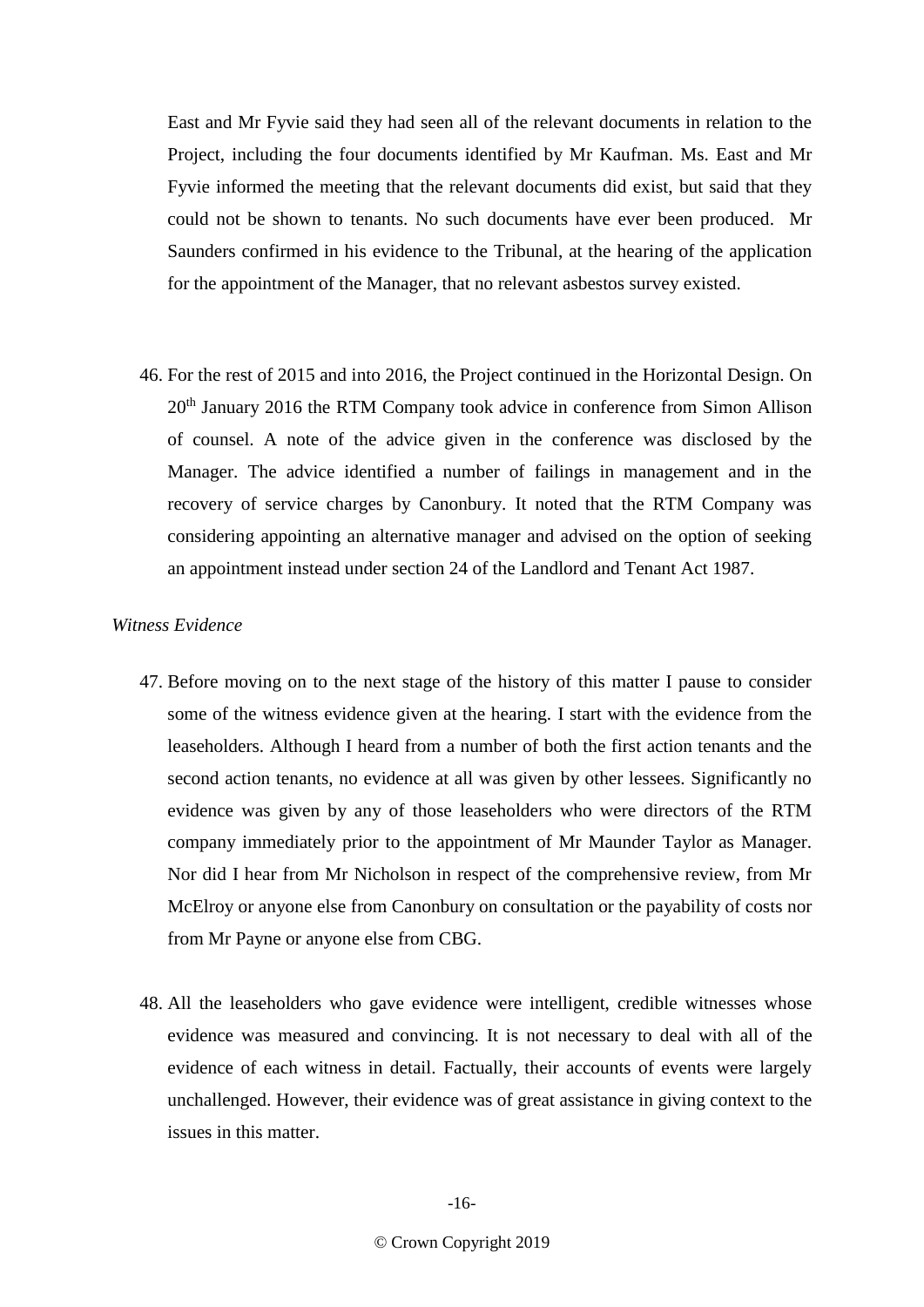- 49. It is helpful however to mention some of the evidence given by Mr Simon Haggis who I have already mentioned. He gave details of how the RTM Company was set up and the RTM directors' relationship with Canonbury. It was clear to me that Mr Haggis' experience as an RTM director was an unhappy one, almost from the outset. Understandably, he entrusted general management and the preparation of supervision of plans to replace the heating and hot water system to Mr McElroy and Canonbury. However, the RTM directors were very much out of their depth. As early as 2012 they had concerns about Canonbury's basic block management and transparency around costs. There were delays with the draft specification for the works and conflicting advice about the type of contract that should be entered into with contractors.
- 50. By 2013, it seems the directors were totally reliant on Canonbury for scrutiny of CBG's work. The first stage of the works under the Project was the replacement of the boilers which was to be followed by work in the common parts. In the early part of 2014, Mr McElroy and Mr Andy Payne of CBG informed the directors that the original tender design would not be possible to implement owing to the discovery of asbestos. Mr Haggis said that the directors took this advice at face value. In the early part of 2014, Canonbury emailed to say that the changes in pipe routing were finalized and agreed.
- 51. Although it is possible to be critical of the lack of control exercised by the RTM directors, they were not property management professionals and were clearly at a loss as to how to proceed. During cross-examination it was put to Mr Haggis that if the RTM directors had such serious concerns about Canonbury and the works, they should have taken more robust steps to address the situation. In my view, Mr Haggis and his co-directors were rather naïve in this respect but reflecting on such matters as a matter of hindsight is unhelpful. It was clear from Mr Haggis's demeanour that the whole process had been extremely stressful for him and his co-directors whom I believe were acting in good faith but were simply not able to cope. Difficulties continued and consideration was given to taking legal advice.
- 52. Mr Haggis described December 2014 as being a "crisis point". He said "it was clear Canonbury were not going to be able to deliver what we needed. It was impossible to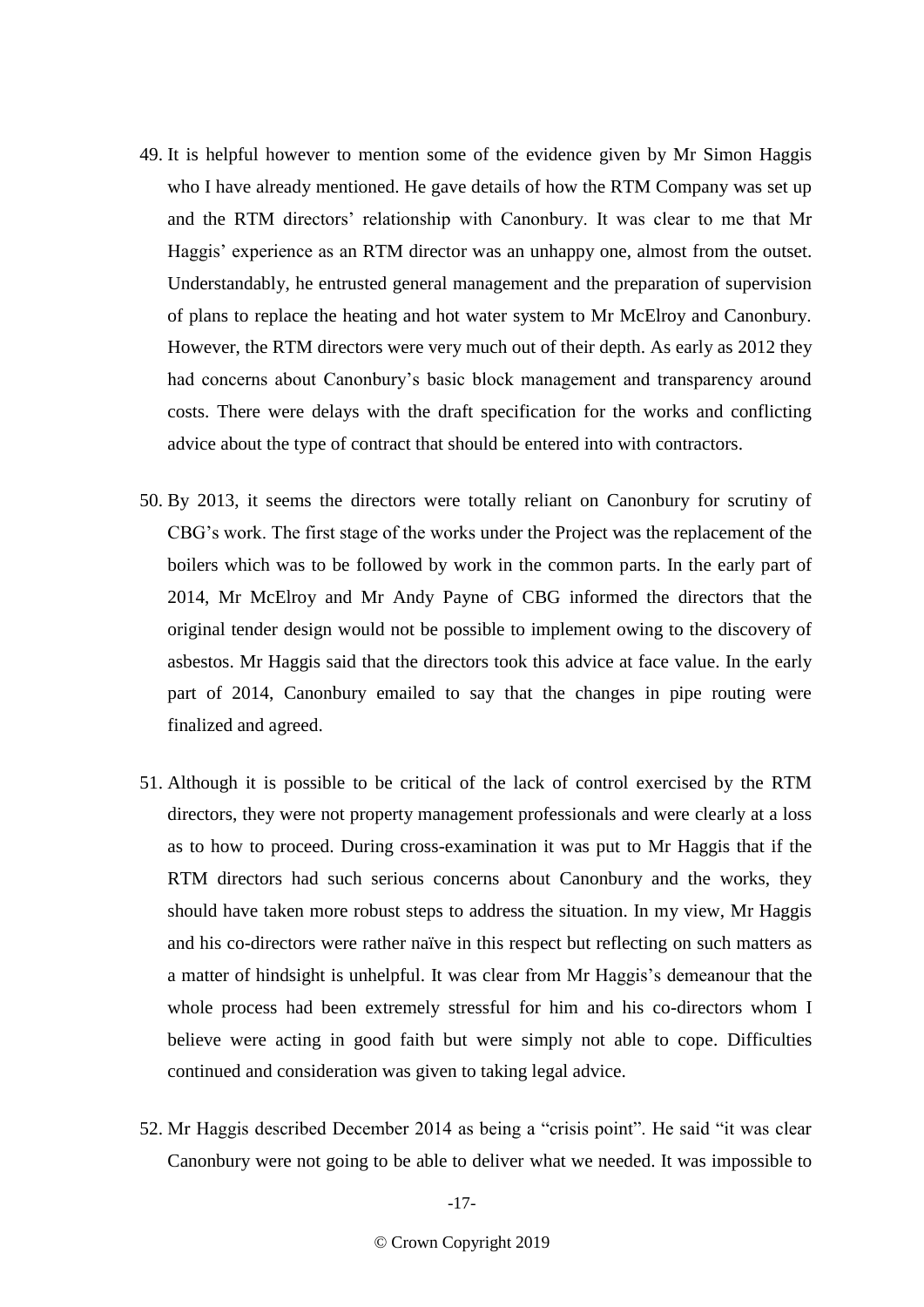pin them down on anything and get straight answers, they were constantly evasive and obstructive. CBG were entirely absent and had failed to deliver anything we requested. We never met with Parker Bromley as they wouldn't come to meetings…"

- 53. It was at this time that the RTM Directors were introduced to Mr David Wismayer, to whose evidence I will return to in due course. From Mr Haggis' point of view, Mr Wismayer provided expertise and knowledge that the RTM directors had previously been lacking. By April 2015, Mr Wismayer had provided a report which was severely critical of the delayed Project and recommended litigation as they only way to achieve a remedy. On 1st May 2015, Mr Haggis resigned from the Board.
- 54. In respect of this period I also heard from Ms Anna Rose who is one of the first action tenants. Ms Rose is an architect. Ms Rose became a director of the RTM Company in December 2013. She said that by the time the RTM directors realised the implications of the design change, including the impact on the appearance and amenity of the building, they were told by Mr McElroy that there was no other choice than going along with the changes as a contract had been signed. Through her industry contacts Ms Rose was introduced to Mr Wismayer and she in turn introduced him to the RTM directors.
- 55. As to the position of other lessees in the Building, I heard from Mr Philip Whale who is a retired solicitor. Mr Whale explained that his involvement with the Building started in 2011 when he and his wife acquired a lease of Flat 6.23 and lived there until mid-2012 since when the Flat has been let on short term tenancies. He said that at the time the Flat was purchased he was aware that there was a proposal for a major renewal of the heating system. I do not intend to relate all of Mr Whale's evidence. He recalled a section 20 consultation but was clear that the documentation made no suggestion that the proposed Project might be contrary to or outside the terms of the leases nor that any of the leases might require variation. He does not know of any other lessee who appreciated that this might be the case. Furthermore, at the time of the consultation and up until the end of December 2016, he believed that access to the Flat to carry out installation works was mandatory and not a matter upon which his and his wife's consent was required.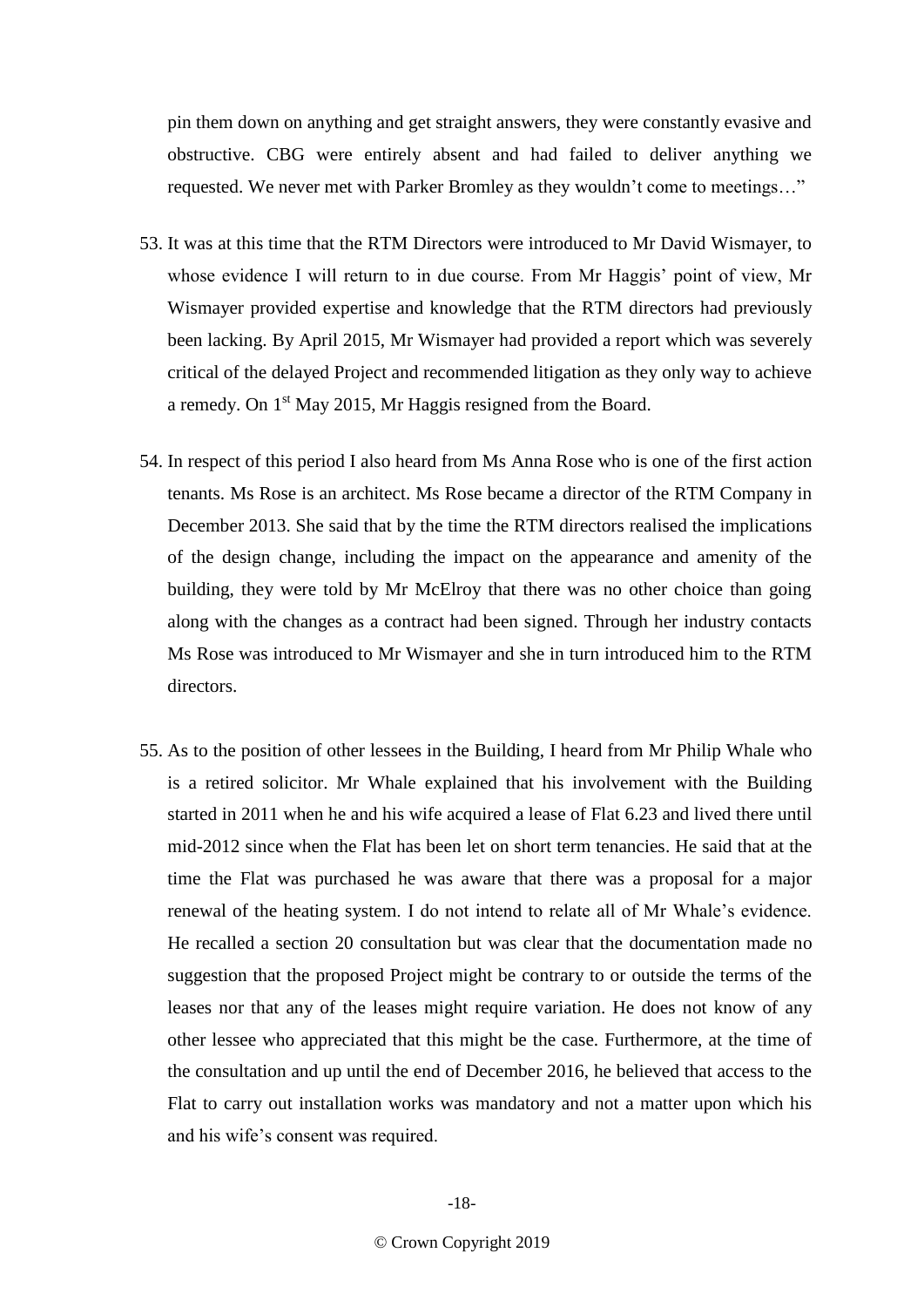- 56. I turn now to Mr Wismayer's evidence. Mr Wismayer's only statement related to the application by the first action tenants for an interim injunction preventing the Manager from disconnecting the supply of hot water to their Flats. Mr Wismayer is a powerful character. He is also very knowledgeable about leasehold matters generally. As indicated, his involvement with Northwood Hall was initiated in December 2014 and he was appointed as an RTM director in March 2015, in his words "to troubleshoot the situation."
- 57. It was clear from the evidence of the first RTM directors, that the advice given by Mr Wismayer about the Project and the action he advised as being necessary to remedy the situation was a shock. However, having previously been unable to conceive how to deal with the overrun of costs and lack of control of the Project, his intervention was gratefully received.
- 58. Mr Wismayer's position was clear in that he considered the Project to have been unlawfully conducted and he believed that the only way to resolve the position was by initiating litigation.

# *2016*

- 59. I turn now to the involvement of Mr Maunder Taylor who is a very experienced manager. As he said in his evidence, he has been appointed to manage numerous Building by the Tribunal pursuant to section 24 of the 1987 Act. He has dealt with difficult management challenges effectively and well.
- 60. It seems that he first became involved with Northwood Hall in early 2016. In the Northwood Hall RTM Directors' Update, dated 12<sup>th</sup> February 2016, it was reported that the RTM directors had met with Maunder Taylor "who are a small family company with significant expertise in this area. They currently manage 65 blocks of which 12 are under Management Orders…. Also they have had experience in the Tribunal of Mr Wismayer.." In his evidence, Mr Maunder Taylor explained that at the initial meeting the background to the heating and hot water Project was explained to him. He told Mr Saunders and Ms East that if he were appointed managing agent he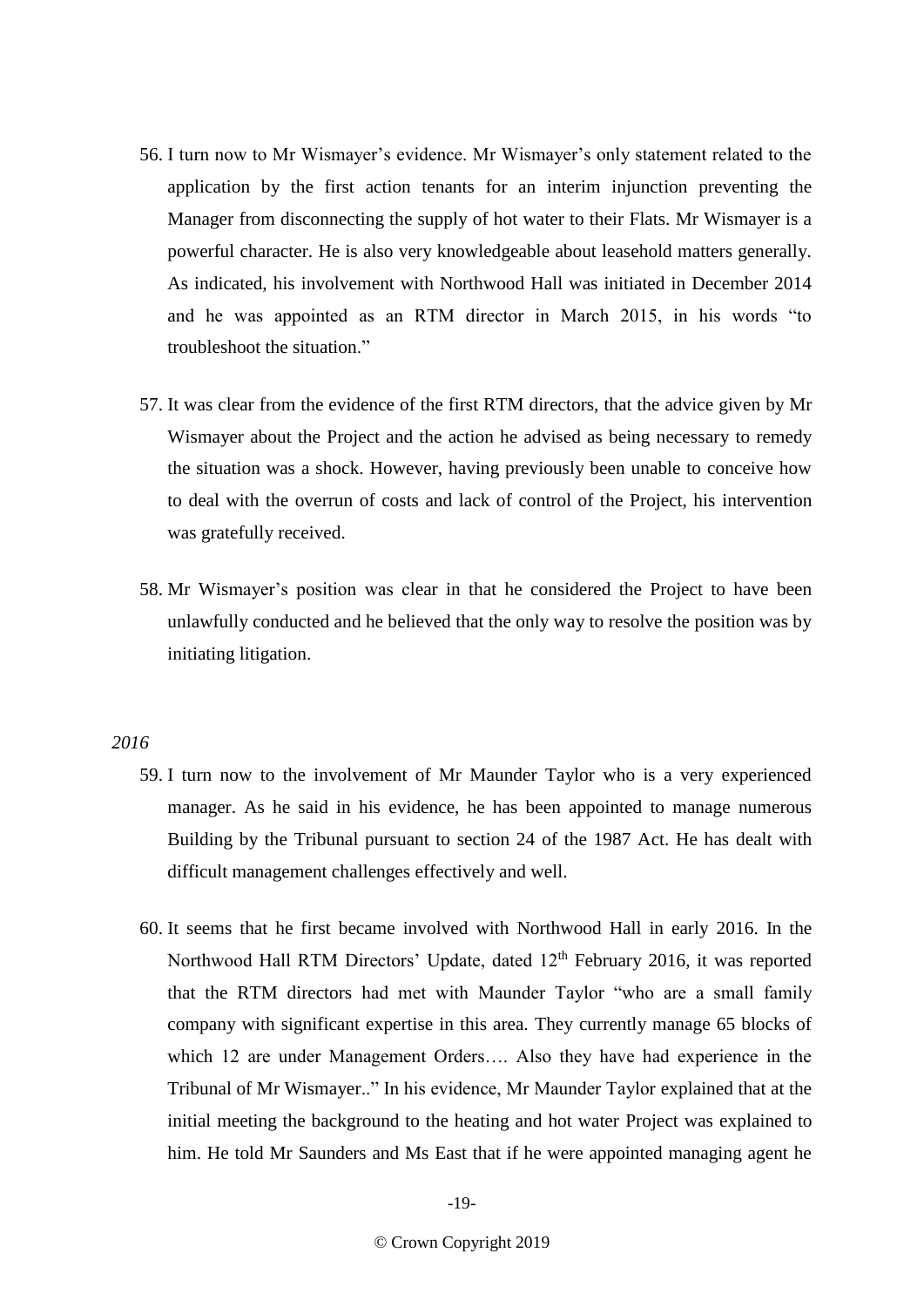would be willing to work with them on the basis of their proposals – that is, retaining the common pipework and completing the installation of the replacement system including carrying out the necessary works in all Flats.

61. In fact the RTM directors had notified the lessees of their intentions in the same update as mentioned above where they stated:

"Two leaseholders have written to the RTM refusing access to their Flats. They do not have this right. If we have to go to court to force this right it will add to the costs….The alternative will be to leave the Flats unconnected and wait for the leaseholder to take the RTM to court for failure to supply the required services. The old central heating system will be switched off for the last time on  $1<sup>st</sup>$  May 2016. The old pipes supplying hot and cold water to all the Flats will also be decommissioned towards the end of the Project so those who refuse to cooperate will find their Flat without any hot or cold water as well as no heating in due course."

(I would comment here that this was a wholly inaccurate description of the rights and obligations under the leases.)

- 62. By that stage the RTM directors were considering making an application for the appointment of a manager under section 24 of the 1987 Act. In a letter to the RTM directors dated  $17<sup>th</sup>$  February 2016, the Manager sent the RTM directors a proposal in relation to his appointment as a managing agent but also included advice about the formal appointment of a manager if the RTM directors were to proceed with an application for him (Mr Maunder-Taylor) to be appointed under an order made by the Tribunal.
- 63. On 14th April 2016, an application under section 24 was made to the Tribunal. Although Mr Maunder-Taylor drafted the documentation, the applicants were Mr Saunders and Ms East together with Triplark in its capacity as a tenant. The first respondents to the application were the RTM company and the second respondents were Triplark as headlessee, the freeholder and a number of the lessees. The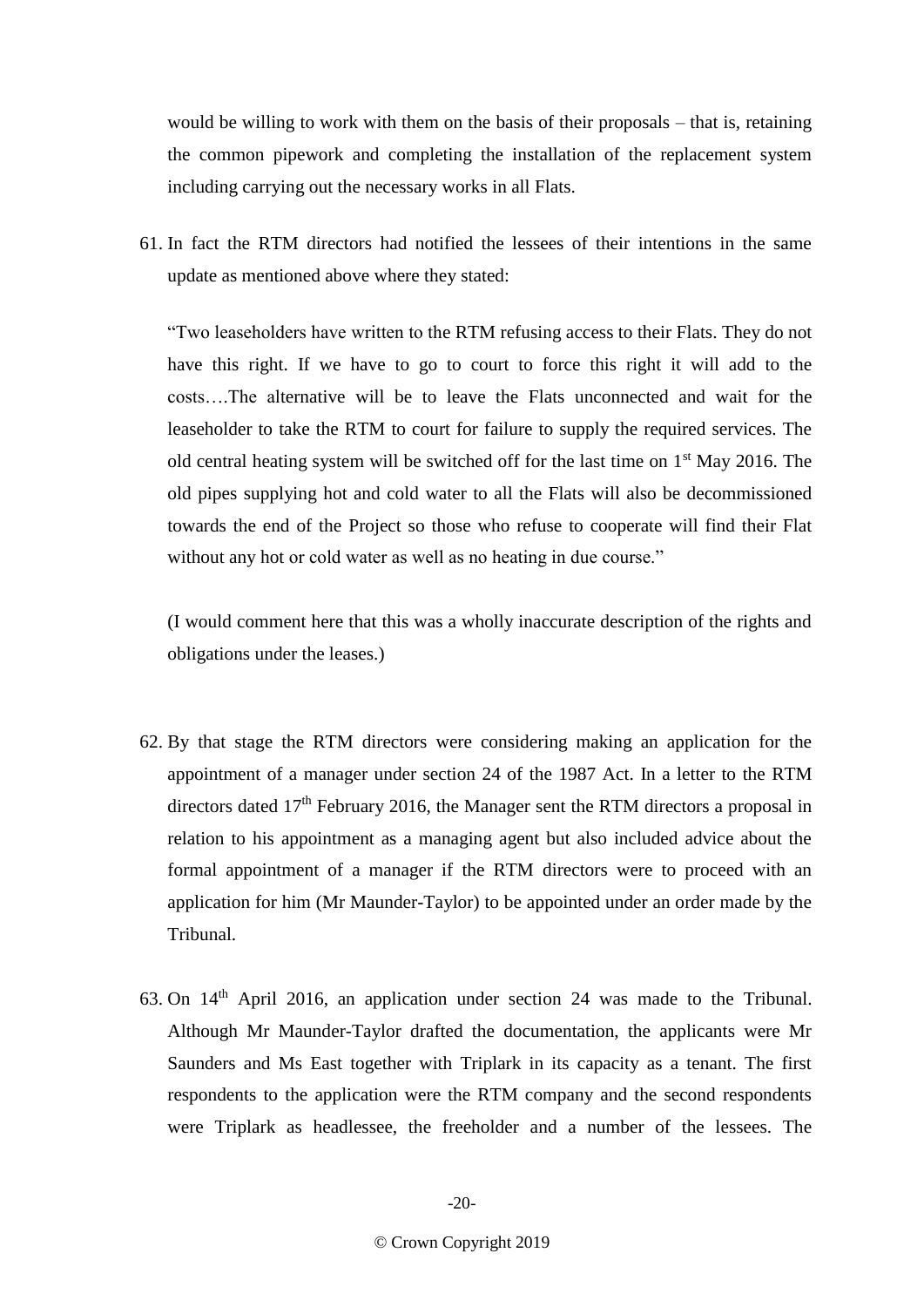applicants sought to have Mr Maunder-Taylor appointed as manager and the respondent lessees proposed that Mr Wismayer be appointed.

- 64. The application came before the Tribunal on  $18<sup>th</sup>$  June 2016. At the hearing the applicants were represented by leading and junior counsel and the respondent lessees were represented by Mr Wismayer. It is clear from the Tribunal's decision that one of the main issues in contention was how the heating and hot water Project should proceed. The applicants maintaining that it should be progressed to completion and the respondent lessees contending that it should be halted and that the litigation proposed by Mr Wismayer should be pursued.
- 65. The hearing was not completed on that first day and the Tribunal therefore made an interim order appointing Mr Maunder Taylor as a manager for a period of one month from  $26<sup>th</sup>$  June 2016. By clause  $3(b)(iv)$  of that order the manager was prevented from continuing the works affecting the central heating scheme. On receipt of the order Mr Maunder Taylor wrote to the Tribunal asking for the order to be amended on the basis that if work were to be halted entirely then penalty clauses under the JCT contract would be activated and the scale of penalties would be between £30,000 and £50,000. As a result the order was amended to permit the manager to continue with the Project works "insofar as they are limited to works in any individual flat in respect of which the Lessee of that flat consents".
- 66. It is worth noting that as at  $12<sup>th</sup>$  June 2016, internal works had been carried out to 77 of the Flats in the Building, and by September 2016 (when as will be seen the final management order was made), internal works had been carried out to between 120 and 130 Flats. During the three-month period between the interim and final order therefore significant internal works were carried out.
- 67. A further Tribunal hearing was convened on  $18<sup>th</sup>$  July 2016 and the Tribunal made its decision to finally appoint Mr Maunder Taylor as manager of Northwood Hall on 26<sup>th</sup> August 2016. In reaching its decision, the Tribunal demonstrated a good appreciation of the difficulties at Northwood Hall and with the Project. However, the Tribunal was not in a position to adjudicate on the best way forward for the Project and whilst they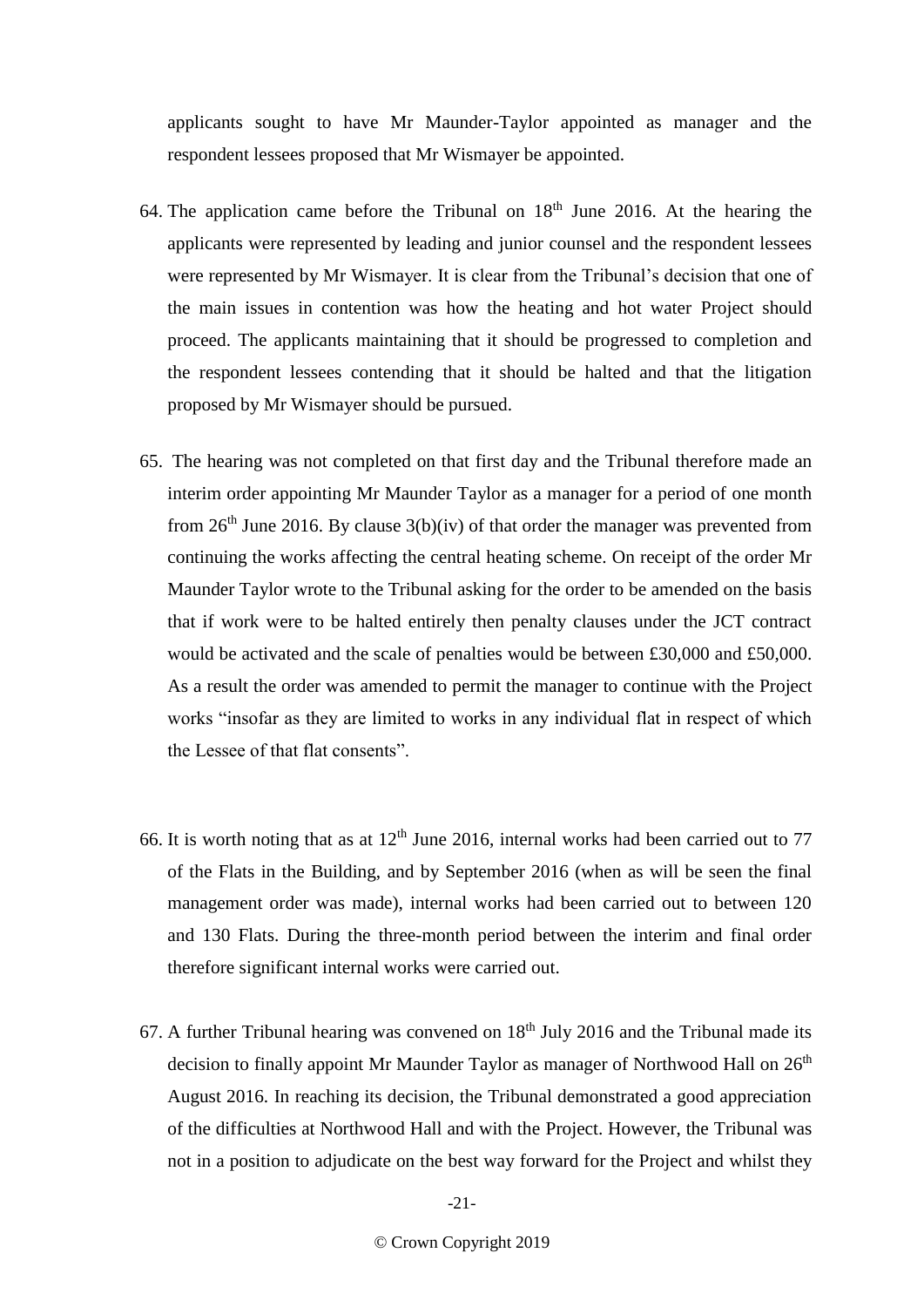were willing to appoint Mr Maunder-Taylor they expressed firm views on the immediate way forward. In paragraphs 68 to 70 they stated as follows:

"68. It is unfortunate that there were indications in Mr Maunder Taylor's management plan that he was already persuaded that litigation was not the best option, and that the current contract should be completed. At the hearing the Tribunal expressed to the parties the need for caution in determining to follow the majority view of the best way forward. A majority vote of leaseholders does not relieve a landlord or manager from its covenants owed to each one. The majority wish may be a very significant factor in reaching a decision between two reasonable options, where both would ensure compliance with the lease obligations and where all relevant information has been obtained and advised upon.

69. The better manager is not the one who acts as standard bearer for the preferred option of one group of leaseholders or another, but the person who is able objectively to gather sufficient relevant information, take appropriate legal and professional advice, and then reach and implement a reasonable decision as to the proper way forward in compliance with the covenants in the leases.

70. Notwithstanding the outcome of the general meetings, the manager to be appointed does not have a mandate to continue with the current contract to completion…."

68. On 24th September 2016, the Tribunal made its order appointing Mr Maunder Taylor as Manager for a period of three years until 13th September 2019. Under paragraph 1 of the order the manager was given:

"………….all such powers and rights as may be necessary and convenient and in accordance with the Leases to carry out the management functions of Triplark Limited and in particular:

- (a) To receive all service charges, interest and any other monies payable under the Leases save for the rents reserved by the Leases and any arrears due thereunder
- (b) The power and duty to carry out the management functions of Triplark Limited contained in the Leases (the same having been exercisable by the RTM Company upon its acquiring the right to manage the Premises and having ceased to be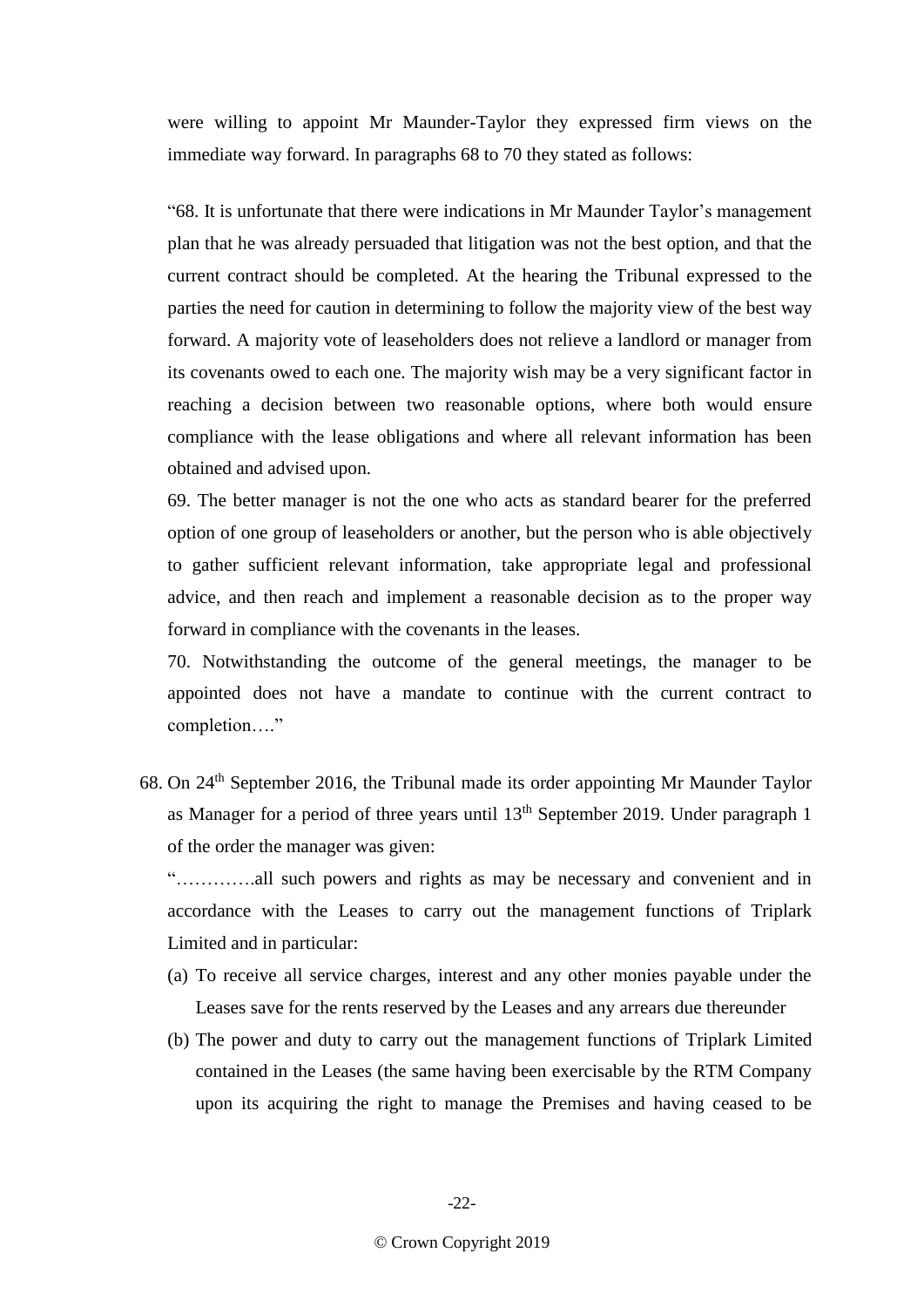exercisable by the RTM Company upon the interim management order dated 24 June 2016 taking effect) and in particular and without prejudice to the foregoing:

- i. The obligations to provide services;
- ii. The lessor's repairing and maintenance obligations; provided also that the standard of any such work shall have regard to the age, character and prospective life of the premises and the locality in which it is situated;
- iii. A comprehensive review of the old heating and communal hot water system and equipment, the Project to renew the same and the incomplete new heating and communal hot water system and equipment and the determination, following such consultation as the Manager deems appropriate and constructive, of the best means of achieving a functioning, disrepair free, heating and communal hot water system taking account of all the circumstances, including the project and running costs, performance and the appearance of the Premises"
- 69. Paragraph 1(b)(iii) reflects the Tribunal's consideration set out in paragraphs 83 and 84 of its decision as follows:

"83. The Tribunal is emphatically of the view that it is not necessary for it to reach a view as to the better way forward in order to identify the appropriate manager. The appropriate investigations, taking necessary specialist and legal advice, and reaching a decision are the role of the manager once appointed. The manager will bear responsibility for performance of the covenants in the lease, and it is the covenantor who therefore has to choose between the available options and decide how a covenant is to be performed.

84. It seems abundantly clear to the Tribunal that the manager would wish reasonably to investigate all available options, including taking legal advice on the merits of litigation and, if so advised, expert opinion on the technical advice acted upon by the former directors of the RTM Company. All of that must be promptly and carefully considered."

70. As at September 2016 therefore, Mr Maunder Taylor had been in position as manager for about three months. He had a good understanding of the Project and a mandate from the Tribunal to review the most appropriate way forward. I am satisfied that well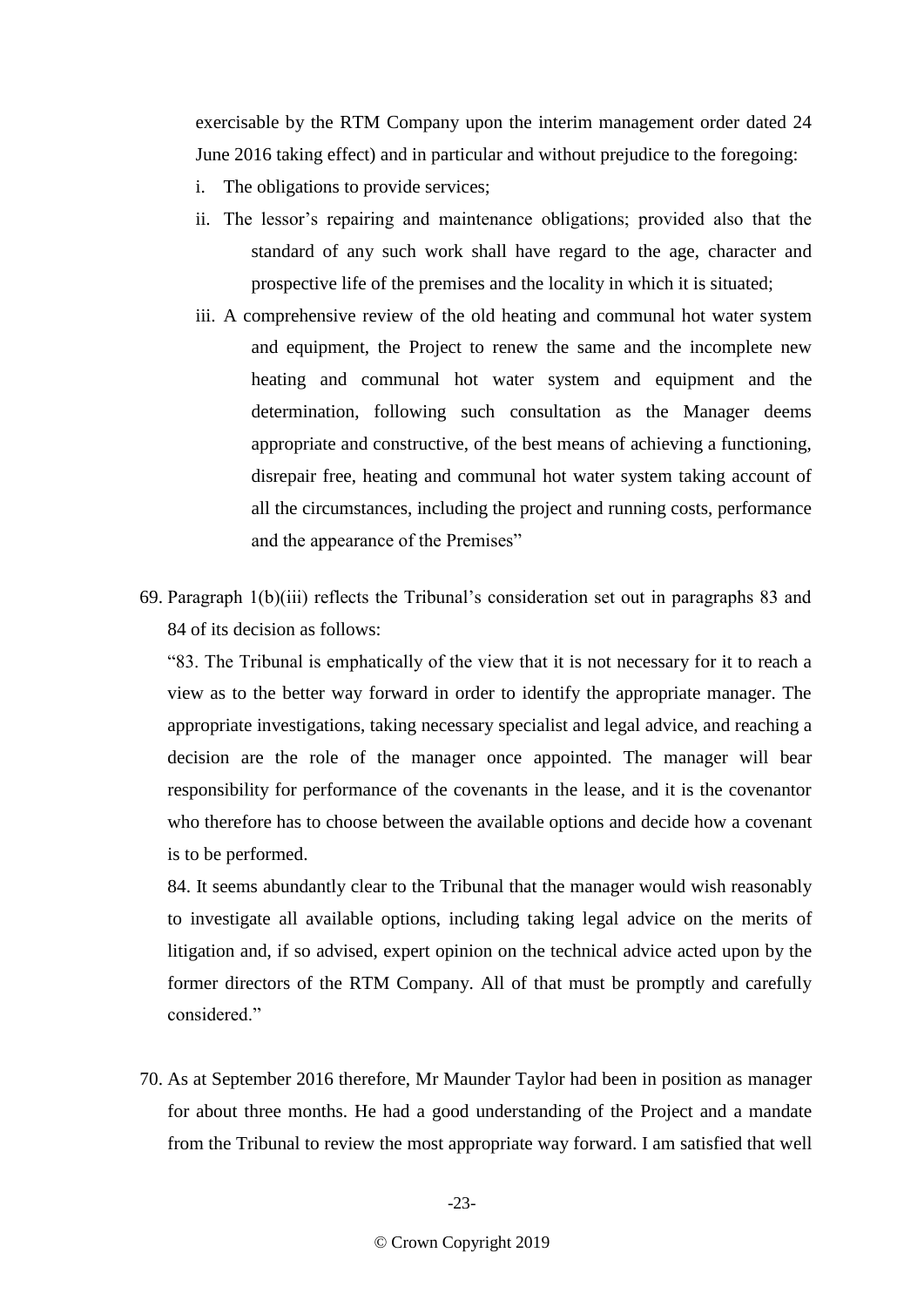before September 2016, Mr Maunder-Taylor also had a good understanding of the lease provisions. In respect of the provision of heating and hot water, the leases are in relatively unusual terms. I have been provided with a copy of the underlease for flat LG1 (the Lease) and it is agreed that the relevant terms are common throughout the Building. Clause five of the Lease contains the landlord's covenants. Clause 5(7) provides that the Lessors will:

"(7) Maintain at all reasonable hours a reasonable and adequate supply of hot water to the flat and during the period from the First day of October to the First day of May in every year provide sufficient and adequate heat to the radiators for the time being fixed in the flat (if any) unless the Lessors shall be unable to perform this covenant by reason of the act neglect or default of the Lessee or any mechanical breakdown or interruption of the supply of fuel or current or other cause whatsoever over which the Lessors have no control….

(8) Maintain and renew when required the central heating and hot water apparatus and all ancillary equipment thereto other than that contained in the flat."

- 71. Under clause 3(3)(a) of the Lease, the Lessees in turn agree to "Repair maintain renew uphold and keep the flat…water, gas, electrical and central heating apparatus… in good and substantial repair and condition."
- 72. In cross examination the Manager agreed that he had considerable familiarity with the leases of the flats and the statutory protections afforded by the 1985 and 1987 Acts. He also accepted that he was subject to the provisions of the RICS Residential Service Charge Code and the Technical Release. As to the legal position he accepted that even before the management order, he was aware:
	- (a) That the apparatus within the Flats was the property and responsibility of the lessee;
	- (b) That the landlord had no general right of entry to the Flats;
	- (c) That the landlord had no right to recover the cost of replacing the apparatus as part of the service charge;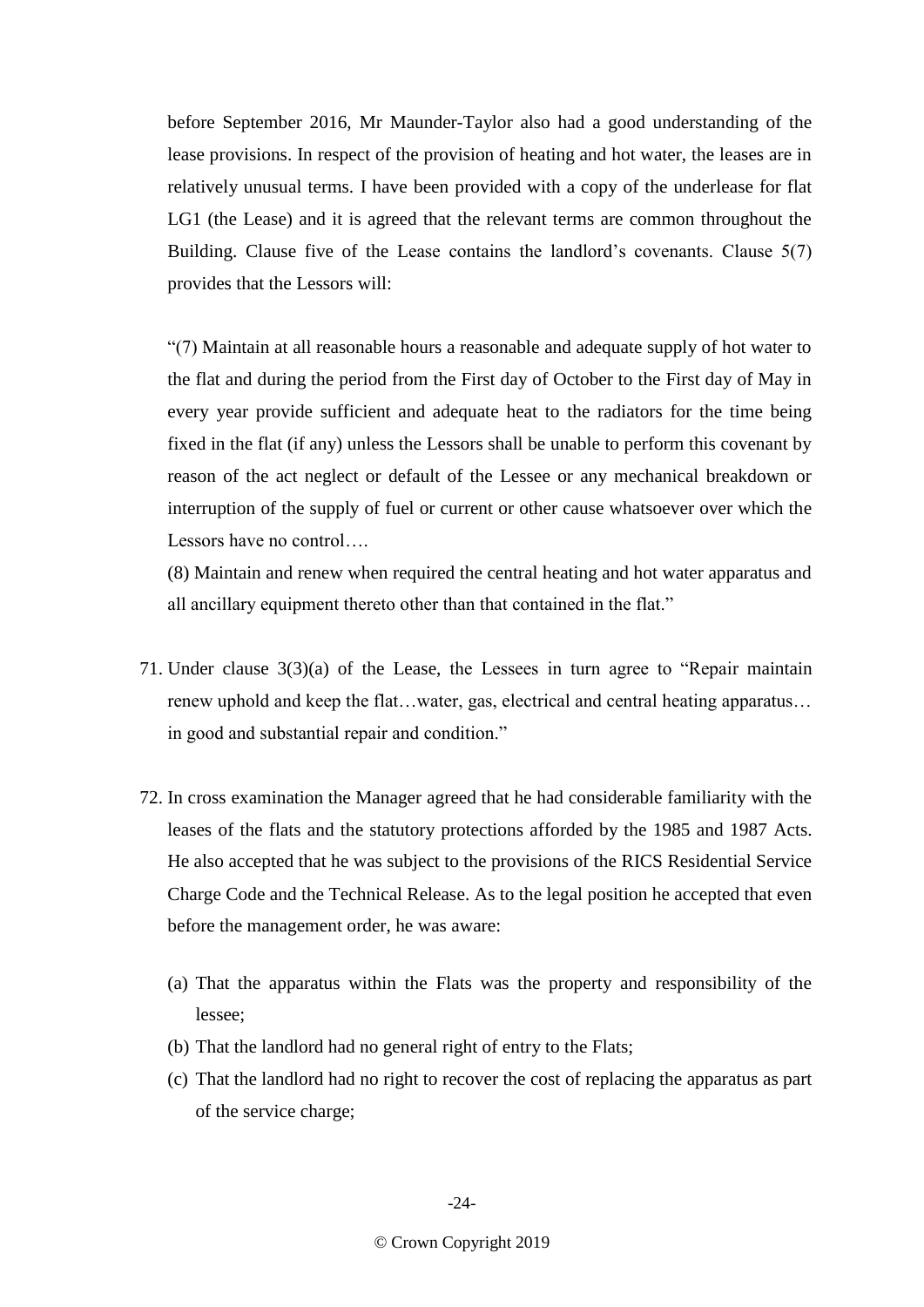- (d) That the landlord had no right to compel the tenants to accept the replacement apparatus or to allow entry for it to be fitted.
- 73. On 16th September 2016, two days after the management order was made, the Manager circulated a note to the lessees entitled "Heating Renewal" which starts with reciting clause 5(7) of the Lease and goes on to say:

"I am seeking legal advice but my provisional view is that there has been compliance with the Lessors' covenants to provide heat to the flat and the only reason why the Lessors have not been able to provide it to the radiators in the flat is because of the default of the Lessees in either refusing access for internal works to be carried out or not cooperating"

The note then goes on to say:

"I have further enquiries to make, but my provisional view is that the old heating system should not be reactivated for the reason that those who have not had their flat pipework and radiators renewed have had several months opportunity to make arrangements for that work to be carried out and it is through their own failure that the situation for their own flat has arisen."

- 74. In the light of the Tribunal's decision and the terms of the order, the note is surprising as it indicates an intention to continue with the Project to completion and suggests that the "default" exception in clause 5(7) of the Lease has been engaged by the failure of some of the lessees to connect to the new system.
- 75. It is clear that one of the concerns at this time, not only of the Manager but also some of the leaseholders, was that turning on the central heating system in October may present a danger of uninsured leaks. This emerges from a note of a meeting with residents on 19<sup>th</sup> September 2016. At that meeting the Manager explained that "the Residents Association would like the existing horizontal pipes to be stripped out and replaced with vertical pipes and that is a matter that has got to be investigated, considered and looked into…" That is a reference to a report that the Manager intended to obtain with a view to reporting to the lessees by the end of November. On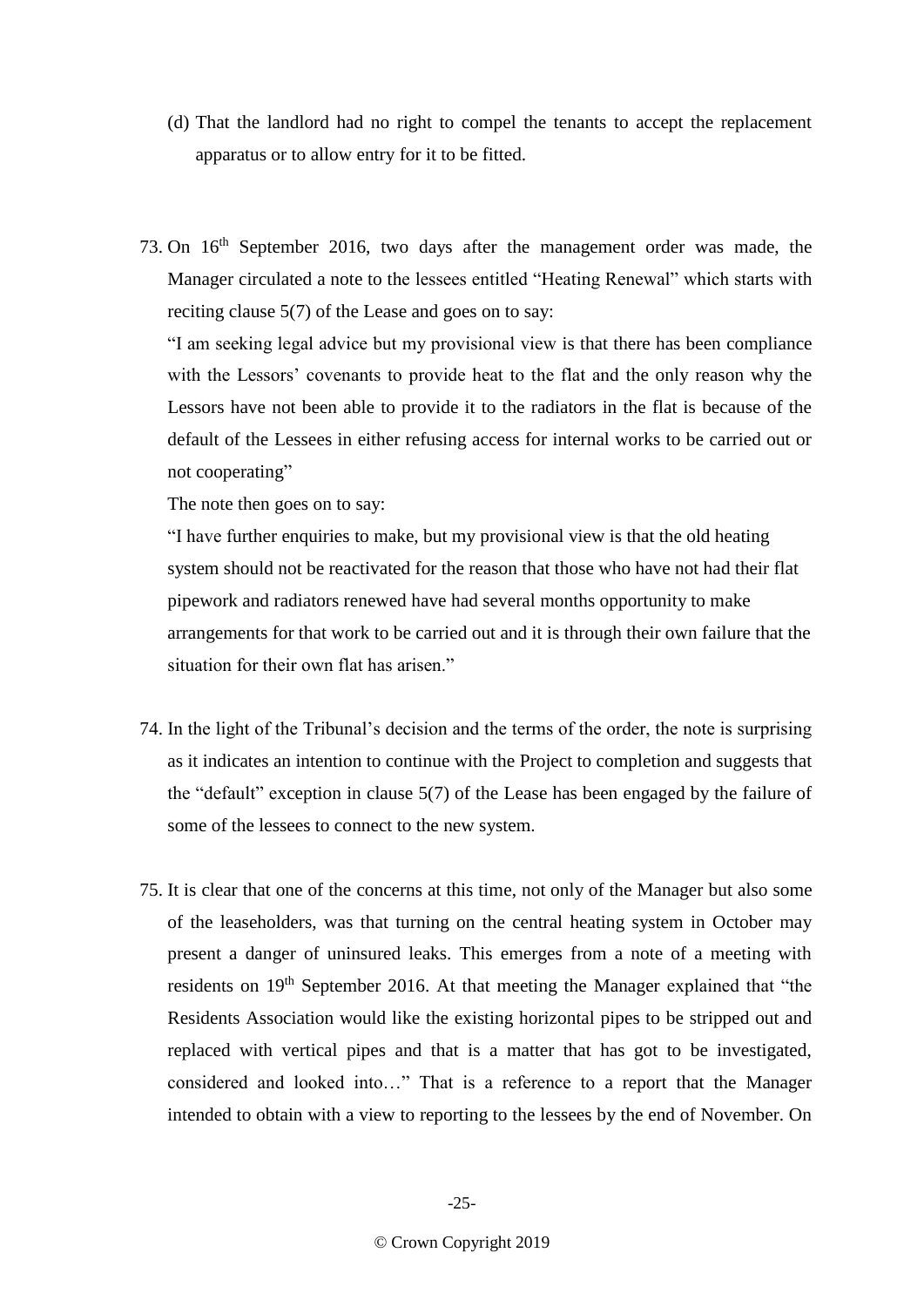1<sup>st</sup> October 2016, the heating was not turned on and those lessees who have not been connected to the new system have been without heat since that date.

- 76. It is worth observing here that the evidence of a number of the second action tenants is that they believed they had no choice under the lease but to agree to have the works carried out inside their Flats in order to be connected to the new system. For example, this is illustrated by the evidence of Mr Adam Waldman who is a Professor of Neuroradiology and who had purchased a flat in Northwood Hall for his elderly mother to occupy. He said that he had received communications from the firm of Maunder Taylor indicating that there was an obligation on leaseholders to allow access for works on the Flat, which might be enforced in law and that it had been made clear that the old heating system would not be reactivated with the consequence that heating and hot water would not be available. He said the communications were reinforced by the staff of Parker Bromley both to his mother and to himself. He therefore felt under great pressure and without any choice but to agree to, and provide access for the internal works to the flat.
- 77. It is also worth citing a lengthy letter from the Manager to Ms Freedman who also gave evidence at the hearing. This is dated 17<sup>th</sup> October 2016 and refers to an email of 13<sup>th</sup> October 2016. This states:

"As soon as I received the final Tribunal Order, I investigated the lease terms, the technical issues and circulated to all lessees a 3-page statement about the rights and obligations under the lease. At the meeting held on  $19<sup>th</sup>$  September I advised that the old heating system would not be re-instated and gave my reasons why….

You then address the provision of heat to your flat. Whilst I appreciate that Mr Wismayer disagrees with the legal advice I have received, my position is that heat is available to you in the new common pipes laid to your flat, you have only to renew those pipes and apparatus in your flat, or allow the contractors on site to do so, and your heat will be restored. My solicitor has advised me that Mr Wismayer's opinions on the law are wrong. Mr Wimayer is not a solicitor and has not produced to me, or for general circulation, a competent legal opinion. Are you really willing to risk getting involved in what you refer to as "an offence under the Protection from Eviction Act 1977"? Mr Wismayer will merely be the person who promotes such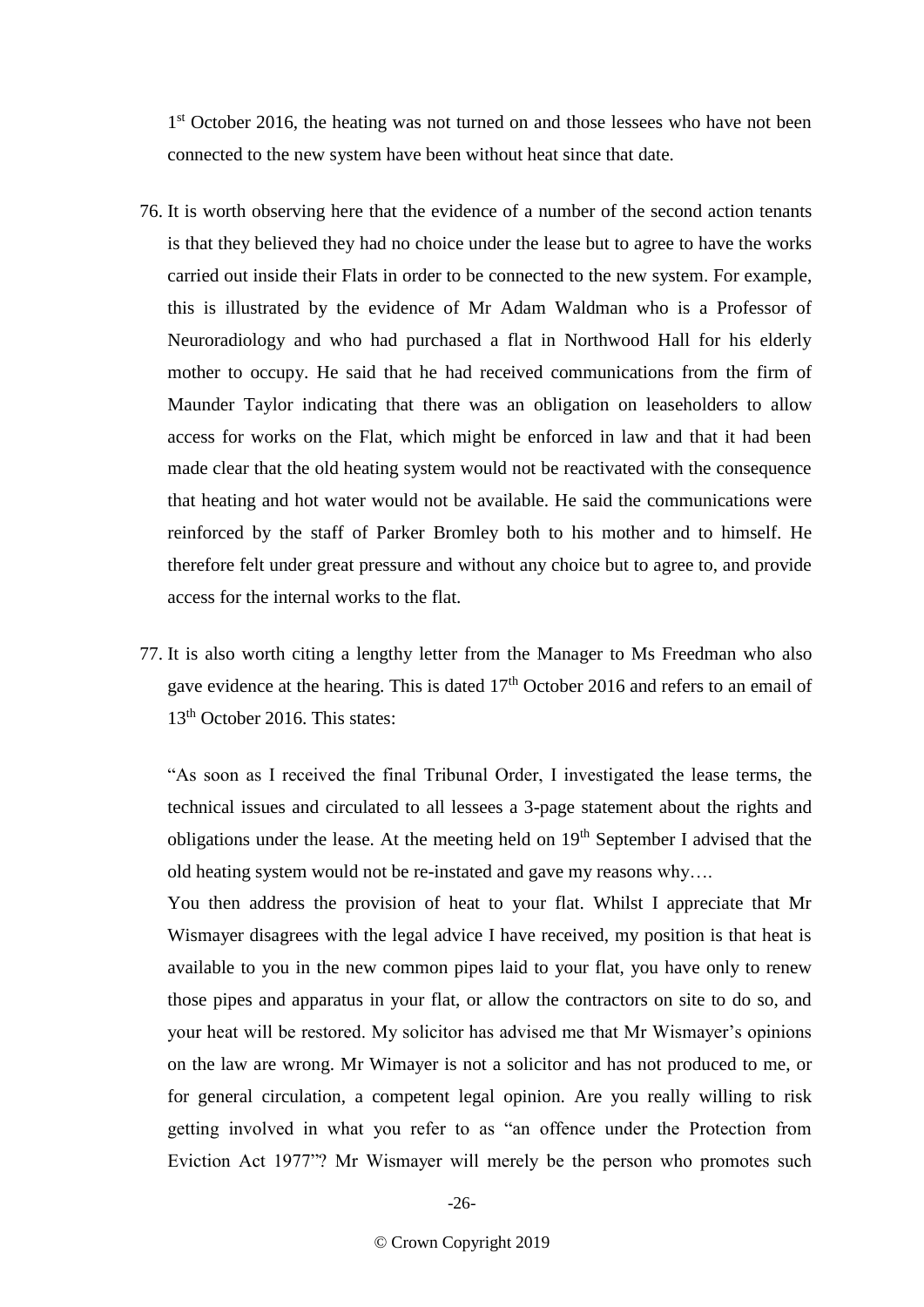action. He takes no risk. The risk takers will be you and me. I have taken competent legal advice. Have you?"

That letter was circulated to all lessees in the Building.

- 78. In October 2016, the Manager instructed Mr Derek Nicholson, who is an architect to prepare a report on the heating and hot water system. In an email dated 4<sup>th</sup> October 2016, Mr Nicholson advised that he could carry out "a limited inspection and report on the communal heating system … to look at alternatives and advise on best way forward with existing heating as installed to date through to completion. All in the sum of £2,400.00 including travelling and normal office costs….I estimate that I will have the report ready...within two weeks of receiving your order to carry out the work" It seems that the Manager responded by telephone that day and then in an email dated  $6<sup>th</sup>$  October 2016 where he accepted the proposal, provided further information and attached a copy of the Tribunal's management order. He said: "It is important that your report is your own independent opinion and results from an objective assessment of the situation you find."
- 79. Mr Nicholson provided his report ("the Nicholson Report") on 21<sup>st</sup> November 2016. Dr. Humphries and Mr Marshall are very much in agreement with Mr Nicholson in his criticisms of the deficiencies in the commencement of the Project. Both are agreed that the Project was poorly planned and executed. Mr Nicholson concluded that the replacement system "has a long and tortured history." He considered there were two main reasons for this: firstly inadequate preparation prior to tender and secondly poor selection of the replacement system and maintenance of the existing system. He concluded that the Project should continue in its existing form (the horizontal design) essentially because he considered that the works were so far advanced, it was not a practical possibility to do anything other than carry on.
- 80. On 22<sup>nd</sup> November 2016, the Manager notified Sharon Breen, one of the first action tenants, that he planned to dismantle the existing hot water system in mid-January 2017, so that "not only will there be no heating through the old heating pipes, there will not be hot water either." On  $25<sup>th</sup>$  November he wrote to all lessees to notify them that Mr Nicholson's report was available on the Dwellant website stating "This report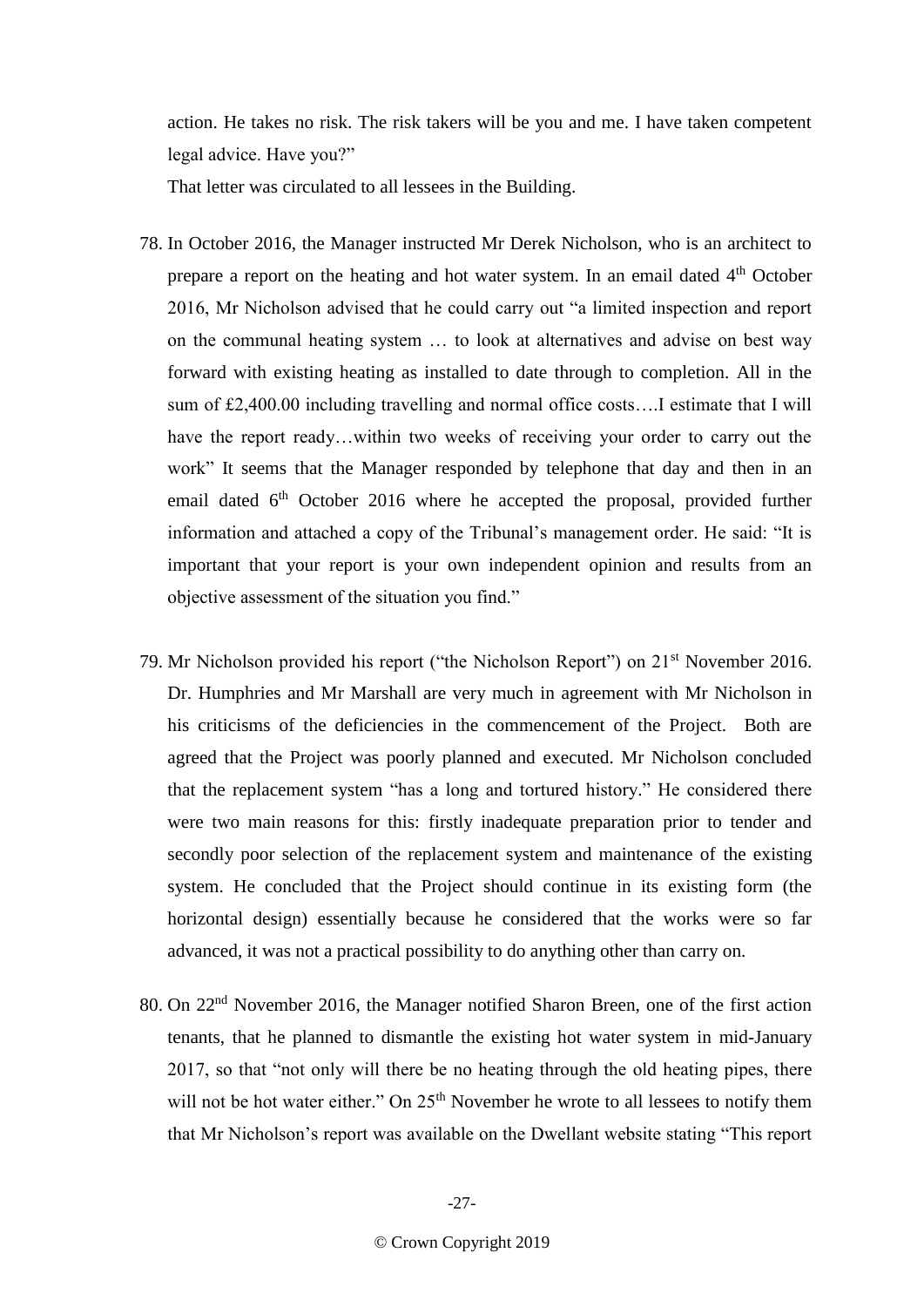looks into the original decision about what type of replacement was decided upon, criticises some aspects of the process but concludes that the only realistic decision is to complete the project as it has evolved."

81. On 19<sup>th</sup> December 2016 Payne Hicks Beach on behalf of Ms. Reiner, another of the first action tenants, wrote a letter before claim to the Manager enclosing draft Particulars of Claim and seeking confirmation that the hot water system would not be dismantled, as threatened by the Manager. They said:

"The withdrawal of essential supplies of heating and/or prospectively hot water contrary to the terms of the lease is nothing short of scandalous and the manner in which you appear to be failing to grasp the nettle of resolving the abortive and defective heating project, which has no proper basis in law, is unacceptable."

- 82. The Manager did not respond to that letter but on 11<sup>th</sup> January 2017, he wrote to Michele Freedman, stating that "the old hot water system will be drained down, starting on Monday 13<sup>th</sup> February, and will be dismantled…" On the same date similar communications were sent to the other first action tenants. On  $12<sup>th</sup>$  January 2017 Gisby Harrison, acting as solicitors on behalf of the Manager, responded to the letter of 19<sup>th</sup> December 2016 from Payne Hicks Beach to say that "Your client has been warned by our client of the intention to disconnect the hot water supply from the old hot water system in mid-January. He has not changed his plan in that regard".
- 83. During the course of the hearing, I asked Mr Maunder Taylor whether he had considered applying to the Tribunal for directions so that he could be assured of the correct way forward in respect of the heating and the hot water. He said that he had not.
- 84. On the 2<sup>nd</sup> February 2017, Payne Hicks Beach sought confirmation that the Manager would give an undertaking not to disconnect the hot water supply to Flats still served by the original system. No undertaking was forthcoming and proceedings were commenced. At the first hearing of the application on  $9<sup>th</sup>$  February 2017, Mr Maunder-Taylor provided an undertaking to the Court that "*he will not until trial or*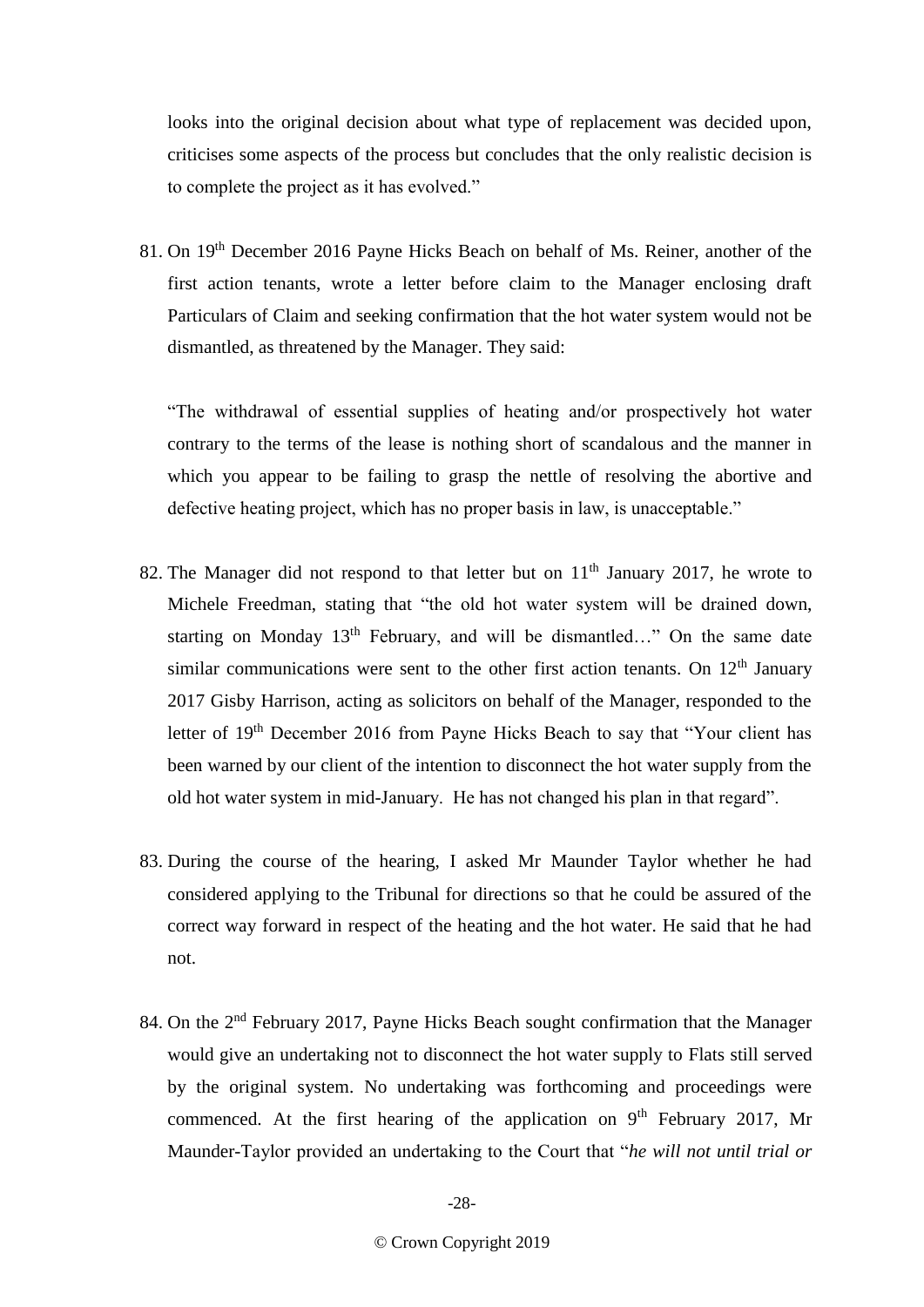*further order whether by himself or by instructing or encouraging any other person disconnect or cause to be disconnected or inhibited or otherwise interfere with the domestic hot water supplies to the flats belonging to the Claimants…*" The first action was commenced on  $10<sup>th</sup>$  February 2017 and on the return day for the injunction the undertaking given by the Manager was continued until trial or further order.

- 85. On 19<sup>th</sup> June 2017 the Manager commenced proceedings in the County Court Money Claims Centre for alleged arrears of service charge against Barbara Donninelli, one of the second action tenants. These proceedings were subsequently stayed, pending the resolution of the consolidated action. On 30<sup>th</sup> June 2017 Payne Hicks Beach wrote to Gisby Harrison to state that they (Payne Hicks Beach) had been instructed by a further 17 tenants (including Ms Donninelli) regarding claims to service charge threatened by the Manager.
- 86. On 5<sup>th</sup> July 2017 the Manager made two applications to the Tribunal, pursuant to Section 27A of the 1985 Act, for determinations as to service charges alleged to be due. These two applications were made, respectively, against Mr Howard (one of the second action tenants - who was then unrepresented) and the other 17 Tenants for whom Payne Hicks Beach were then acting. On  $1<sup>st</sup>$  August 2017 a case management hearing was held in the Tribunal in the Manager's two Section 27A applications and on the lessees' request the Tribunal decided that the two applications should be transferred to the Central London County Court pursuant to regulation 6(n)(ii) of the Tribunal Procedure (First-tier Tribunal)(Property Chamber) Rules 2013.

# *The Claims*

87. The primary claims made by the first action tenants in the first action, as against the Manager, are for injunctive relief against the Manager in order;

(1) to prevent the Manager, in breach of his obligations under clause 5(7) of the Lease (as applied to the Manager by the Management Order) and under the relevant provisions of the Management Order, from cutting off the supply of hot water to the Flats of the First Action Tenants, and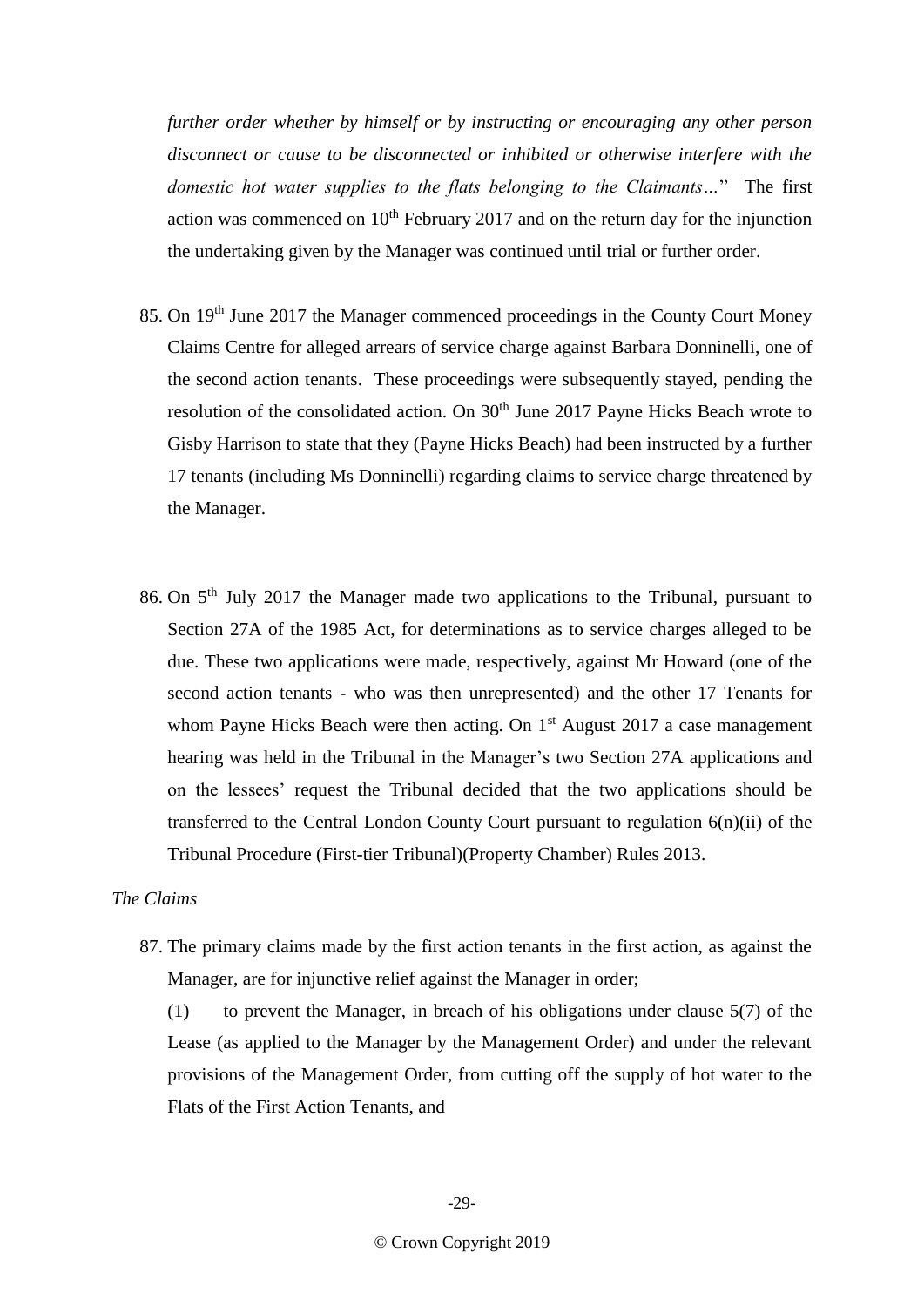(2) to require the Manager, in compliance with his obligations under clause 5(7) of the Lease (as applied to the Manager by the Management Order) and under the Management Order, to restore the supply of central heating to the relevant Flats.

- 88. The first action tenants also seek damages in respect of the period, running from 1st October 2016 and continuing, during which they have been without central heating to their Flats. Finally, the first action tenants also seek the recovery of payments made by way of the service charge to the Manager (the Mistaken Payments) which should not have been made, because they were not due.
- 89. The Manager is the claimant in the second action, and sues the second action tenants for alleged arrears of the service charge. The second action tenants counterclaim for the recovery of payments made by way of the service charge to the Manager (the Mistaken Payments) which it is said should not have been made, because they were not due.

## *Heating and Hot water*

- 90. In his closing submissions Mr Johnson said that an effort had been made to make the Manager appear as an independent professional brought in to deal with an extremely difficult situation and indeed Mr Denehan said that the Manager had been parachuted into a near war zone and was charged by the Tribunal with finding the best means of achieving a functioning disrepair free heating and communal hot water system. Mr Denehan submitted that the Manager had performed his management functions as a professional for the benefit of the tenants who required a remedy to the paralysis that had beset the project to renew the systems*.*
- 91. In my view the starting point must be the terms upon which Mr Maunder Taylor was appointed as manager. I consider that it is clear from the terms of the order and supported by its narrative decision that the Tribunal required Mr Maunder Taylor to stand back, to take appropriate advice and to come to a decision how best to proceed with the heating and hot water Project. I do not accept that the order gave the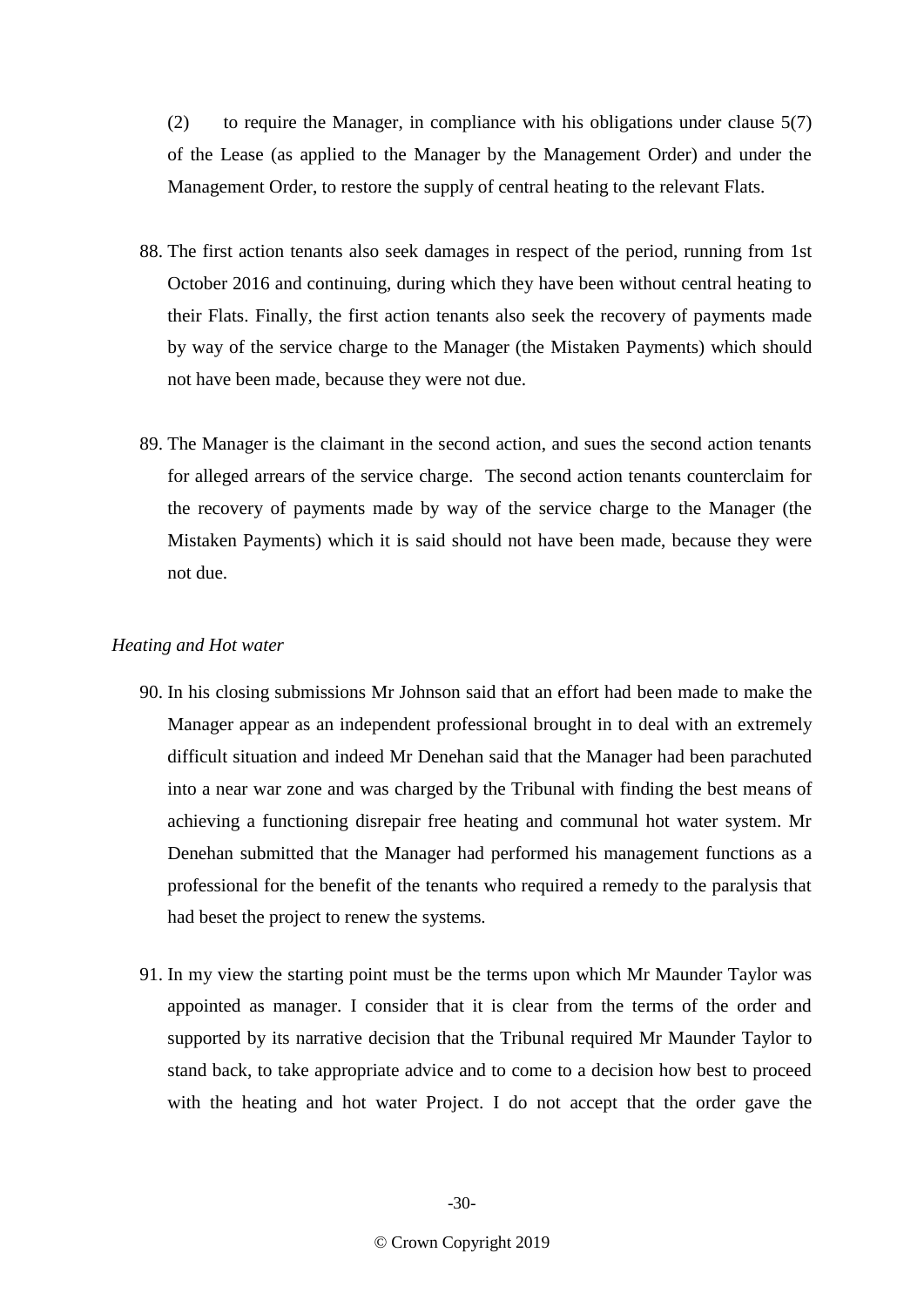Manager a mandate to proceed with the project without any regard to the terms of the leases themselves.

- 92. At the time of his appointment in June 2016, I believe that Mr Maunder Taylor had made a decision that the best way to deal with the replacement of the heating and hot water system was to push on and to complete the Horizontal Design. I do not consider that he has changed that view even now. In reaching that conclusion I bear in mind the following matters: firstly, as early as February 2016, Mr Maunder Taylor was prepared to accept instructions to act as managing agent for the RTM company on the basis set out in the update to tenants issued by the RTM directors at that time. This is surprising in itself as I believe that by the time of instruction he had already read the leases and was aware that the very nature of the project constituted a breach of their terms. Secondly, the speed with which he took the decision not to restart the heating suggests that by September 2016, he had made up his mind.
- 93. It may well be that Mr Maunder Taylor believed both in early 2016 and later on after his appointment that this was an impossible situation to resolve given the maturity of the contract and that therefore firm action was required to finalise the position. However, I am also satisfied that he was aware that there was a vocal lobby of leaseholders who were unhappy with the nature of the Horizontal Design and its execution and furthermore he was clear that the carrying out of internal works and their recovery under the service charge provisions was contrary to the terms of the leases.
- 94. Given Mr Maunder Taylor's extensive experience as a manager and that he is the head of a very well-respected family firm and that he has been made the appointed manager by the Tribunal pursuant to applications under section 24 of the 1987 Act on numerous occasions, this is very surprising. On behalf of the leaseholders Mr Johnson suggests that this can be accounted for by the animosity between Mr Maunder Taylor and Mr Wismayer. I have no doubt at all that such animosity exists. In evidence Mr Wismayer told the court that he had removed Mr Maunder Taylor from management positions before and the clear implication was that he could remove him again. In evidence Mr Maunder Taylor rejected the suggestion that he might be motivated by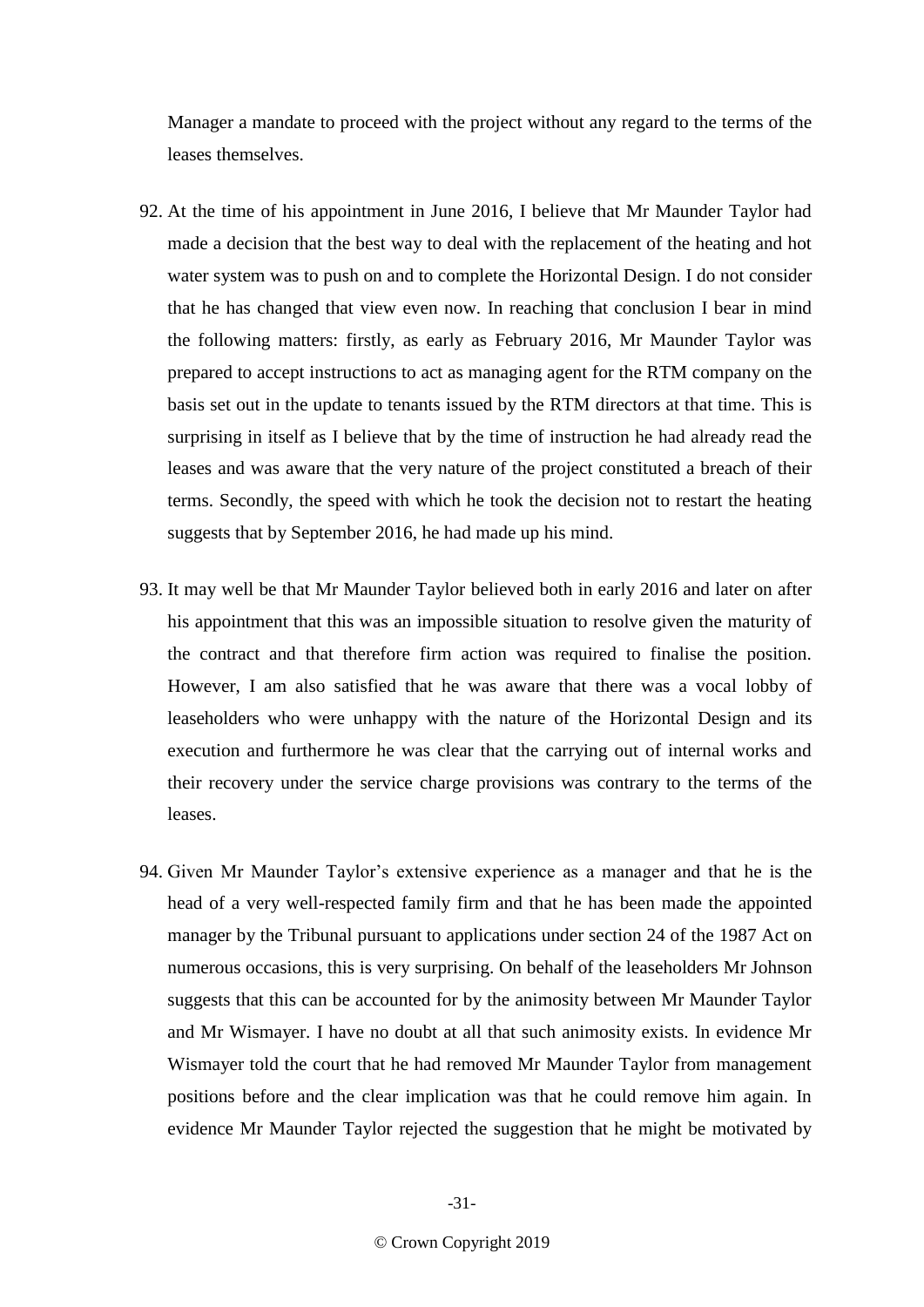his history with Mr Wismayer. I do not accept that Mr Maunder Taylor's judgment was not so influenced.

- 95. As a managing agent, Mr Maunder Taylor would be under some constraint to accept the instructions of his client. Even then I would have expected him to have explained to the RTM company the real difficulties caused by the manner in which the leases were drafted. As an appointee of the Tribunal, I consider that Mr Maunder Taylor ought to have stepped back from the RTM company and have exercised an independent judgment about the way forward. I do not consider he did so.
- 96. I am satisfied that by the time of Mr Maunder-Taylor's appointment, the situation at Northwood Hall was extremely grave. There was deep-rooted ill-feeling in the Building, for example evidence was given by Mr Haggis of the tyres of his car being slashed. The Project had overrun by nearly two years by September 2016 and costs were escalating on a weekly basis. However, I have seen no evidence that there was a general consensus that the Horizontal Design should continue to its completion. On the contrary, despite efforts by the Saunders Directors, by the summer of 2016 only 77 Flats were connected to the new system and I have no evidence that those who had accepted works to the interior of their Flats did so willingly or whether the works were satisfactory. There is certainly no evidence at all of any agreement or understanding that would give rise to any form of estoppel.
- 97. Against that background in June 2016, it seems that efforts were redoubled to achieve the works inside Flats. The evidence from the second action tenants was that they believed they had no choice either as a matter of law or because they wanted to avoid losing both their heating and hot water.
- 98. I do not consider that the situation was made easier by the actions of Mr Wismayer. It is generally accepted that the work carried out by Canonbury on instructions from the RTM company was in some important respects in breach of the leases and also that the manner in which the work was carried out was wholly unsatisfactory. However, Mr Wismayer's approach and in particular that the only solution was litigation was unhelpful and disruptive to say the least. That is not to say that Mr Wismayer was mistaken but his approach was not constructive.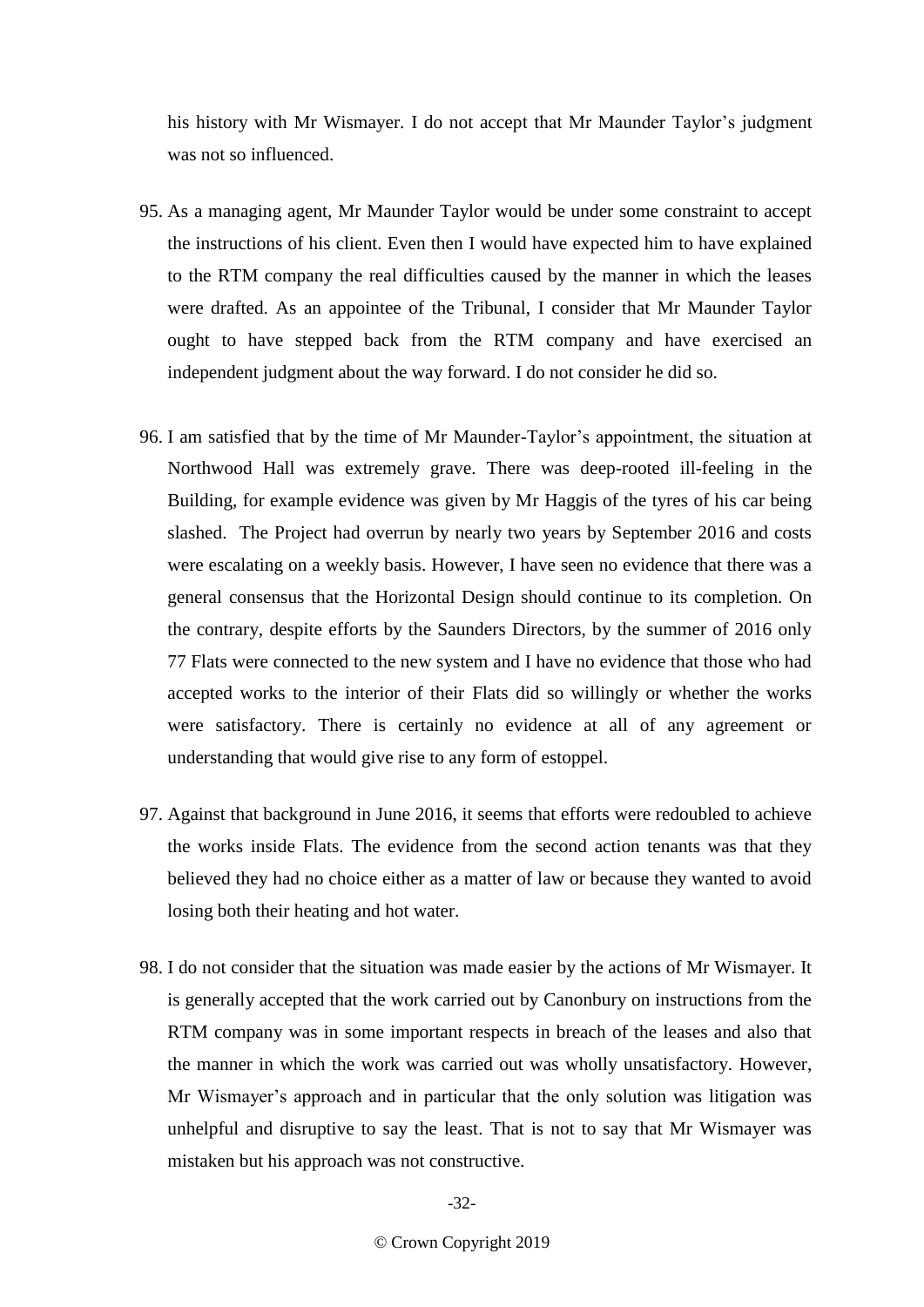- 99. I am satisfied that the Tribunal intended the Manager to stand back and to carry out a comprehensive review of the Project which would include taking advice from experts in a number of different disciplines. Firstly, legal advice on the lawfulness of the Project and whether any remedial steps could be taken. It was said, and it is generally accepted, that the work carried out inside the Flats could only be done with the informed consent of the tenants and could not be charged to the general service charges. The question needed to be asked whether that was fatal to the Project or whether retrospective consent could be obtained and whether there was still a possibility of securing lease variations. As an experienced manager, Mr Maunder Taylor may also have considered the position under section 20 of the 1985 Act and taken the prudent step of seeking advice on whether the requirements had been fulfilled and if not whether consultation could be carried out albeit at a late stage.
- 100. Insofar as it is suggested that the terms of the Tribunal's order served as a variation of the leases to such extent as required by the Manager to effect the completion of the Project along its Horizontal Design, I reject such a submission entirely. It would be a very rare case indeed where a Tribunal sought to interfere with the rights of the leaseholders in such a radical way and if they did so it would require robust justification and clear words. The order is clear and made no such provision.
- 101. Secondly advice was needed from one or more experts on the design and execution of the Project and specifically on the costs of reverting back to the Vertical Design in particular because of the obvious additional costs that were to be incurred in boxing-in the pipework in the corridors. I do not consider that Mr Nicholson's report was sufficient. Firstly, it is clear from Mr Nicholson's email that he considered his task to be to provide a limited report. This is reflected in the level of his fees, the time taken to provide the report and the length of the report. As Mr Marshall observed, Mr Nicholson is an architect and therefore possibly not an expert in the correct discipline for this particular task. As mentioned above, Mr Nicholson was not called to give evidence in this matter.
- 102. Instead of taking these steps and then reviewing the position in consultation with the lessees, Mr Maunder Taylor indicated his provisional view just two days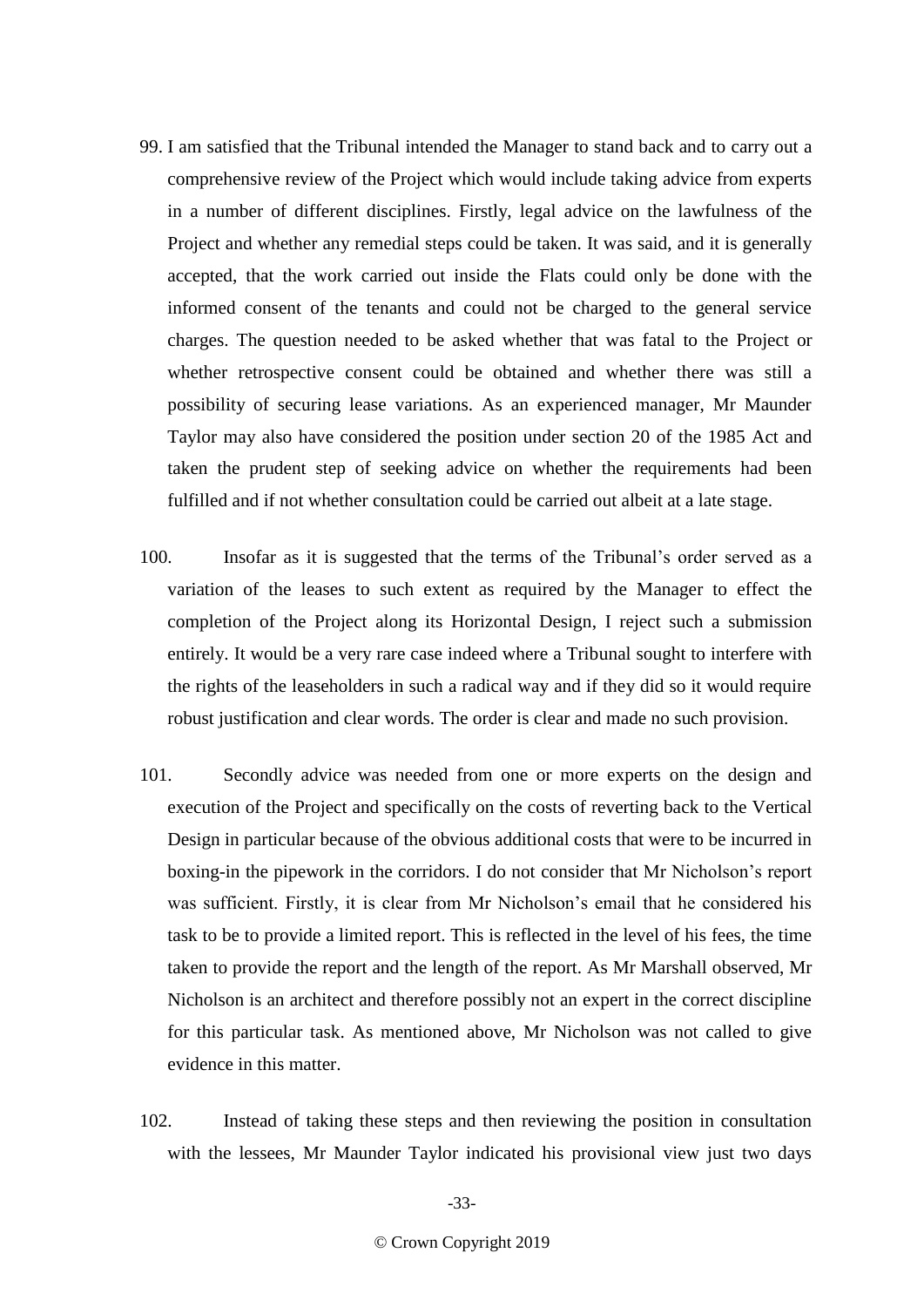after the date of the final Management Order. That view was that there had been sufficient compliance with the leases and that the problem was the default of a number of leaseholders. That view cannot have been based on a comprehensive review. It is said on behalf of Mr Maunder Taylor that he took steps to consult with leaseholders. Whilst it is true that there were communications with leaseholders I do not consider that Mr Maunder Taylor approached these with an open mind. In his statement he says that some tenants he left to Parker Bromley to deal with as they "were not going to be a problem". I consider this indicates that he regarded other lessees and in particular those who are now claimants in this action, as a "problem". This is not objectivity but perhaps goes some way to explaining the intemperate tone and correspondence such as the letter to Ms Freedman mentioned at paragraph 77 above.

- 103. During the course of the hearing, Mr Denehan's questioning of the leaseholders sought to establish that they must have been aware that it was inevitable that at some time the old heating and hot water system would be decommissioned and that they would have to be connected to the new system. The evidence from the second action tenants, many of whom had withheld service charges, was that they had only connected to the new system because they believed they had no choice and that this had not been an informed decision. The evidence from the first action tenants was that they did not consider this to be inevitable and that having regard to the further costs to be incurred on the Project on the Horizontal Design they still do not regard it as inevitable.
- 104. In all of those circumstances I do not consider there was any justification for not continuing to provide the first action tenants with central heating from 1<sup>st</sup> October 2016. Mr Maunder Taylor made the decision not to turn the heating back on, although it was drained down and ready to be restarted, almost immediately following his appointment and I regard this as a clear breach of covenant 5(7) in the first action tenant's leases. I consider that the first action tenants are entitled to damages. I accept the report of Mr Henson in this respect and propose to make orders based on the sums set out in his schedule of conclusions.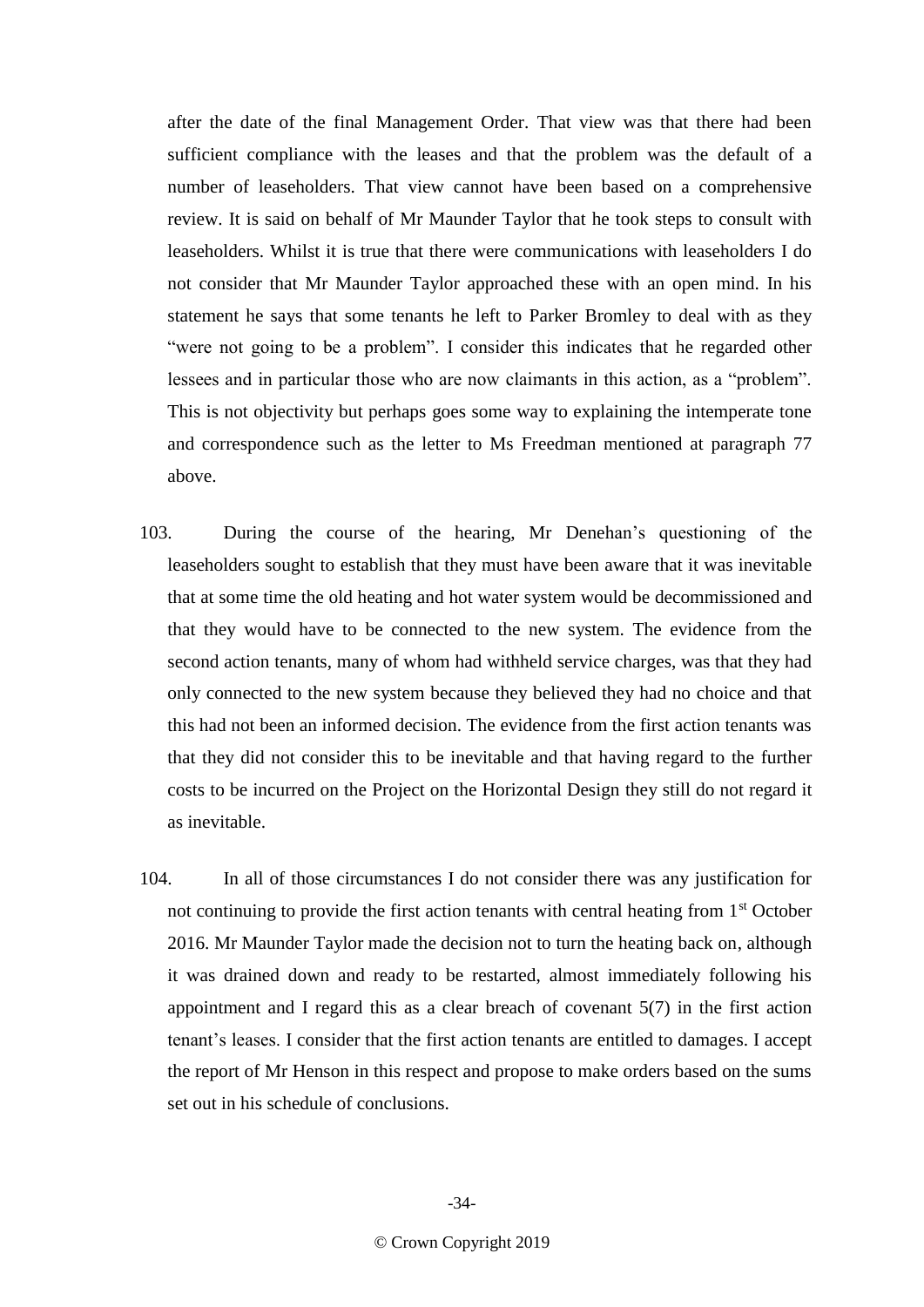- 105. Moving on to the hot water. For similar reasons I consider that the Manager was and is under an obligation to maintain a supply of hot water to the first action tenants. I find it very difficult to understand the Manager's reasoning at the end of 2016 and beginning of 2017. It was wholly unacceptable to threaten to withdraw hot water in this way. If, as appears to be the case, he considered that this was the only way in which the project could be closed and additional costs avoided, then it was open to him to return to the Tribunal for directions. Instead, he instructed solicitors to reject the invitation to give an undertaking in respect of the hot water. A request was made to the Tribunal by the Manager for a variation of the Management Order in respect of the quarterly interim service charge payments. In response to that request the Tribunal, of its own initiative, also provided clarification as to the recovery of his legal costs via the service charges. I accept, as Mr Denehan submitted, that the intention of the Tribunal from the outset had been to allow legal costs to be recovered in this way, but the timing of the request for clarification and, as far as the evidence goes, a failure to inform the Tribunal of the threat of legal proceedings because of the possibility that the manager would cut off a supply of hot water to a number of leaseholders, is most unhappy.
- 106. Accordingly, I also find that the first action tenants are entitled to a continuous supply of hot water pursuant to clause 5(7). I am satisfied that had proceedings not been commenced to prevent the hot water being disconnected then it would not have been maintained. I have received no indication that the hot water would now be maintained and unless a further undertaking is given in the light of this judgment, I propose to make a final injunction to that effect.

# *Service Charges*

107. I turn now to the various service charge claims and counterclaims. In order to understand this aspect of the actions it is necessary first to consider the provisions of the lease relating to the payment and recovery of the service charge.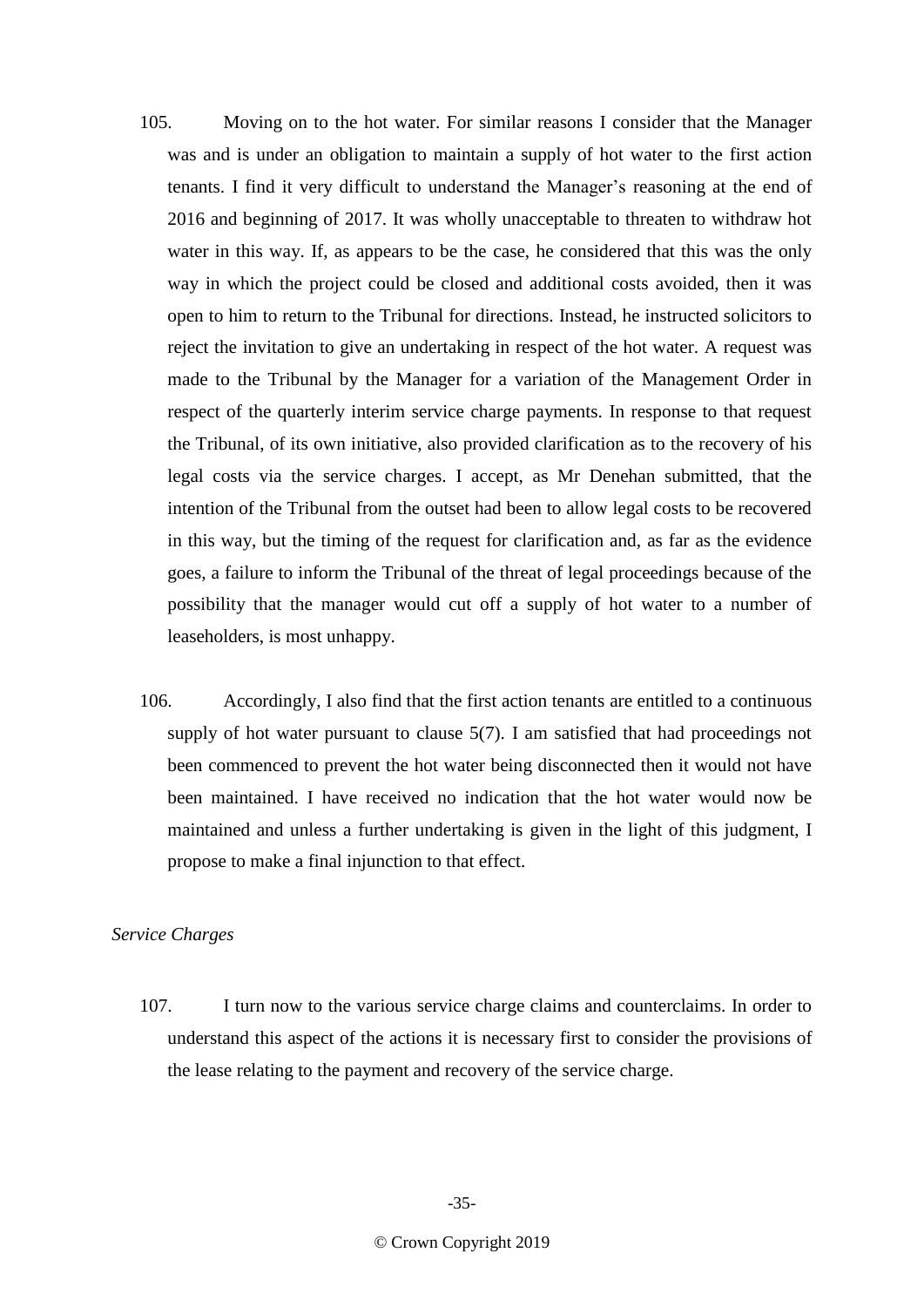108. The starting point is clause 4(2)(a) of the Lease which contains the basic obligation of the tenant to pay the service charge under the Lease, as follows:

" $(2)(a)$  Pay to the Lessors in addition to the rent hereby reserved such percentage as is specified in Part 5 of the Second Schedule hereto of the expenditure incurred by the Lessors in carrying out their obligations as set out in Clause 5 hereof and also of an annual sum equivalent to the fair rent of any accommodation owned by the Lessors and provided by them rent free to any of the persons referred to in Clause 5(10) of this Underlease such payment being hereinafter referred to as "the maintenance charges."

109. The landlord's obligations in clause 5(2)(i) and 5(8) are:

"(2) (Subject to contribution and payment as hereinbefore provided) maintain and keep:-

(i) the main structure of the Building including the principal internal timbers and the exterior walls and the foundations and the roof thereof with its main water tanks main drains gutters and rain water pipes (other than those included in this demise or in the demise of any other flat in the Building)."

"(8) Maintain and renew when required the central heating and hot water apparatus and all ancillary equipment thereto other than that contained in the flat."

- 110. As already noted, no service charge is recoverable by the landlord in respect of work done to the central heating and apparatus within the Flat. This is accepted on behalf of the Manager. Also the landlord's ability to recover the cost of work done in the Building in respect of central heating and hot water apparatus is confined to work of maintenance and renewal.
- 111. Clause 4(2)(b) provides for an interim payment to be made on account of the service charge, by equal quarterly payments on the usual quarter days. The amount of this interim payment is specified in Part 4 of the Second Schedule, and is £268 (67 per quarter) in the case of the lease of Flat 1. By paragraph (i) of clause 4(2), the landlord does have the ability to alter the amount of the interim charge, provided that the landlord's managing agent gives the required notice.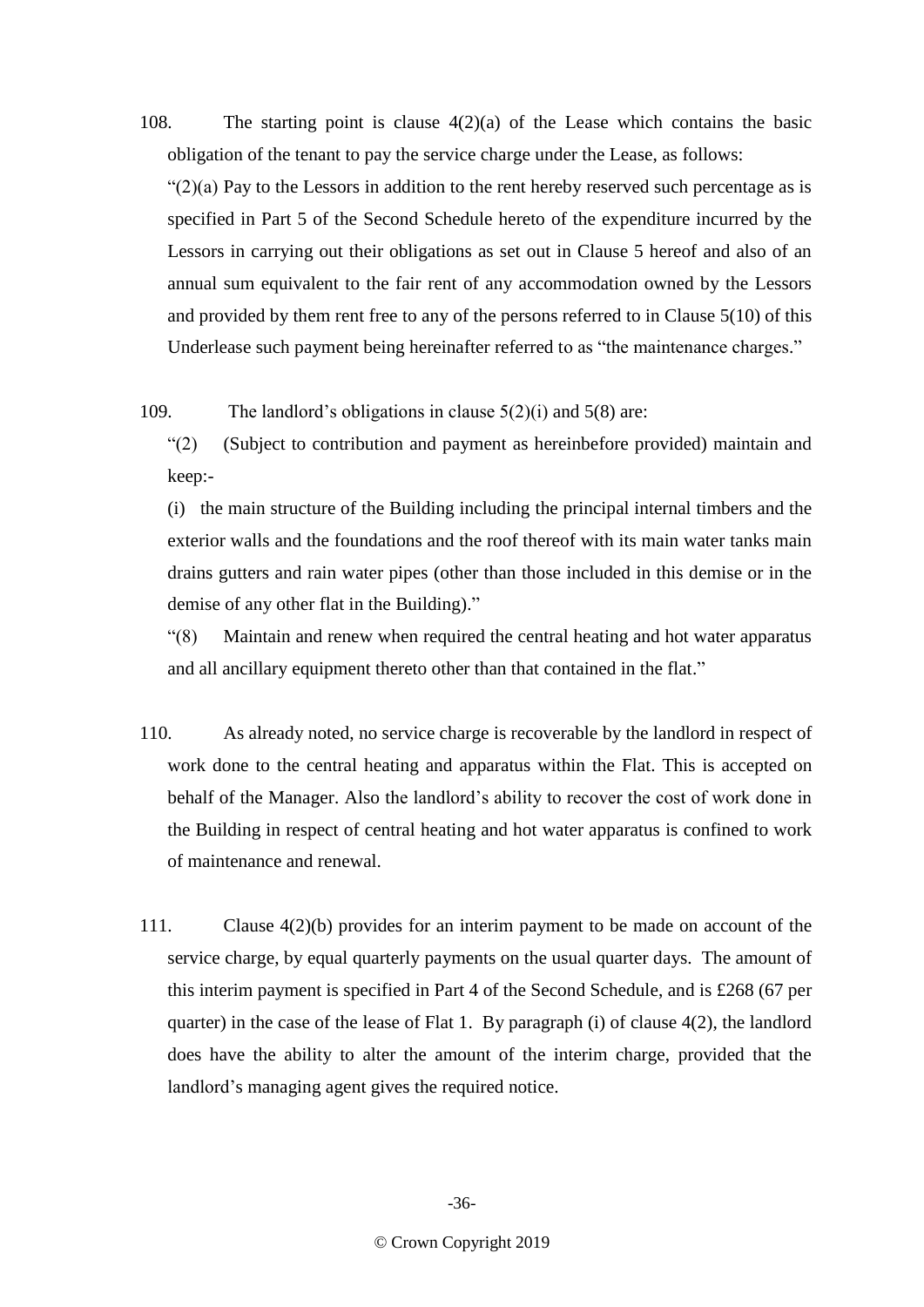- 112. Paragraph (c) then provides that, as soon as practicable after the end of the landlord's financial year, the landlord will provide the tenant with "an account" of the service charge (referred to in the lease as "the maintenance charge") payable by the tenant for the relevant year. The landlord's financial year is expressed to run from 1st July to 30th June, but the landlord has a discretion to change the financial year. The amount payable by the tenant, as shown in the required account of the service charge is required to give credit for interim payments made on account of the service charge.
- 113. Paragraph (d) then provides, additionally, that the amount of the service charge payable by the tenant must be ascertained and certified as follows:

"(d) The amount of the said maintenance charge shall be ascertained and certified annually by certificates signed by the Lessors or their Agents as soon after the end of the Lessors' financial year as may be practicable and shall relate to such years in manner hereinafter mentioned."

- 114. Paragraph (e) provides that this service charge certificate must be available for inspection by the tenants. Paragraph (f) provides that the service charge certificate shall contain a fair summary of the landlord's "said expenditure and outgoings", that is to say expenditure and outgoings recoverable through the service charge.
- 115. Accordingly it is said by Mr Johnson that the service charge will not be recoverable unless :

(1) the service charge comprises expenditure which the landlord is entitled to recover through the service charge, which depends upon whether such expenditure falls within clause  $4(2)(a)$ , and

(2) the landlord furnishes the required service charge account at the end of the service charge year; and

(3) the landlord produces and makes available the required service charge certificate;

He says these contractual pre-conditions to the obligation of the tenant to pay the service charge have been comprehensively ignored in the present case, first by the RTM company and Canonbury, and latterly by the Manager. Finally, he says it is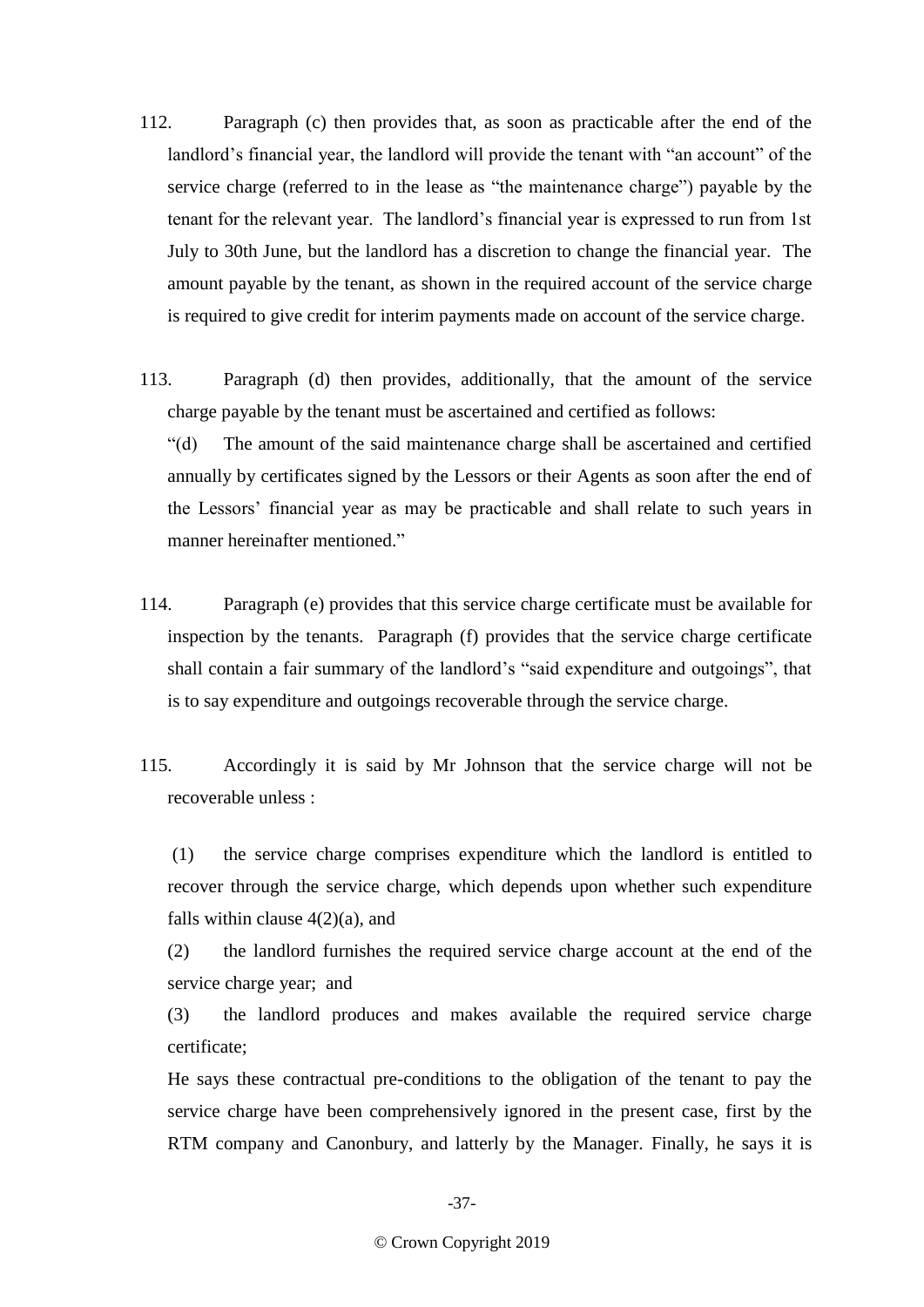important to note that the lease gives the landlord no power to raise a reserve fund for one off substantial Projects.

- 116. It is important to understand what is sought by Mr Maunder Taylor and by the leaseholders in these claims. So far as the claim for alleged arrears against the second action tenants is concerned, this relates not only to installation costs but also to general service charges where demands have been levied by the Manager since his appointment. In response the second action tenants say that they are entitled to repayment of service charges paid in respect of the installation costs. So far as recovery of the mistaken payments by the first action tenants is concerned, this relates only to sums paid directly to Mr Maunder Taylor save for a proportion of the sum of £1,251,227 handed over to the Manager by Canonbury on his appointment. Also, there is an individual claim by Sally Ann Vernon who had made a payment to the Manager.
- 117. At the hearing it was agreed that I would make determinations on the principles underlying the recovery of the service charges in this case but that the parties would seek to agree the actual amounts payable or re-payable and that this would take into consideration the settlement between the first and second action tenants and the RTM company.

## *Service Charges Relating to the Installation Costs*

- 118. It is common ground that the part of the costs levied in respect of work to heating and hot water apparatus inside the Flats is irrecoverable as a service charge cost and must be repaid if received by the Manager either as a direct payment or as part of the £1,251,227. Whether those internal costs would be recoverable by the landlord or the Manger, under some other legal requirement is not a matter I am asked to decide.
- 119. As to the remainder of the installation costs and service charges generally a number of submissions are made but I start with the issue of consultation. It is the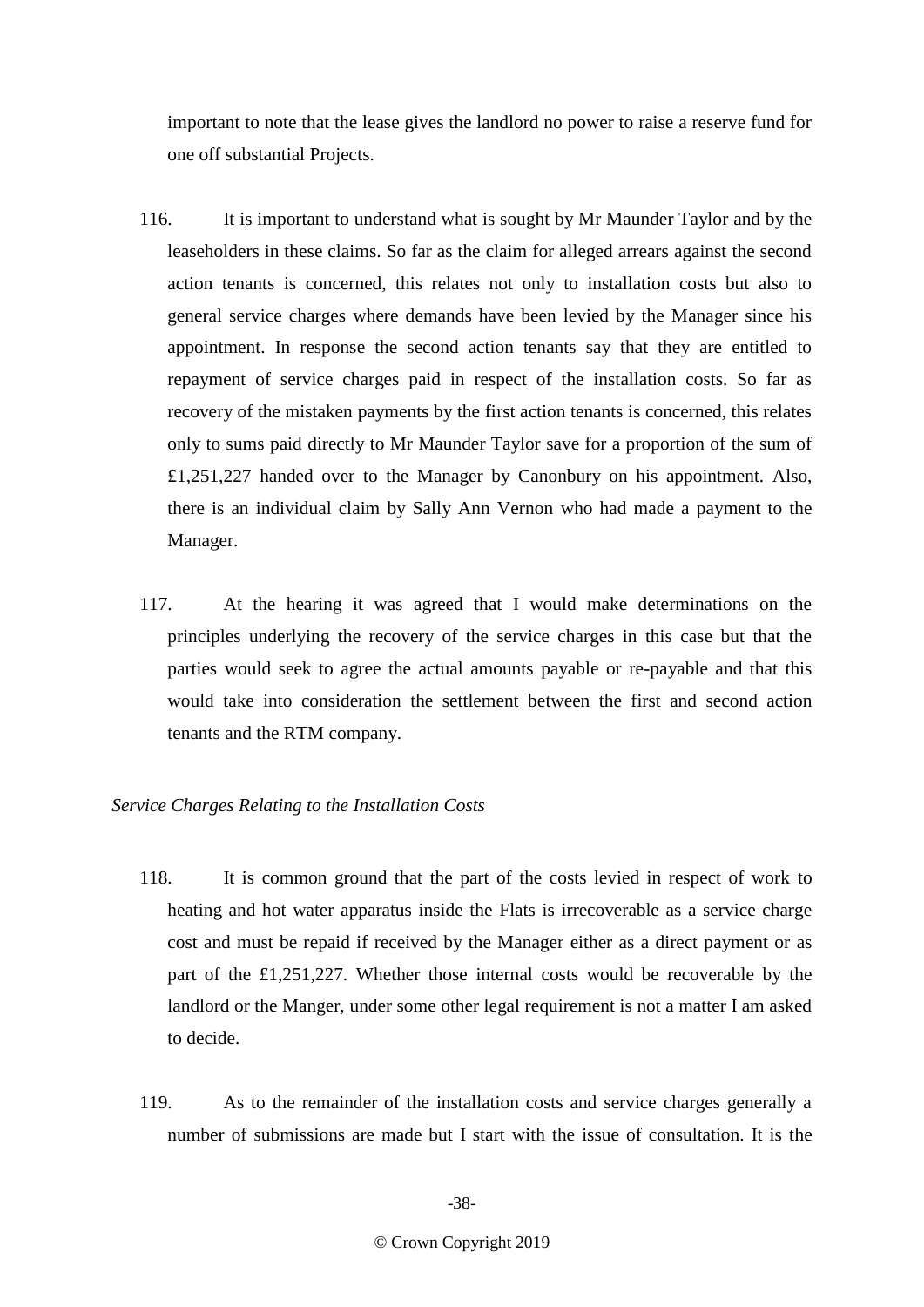case on behalf of the leaseholders that there was a failure to effectively consult under section 20 of the 1985 Act and the associated regulations. On behalf of the Manager it is said that consultation was effective and that he is not required to prove compliance with the requirements imposed by statute save to the extent that they relate to actions required after his appointment. However, he says that if there is an adverse finding on either basis, dispensation under section 20ZA of the 1985 Act should be given.

#### *Consultation*

- 120. The evidence about consultation process prior to the commencement of the works in 2013 must be gleaned from the documentation. In the bundle there is a copy of an email from Canonbury Management which states that it is a section 20 notice of intention to carry out qualifying works addressed to Mr Haggis. This is dated  $25<sup>th</sup>$ March 2013. It also states that it had been sent to each lessee and any recognised tenants' association. Mr Denehan pointed out that Mr Whale confirmed that he had reviewed the document, that lessees were given an opportunity to respond to it and their observations were circulated with responses to those observations. In his statement the Manager considered that the consultation requirements on the original design had been substantially fulfilled. On the balance of probabilities I am satisfied that section 20 consultation was achieved.
- 121. On behalf of the leaseholders Mr Johnson contends that even if adequate consultation was carried out, it was in any event rendered a nullity by the inclusion of costs that were not recoverable as service charges, namely the internal works. One of the purposes of section 20 is to ensure that tenants are able to make informed observations in respect of works and costs to which they will ultimately be required to contribute by way of service charge. However, I am not convinced that this is necessarily correct in every instance. In a case where there is consultation which includes non-service charge costs and they are clearly identified as such, the consultation would be effective. In this case, the total costs were identified and arguably represent costs that may well be payable in some other manner. It is unfortunate that a clear distinction was not drawn but I do not consider that it is *per se* fatal to the recoverability of the costs other than the internal costs.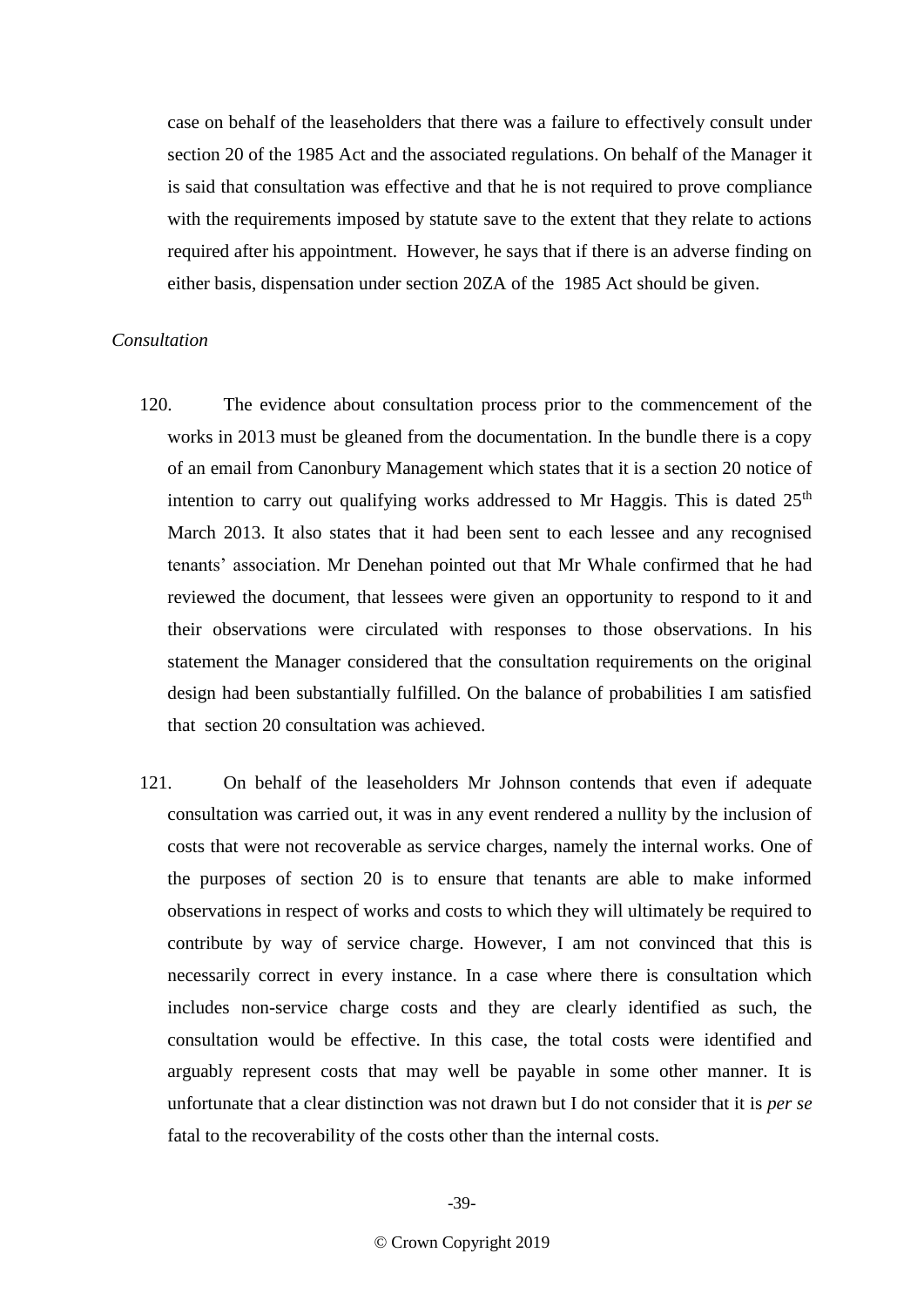- 122. If I am wrong either about the consultation documentation or the impact of the inclusion of the internal works then I consider that the requirements of the 2003 regulation should be largely dispensed in relation to the initial Vertical Design under section 20ZA of the 1985 Act. In reaching that conclusion I am conscious of the guidance given by the Supreme Court in *Daejan Investments Ltd v Benson* [2013] UKSC 14. The guiding principle is to consider the prejudice caused to the paying lessees by a failure to consult. In this respect I accept Mr Denehan's submission that the Project was made up of three main elements: the replacement of the boilers, the replacement of the pipework in the common parts and the internal works. Only two of those elements might be payable under the service charge provisions: the boilers and the pipework. As the original design of the pipework did not proceed then the remaining element is the boilers. I have no hesitation is finding that there is no prejudice to the lessees in respect of the boilers and that those costs, so far as section 20 is concerned, are payable. However, given that the original design of the pipework came to nothing and in the light of the lack of preparation and investigation that preceded the works or the consultation, I consider that dispensation in respect of any pipework costs incurred prior to the change of the design is not to be given and those costs are limited to £250 for each lessee.
- 123. The next question is whether further consultation was required when there was a change to the pipework. On behalf of the Manager, Mr Denehan says that it was not. He refers to the evidence of Mr Marshall and his expert opinion that the change did not amount to a major design change (although Mr Lenehan considered that the change was fundamental). Mr Denehan says that the revision concerned only the route through the Building that the pipework would follow. Mr Marshall's evidence was that the revised design was the same scheme in principle. It had the same level of functionality, the same controllability, the same level of efficiency and the same level of maintainability. It achieved the original objectives of the replacement systems.
- 124. Furthermore, he said, the revision was made in response to what were understood to be insurmountable problems (at least from a cost perspective) affecting the original route. Parker Bromley's contract for the installation of the replacement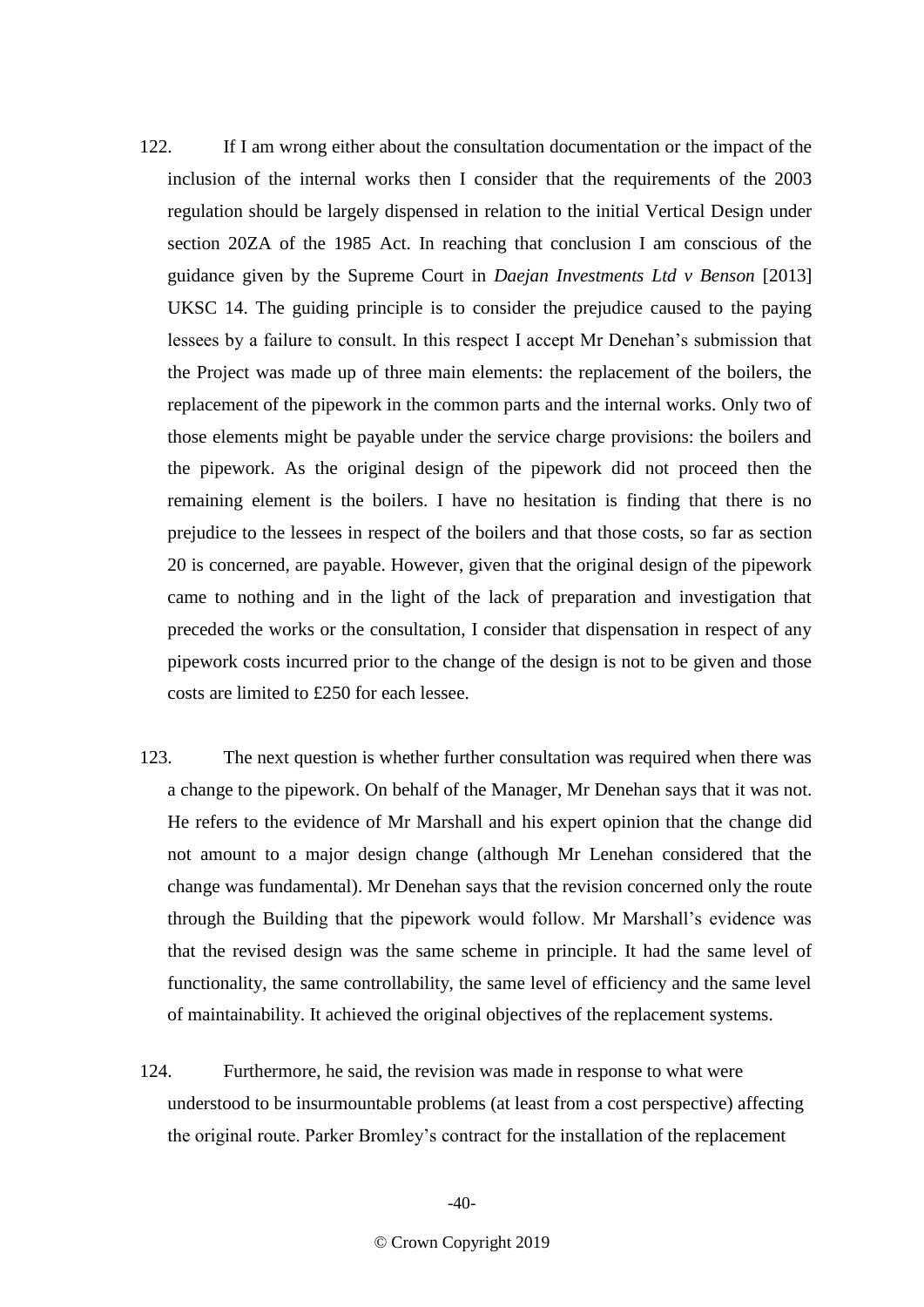systems had already commenced and its costs were accruing. It was not necessary, nor would it have been reasonable, for the RTM company to have suspended the contract at cost to the leaseholders for a lengthy additional consultation process to be completed to sanction a revision that was, by that stage, unavoidable. He said that the change was understood to be cost neutral, that mitigating steps could be taken to mitigate the effects of the pipes on the aesthetics of the Building and that the RTM directors considered there was no real alternative option but to accept the revision rather than encounter a further delay.

- 125. I do not accept Mr Denehan's submissions in this respect. Firstly, I consider that the nature of the revision to the pipework was to provide a fundamentally different design with a wholly different impact on the whole of the Building in which the lessees held their interests. Although the change was said to be cost neutral, that is wholly inaccurate. It is clear that the pipes in the horizontal design will have to be boxed in and the likely cost is in the region of £1,000,000. The purpose of consultation is not only in relation to cost but also it is consultation on the nature of proposed works and in this case, the impact on the aesthetics to the Building is startling. Mr Denehan submitted that the Court of Appeal decision in *Francis v Phillips* [2014] EWCA Civ 1395 is not relevant. I do not agree and consider that he takes too narrow a view of that case. In giving his judgment the Master of the Rolls was clear that the question whether costs are generated in one set of works or two is a matter of fact and degree in each case. I have no hesitation in deciding that further consultation was required in respect of the new Horizontal Design. It is telling that Mr Maunder Taylor himself has thought it necessary to consult about the contract to boxin the pipework which is only one aspect of the original re-design.
- 126. Furthermore, I do not consider that it is appropriate to dispense with the consultation requirements in respect of the revision of the pipework in this case. In reaching this decision, I again bear in mind the judgment of Lord Neuberger in *Daejan* where it is made very clear that in general, dispensation ought to be given on an application under section 20ZA of the 1985 Act. Lord Neuberger decided that section 20 is another aspect of section 19 reasonableness and that the decision whether or not to dispense is not binary. Suitable conditions for dispensation can be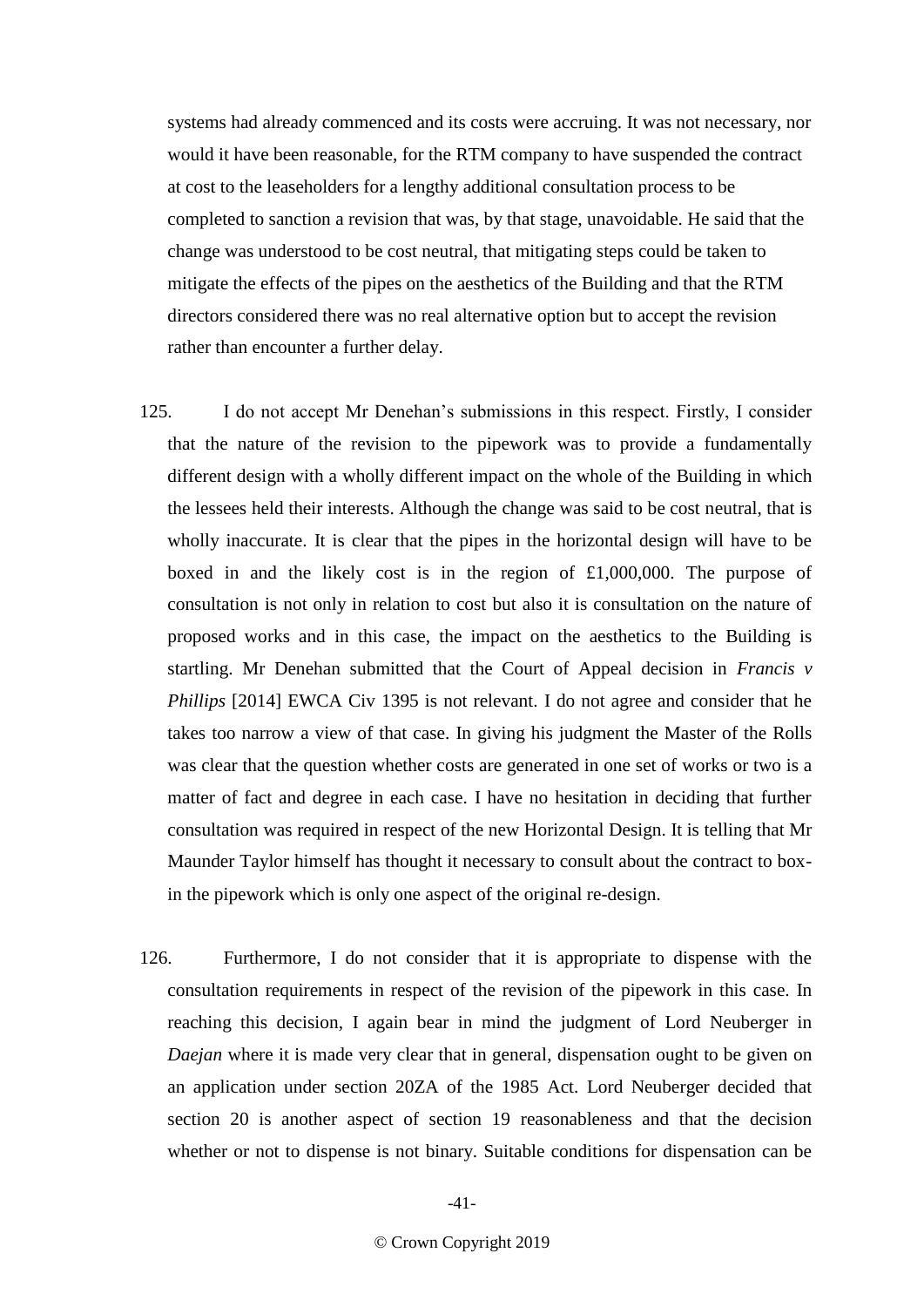made and it will be for the landlord to decide whether or not to accept those conditions or whether to accept the statutory cap. However, at paragraph 46 at his judgment he also said as follows:

"I do not accept the view that a dispensation should be refused … solely because the landlord seriously breached, or departed from the requirements. That view could only be justified on the grounds that adherence to the requirements was an end in itself, or that the dispensing jurisdiction was a punitive or exemplary exercise. The requirements are a means to an end, not an end in themselves, and the end to which they are directed is the protection of tenants in relation to service charges, to the extent identified above. After all, the requirements leave untouched the fact that it is the landlord who decides what works need to be done, when they are to be done, who they are to be done by, and what amount is to be paid by them"

Of course, I take no issue with those observations. In particular I accept it is for a landlord to choose how to carry out works of repair. In this case, I am not satisfied that the RTM directors did in reality or substance exercise that choice and decide to proceed with the Horizontal Design. I do not accept Mr Denehan's submission that the RTM directors considered they had no real alternative. The evidence is clear that they were not properly made aware of the detail of the design change. Moreover, they were unhappy with the change and were encountering real difficulty in communicating with Canonbury. Finally, it is now clear that they were misled about the reasons for the design change happening at all.

127. In those circumstances I do not consider that the RTM company directed itself properly or at all to the merits of the new design. I therefore do not consider the RTM company would have been entitled to dispensation. The change in design was driven by Canonbury without regard to the lessees or to the RTM directors. Consistently with *Daejan*, this is an important aspect of whether those costs were reasonably incurred. In turn, I do not consider that Mr Maunder Taylor is entitled to the benefit of such a dispensation. The prejudice to the tenants is extremely difficult to measure in financial terms. Had they been consulted the pipework route might not have been changed at all.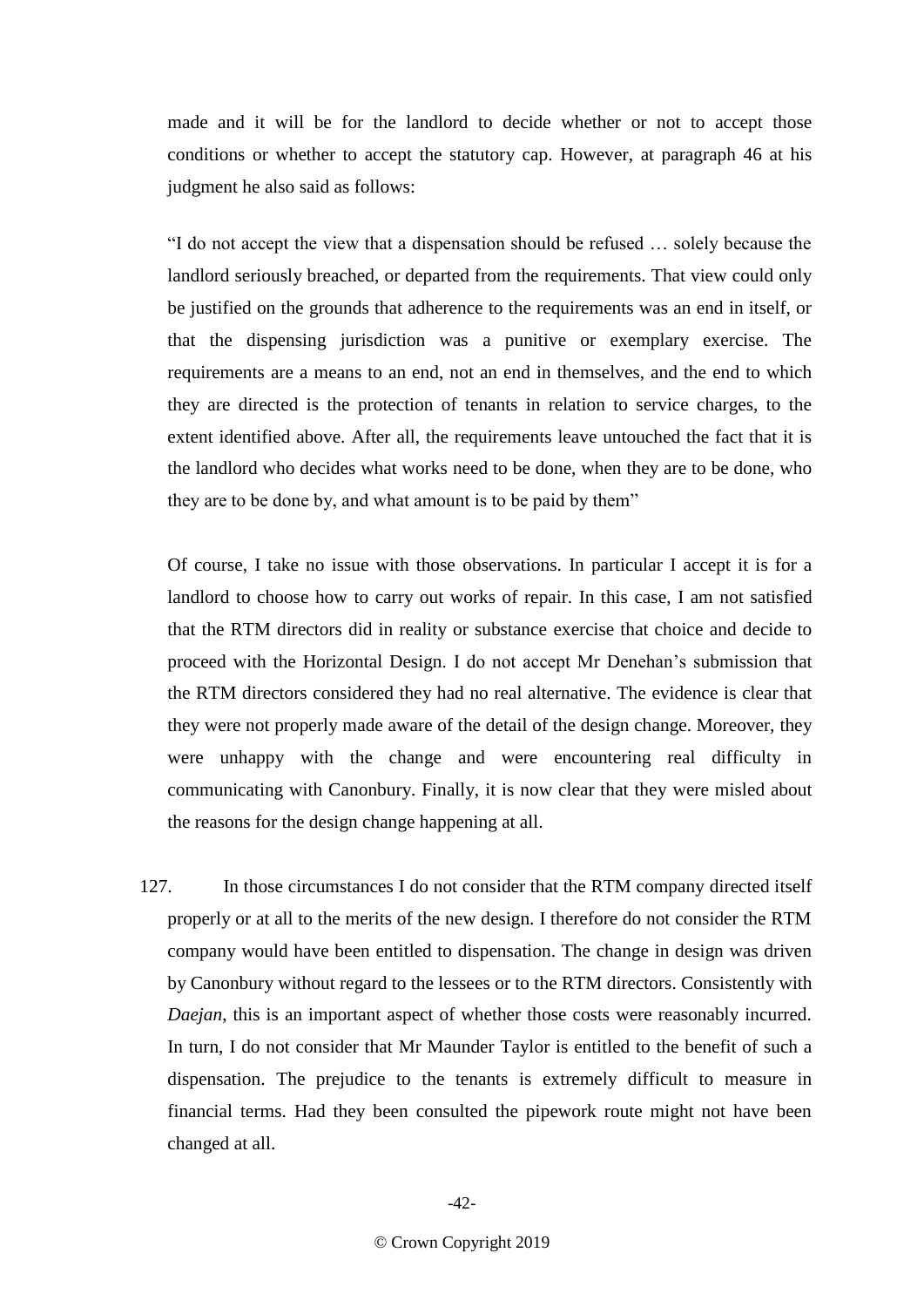- 128. As indicated, Mr Denehan submitted that the Manager's position should not be infected by the failures of Canonbury. He referred me to the case of *Maunder Taylor v Blaquiere* [2003] Q W.L.R. 379 to the effect that the appointment of a manager is said to provide a "fresh start" or "clean sheet" in relation to the premises. I cannot accept that submission in this case. In appointing Mr Maunder Taylor, the Tribunal charged him with carrying out a comprehensive review of the Project for heating and hot water. In my judgment the review was not comprehensive. Had there been a proper investigation of the circumstances leading up to the application for his appointment, the failure to consult might have become apparent and might have informed progress to a solution. I therefore do not consider that reliance can be placed on *Blaquiere* in this instance.
- 129. Before turning to the mechanism in the leases for the recovery of service charges I must also consider whether clause 5(8) is wide enough to encompass the renewal of the heating system. Clause 5(8) provides that the lessor must "Maintain and renew when required the central heating and hot water apparatus and all ancillary equipment thereto other than that contained in the flat." I have no doubt that the Lease does encompass the works (save for the internal apparatus).

# *The contractual provisions*

- 130. I turn now to the other issues relating the contractual provisions in the Lease for the recovery of service charges together with other statutory requirements. This is necessary both in respect of the installation costs and other costs. Evidence in this respect was given by Mr Stephen Bird who is a service charge accountant in the employ of the Manager's firm. Mr Bird was a very straightforward witness. To some extent his evidence was hampered by lack of documentation from the time of Canonbury's management.
- 131. On behalf of the lessees Mr Johnson submitted that there are two distinct periods to consider: the first is up to  $30<sup>th</sup>$  June 2016 where Mr Maunder Taylor's rights of recovery depend upon the RTM company having complied with the contractual and statutory requirements. The second period is from 1<sup>st</sup> July 2016 to the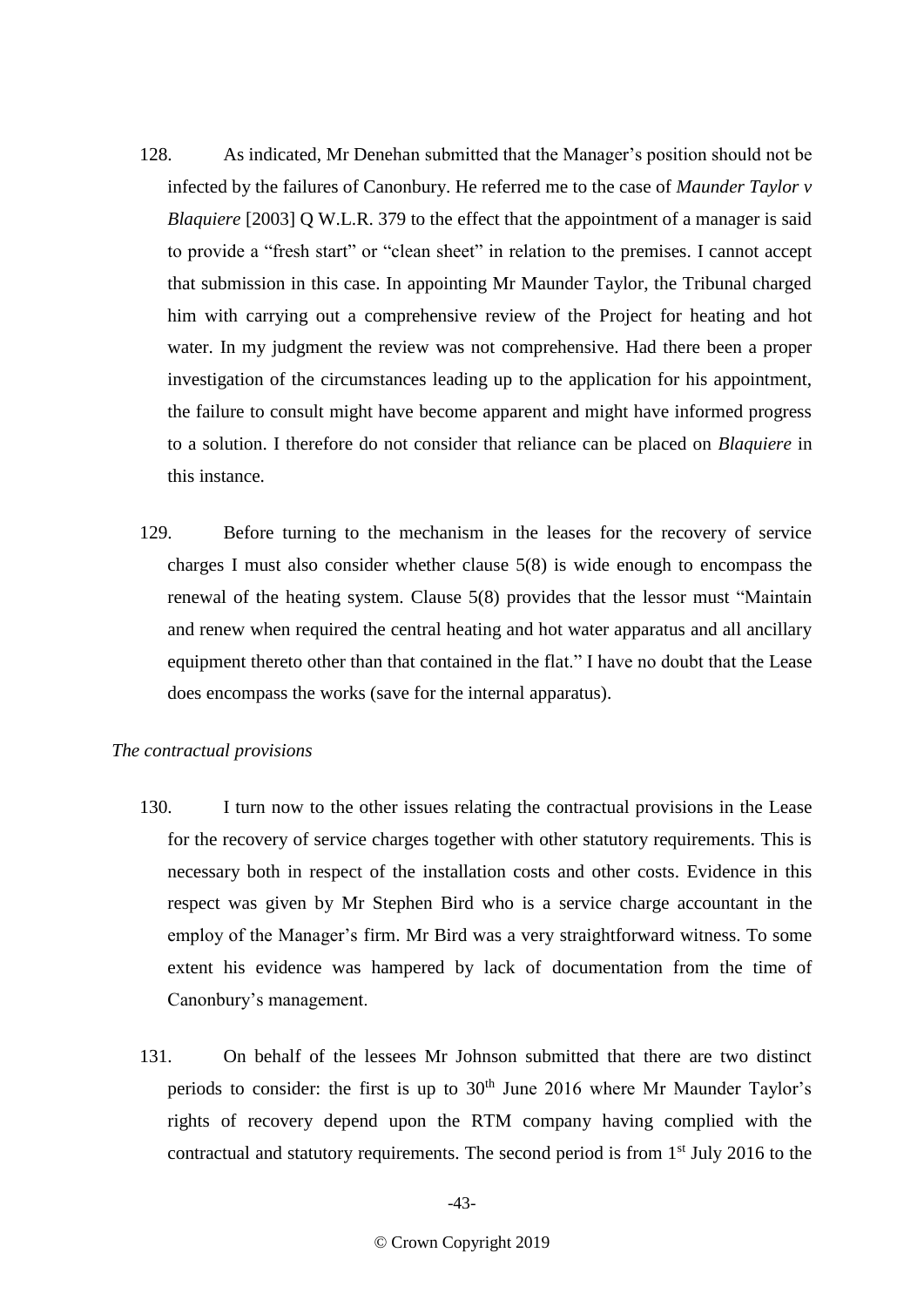quarter commencing on  $1<sup>st</sup>$  September 2017, which is that date to which the claims for alleged arrears runs up to in the Particulars of Claim.

- 132. As to the first period there is no evidence that any valid demands were served on the leaseholders; there is no evidence of any valid service charge accounts and there are no service charge certificates. As Mr Bird said at paragraph 18 of his witness statement "Unfortunately, Canonbury Management has not provided Maunder Taylor with any spreadsheets or copy invoices for the service charge years prior to 2015/16." On the transfer of management to Maunder Taylor service charge accounts were compiled on a retrospective basis up to year end June 2016. These seem to demonstrate that Canonbury was putting money raised through the service charge into a reserve fund, or reserve funds when there was no power under the leases to do so. In the absence of evidence and despite Mr Bird's attempts to rebuild the accounts retrospectively I cannot be satisfied that the service charges for the first period are recoverable.
- 133. In respect of the first period, Mr Denehan again submitted that the Manager should not be visited with the failures of the predecessor whom he displaced. Even if that were so in the usual case, I consider that it would not apply here without a specific order or direction from the Tribunal which has neither been sought nor given. Although Mr Maunder Taylor has taken over the management from Canonbury, he has in fact displaced the RTM company and its directors. I have no real evidence of requests being made either to Canonbury or to the RTM company to provide the missing information.
- 134. As to the second period Mr Johnson's first submission was that it is not clear on what basis the Manager claims the right to recover interim payments in excess of the amount specified in clause 4(2)(b) of the lease. Mr Denehan explained that the second action is the Manager's claim to recover outstanding maintenance charge arrears, which relate both to routine maintenance costs and the costs of the Project. He said that the second action tenants had stopped paying the maintenance charge in its entirety, including the interim quarterly charges. He submitted that there is no justification for this and I have some sympathy with that position. It is Mr Denehan's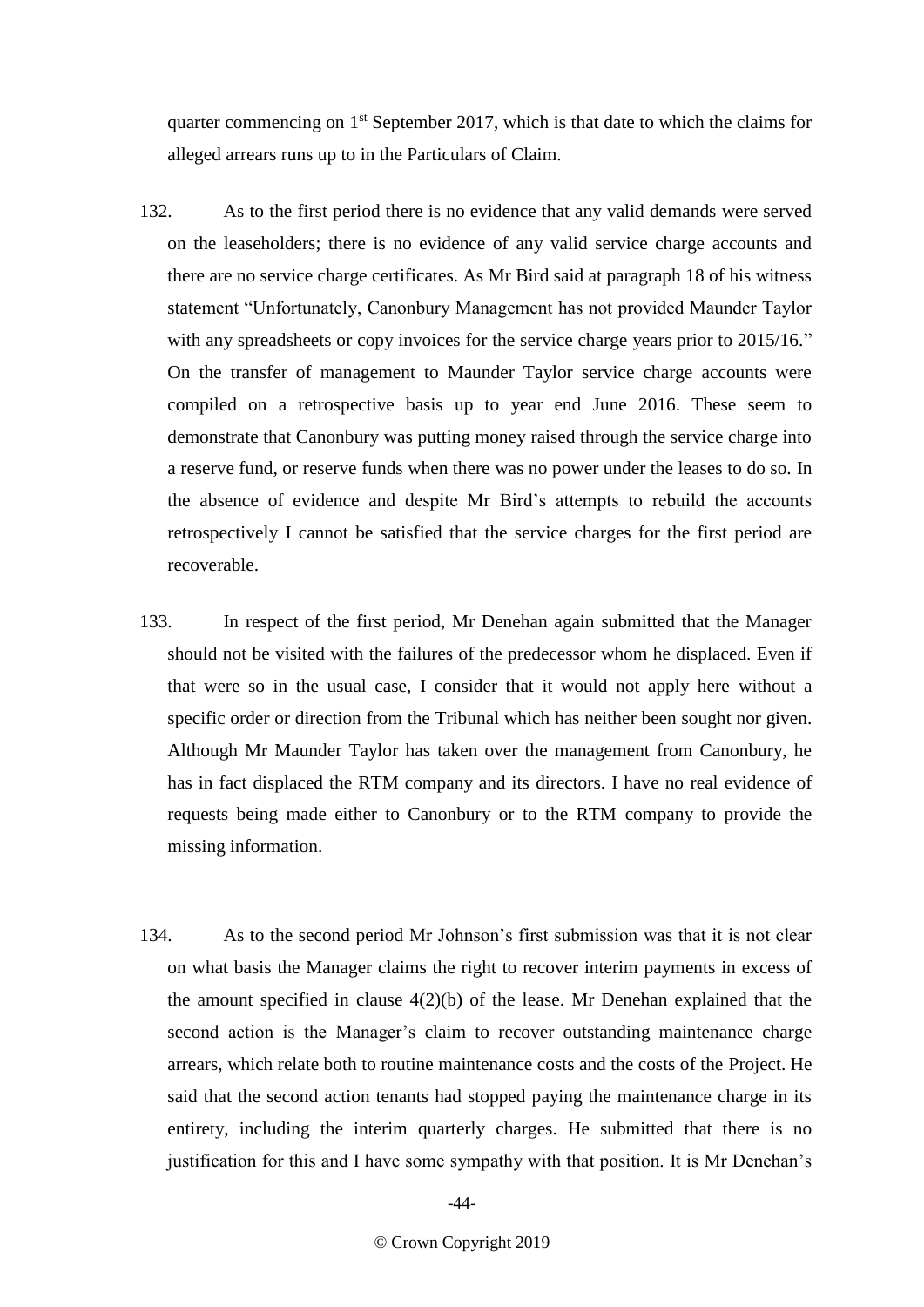case that the invoices sent to the second action tenants fulfil the landlord's obligation under clause 4(2)(i). He submits that no particular format or particulars are prescribed by clause 4(2)(i) in relation to such a notice other than the sum to be paid. The invoices sent to the second action tenants are sufficiently clear to put a reasonable recipient, with knowledge of the terms of the lease, on notice that the sum payable in advance by quarterly instalments has increased.

- 135. Clause 4(i) of the Lease clearly anticipates that the amount of the interim charge specified in the second schedule will increase and will reflect the actual expenditure incurred by the lessors in the previous year. The clause requires the lessor to "serve upon the lessee a notice specifying that such revised and adjusted sum shall be deemed to be incorporated in part 4 of the second schedule hereto and such sum shall thenceforth be payable yearly by the Lessee" Although again, I have some sympathy with Mr Denehan's submission I cannot accept that an invoice for the interim service charges is sufficient for this purpose. Firstly, the notice is required, not to inform the tenant of the quarterly payment but to "deem" the new sum to be incorporated into the lease. Secondly, the amount to be specified is an annual and not a quarterly amount. Furthermore, and separately, the invoices include a demand for a contribution to a reserve fund. This cannot be correct where the lease makes no provision for the collection of such a fund. For those reasons and until proper notice is given I do not consider that the interim charges are recoverable.
- 136. So far as compliance with clauses  $4(2)(c)$  and  $4(2)(d)$  is concerned, it is Mr Denehan's case that the accounts prepared by Mr Bird are sufficient for the purpose. Mr Johnson disagrees. The requirement of clause  $4(2)(c)$  is the provision to each lessee of an account of the maintenance charge payable by them showing credit for the advance payment and making a reconciliation. This then gives rise either to a duty to pay the balance or a credit towards the next advance payment. The requirement of clause 4(2)(d) is wholly different. It is a requirement to produce evidence of the maintenance charge of each year certified by the lessor or their agent. By clause 4(2)(f) a copy of the certificate is to be made available for inspection and by clause 4(2)(g) is to contain a fair summary of expenditure and outgoings. Having considered the accounts prepared by Mr Bird, I consider that as a matter of form they do provide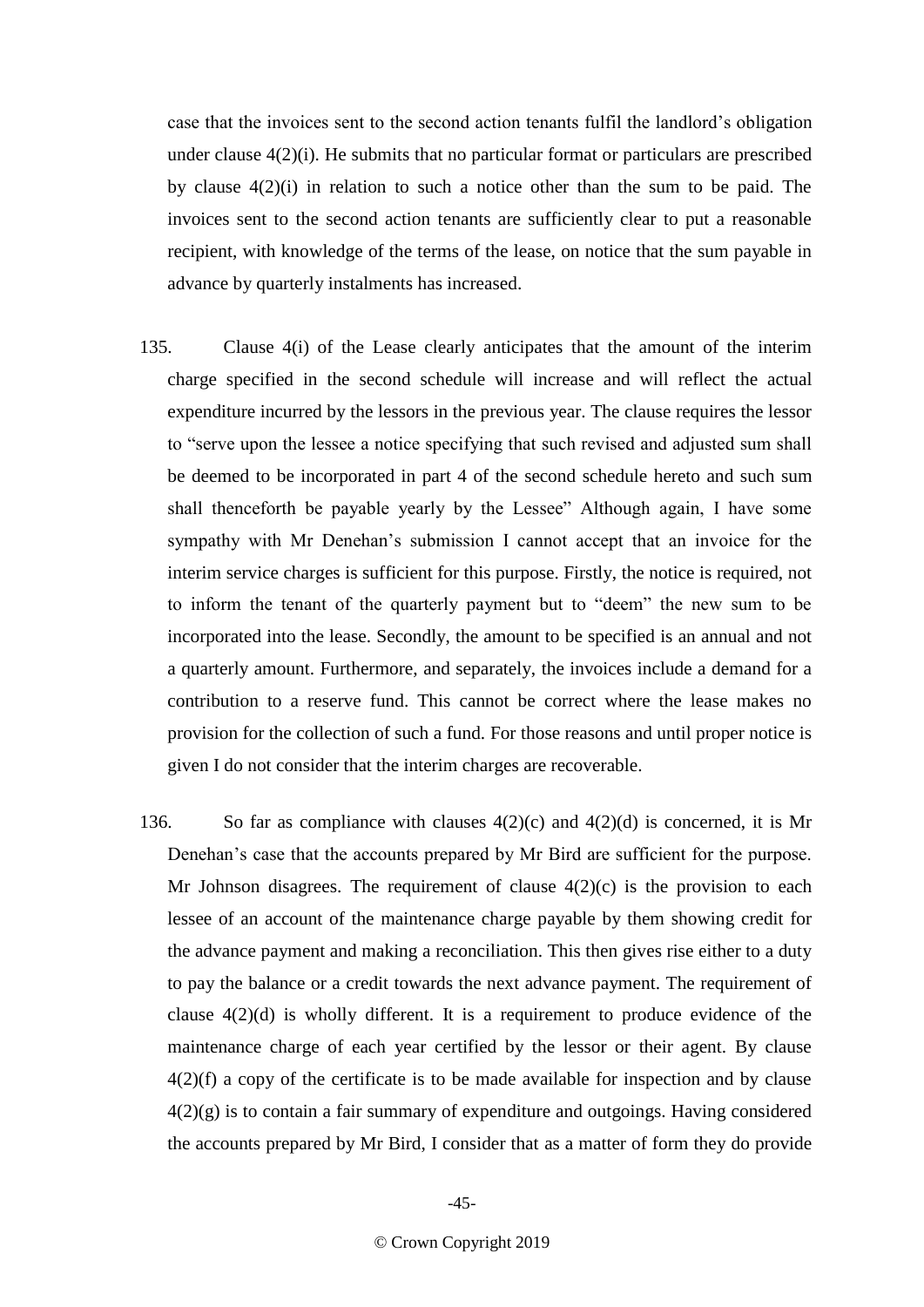the requisite information to satisfy clauses (c) and (d) although the accuracy of the information contained may be undermined by my other findings.

# *Conclusion*

137. In summary I find as follows:

- 1. Mr Maunder Taylor, as Manager, is in breach of his obligation under clause 5(7) of the leases, to provide central heating to the first action tenants' Flats and they are entitled to damages and other further relief to be determined;
- 2. That it is appropriate to make a final injunction requiring Mr Maunder Taylor, as Manager, to maintain a supply of hot water to the first action tenants' Flats;
- 3. That the cost of the internal works are not recoverable as service charge;
- 4. That the requirements of section 20 of the 1985 Act were fulfilled in respect of the original design for the heating and hot water system; alternatively that dispensation under section 20ZA of the 1985 Act is granted but only in respect of the boiler replacement works;
- 5. That a second consultation under section 20 of the 1985 Act was required in respect of the revised design for the common parts pipe work and that no dispensation of that requirement is granted; accordingly, those costs are limited to £250.00 from each leaseholder.
- 6. That the interim service charge costs from  $1<sup>st</sup>$  July 2016 until 31 $<sup>st</sup>$  August 2017 are</sup> not payable until proper notice under clause 4(i) of the leases has been given;
- 7. For the avoidance of doubt, the leases make no provision for the accumulation of a reserve fund.
- 8. That it has not been proved that any service charges for the first period (up to an including the service charge year ending  $30<sup>th</sup>$  June 2016) are recoverable.
- 9. That the first action tenants and second action tenants are entitled to recover the mistaken payments to the extent consistent with the above findings, to be agreed or in default of agreement for assessment by the court.
- 138. I will require the assistance of counsel on the form of orders required and on costs. In particular, I invite representations on whether it is appropriate for me to